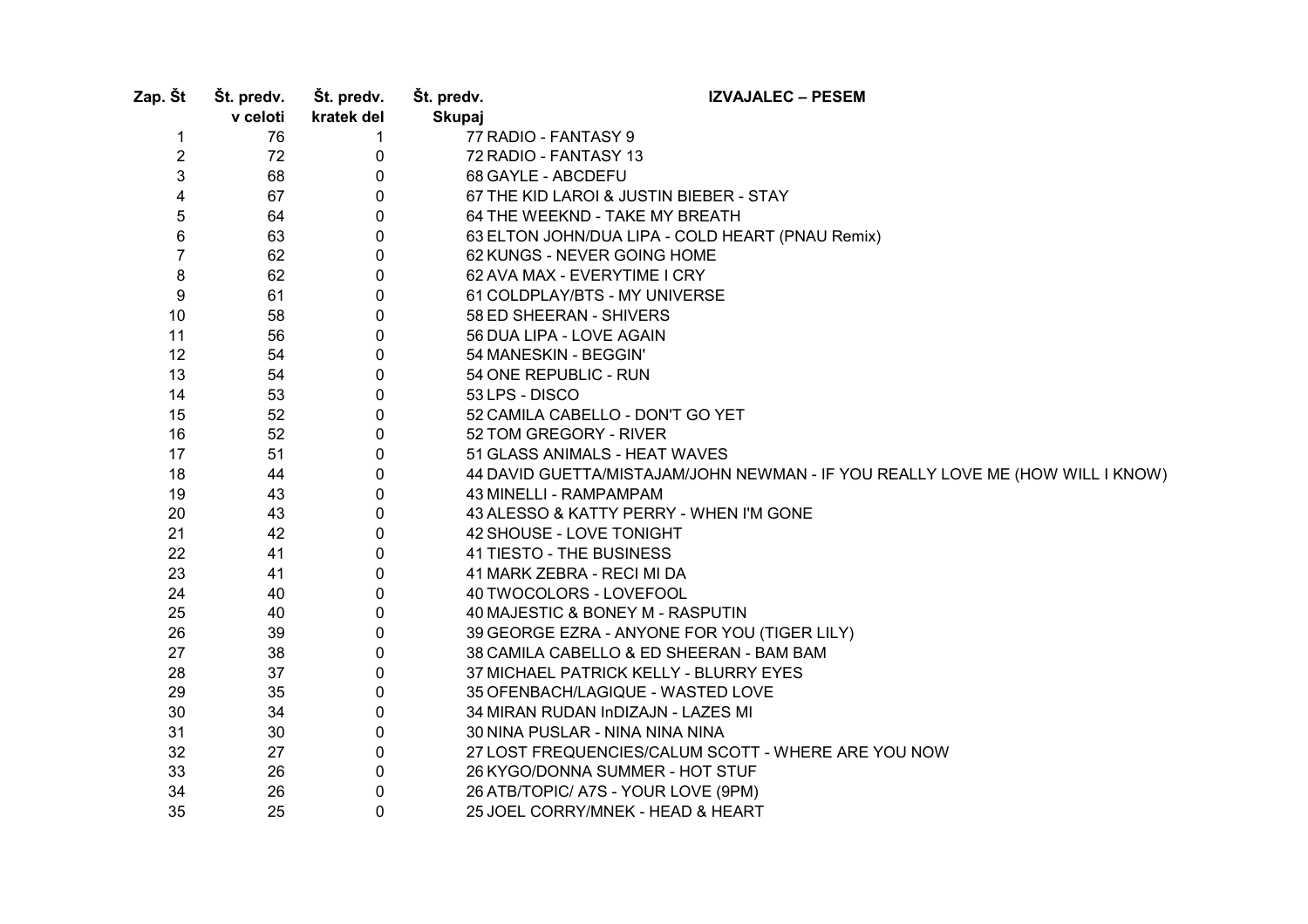| 36 | 25 | 0           | 25 JAX JONES/MNEK - WHERE DID YOU GO                             |
|----|----|-------------|------------------------------------------------------------------|
| 37 | 25 | 0           | 25 RITON/NIGHTCRAWLERS - FRIDAY                                  |
| 38 | 25 | 0           | 25 TOPIC/A7S - BREAKING ME                                       |
| 39 | 24 | $\mathbf 0$ | 24 TIESTO/KAROL G - DON'T BE SO SHY                              |
| 40 | 24 | 0           | 24 OFENBACH/QUATERHEAD - HEAD SHOULDERS KNEES & TOES             |
| 41 | 22 | 0           | 22 CLEAN BANDIT/JESS GLYNE - RATHER BE                           |
| 42 | 22 | 0           | 22 PASCAL LETOUBLON/LEONEY - FRIENDSHIP (LOST MY LOVE)           |
| 43 | 21 | $\mathbf 0$ | 21 MEDUZA/BECKY HILL/GOODBOYS - LOOSE CONTROL                    |
| 44 | 21 | 0           | 21 PURPLE DISCO MACHINE/EYELAR - DOPAMINE                        |
| 45 | 21 | $\mathbf 0$ | 21 JASON DERULO - ACAPULCO                                       |
| 46 | 20 | $\mathbf 0$ | 20 JAMIROQUAI - LOVE FOOLSOPHY                                   |
| 47 | 20 | $\mathbf 0$ | 20 DB BOULEVARD - POINT OF VIEW (RADIO EDIT)                     |
| 48 | 20 | $\mathbf 0$ | 20 SOPHIE ELLIS BEXTOR - TAKE ME HOME                            |
| 49 | 20 | $\mathbf 0$ | 20 PURPLE DISCO MACHINE/SOPHIE AND THE GIANTS - IN THE DARK      |
| 50 | 20 | $\mathbf 0$ | 20 KUNGS - CLAP YOUR HANDS                                       |
| 51 | 20 | 0           | 20 ULTRA NATE - FREE                                             |
| 52 | 20 | 0           | 20 KYGO/DNCE - DANCING FEET                                      |
| 53 | 19 | 0           | 19 FELIX JAEHN/JASMINE THOMPSON - AIN'T NOBODY (LOVES ME BETTER) |
| 54 | 19 | 0           | 19 STARDUST - MUSIC SOUNDS BETTER WITH YOU (RF ID)               |
| 55 | 19 | 0           | 19 GADJO - SO MANY TIMES                                         |
| 56 | 19 | 0           | 19 ROOM 5/OLIVER CHEATHAM - MAKE LUV                             |
| 57 | 19 | 0           | 19 OFENBACH - BE MINE                                            |
| 58 | 19 | 0           | 19 SHAPESHIFTERS - BACK TO BASICS                                |
| 59 | 19 | 0           | 19 BIZARRE INC - I'M GONNA GET YOU                               |
| 60 | 19 | 0           | 19 PORNORAMA/LOUISE CARV - I'D SAY YES                           |
| 61 | 18 | 0           | 18 MOLOKO - SING IT BACK                                         |
| 62 | 18 | 0           | 18 FAUL AND WAD AD/PNAU - CHANGES                                |
| 63 | 18 | 0           | 18 JUBEL - ON THE BEACH                                          |
| 64 | 18 | 0           | 18 MOUSSE T - HORNY 98'                                          |
| 65 | 18 | 0           | 18 MEDUZA/DERMOT KENNEDY - PARADISE                              |
| 66 | 18 | 0           | 18 SHAPESHIFTERS - INCREDIBLE                                    |
| 67 | 17 | 0           | 17 ALLE FARBEN - BAD IDEAS                                       |
| 68 | 17 | 0           | 17 SYLVAIN - IF I (FELL IN LOVE-RADIO EDIT)                      |
| 69 | 17 | 0           | 17 TOM JONES - SEX BOMB                                          |
| 70 | 17 | 0           | 17 MEGHAN TRAINOR - ALL ABOUT THAT BASS                          |
| 71 | 17 | 0           | 17 JAX JONES/YEARS & YEARS - PLAY                                |
| 72 | 17 | 0           | 17 LOST FREQUENCIES/ZONDERLING/KELVIN JONES - LOVE TO GO         |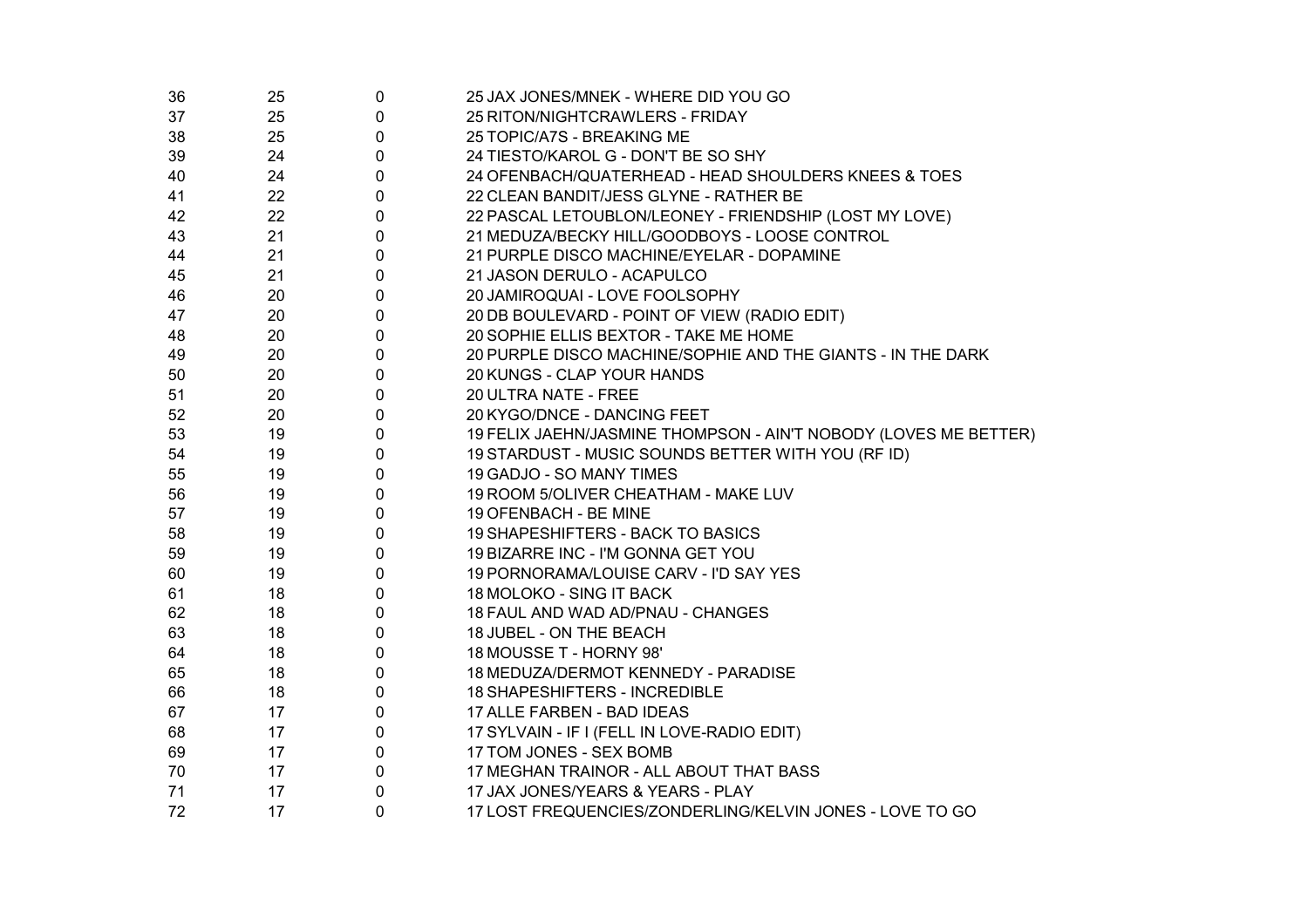| 73  | 17 | 0            | 17 SHOUSE - WON'T FORGET YOU                           |
|-----|----|--------------|--------------------------------------------------------|
| 74  | 17 | 0            | 17 LILLY WOOD AND THE PRICK/ROBIN SCHULZ - PRAYER IN C |
| 75  | 17 | 0            | 17 TIESTO/AVA MAX - THE MOTTO                          |
| 76  | 17 | 0            | 17 PASCAL LETOUBLON - FRIENDSHIP (LOST MY LOVE)        |
| 77  | 17 | 0            | 17 EVERYTHING BUT THE GIRL - MISSING                   |
| 78  | 17 | 0            | 17 BLUBIRD - FRESH                                     |
| 79  | 17 | 0            | 17 IMANY/FILATOV & KARAS - DON'T BE SO SHY             |
| 80  | 17 | 0            | 17 SHAPESHIFTERS - LOLA'S THEME                        |
| 81  | 17 | $\mathbf 0$  | 17 ROOM 5 - MUSIC & YOU                                |
| 82  | 17 | 0            | 17 MEDUZA FT. BECKY HILL & GOODBOYS - LOOSE CONTROL    |
| 83  | 17 | 0            | 17 PHATS & SMALL - TURN AROUND                         |
| 84  | 17 | 0            | 17 NEA - SOME SAY                                      |
| 85  | 17 | 0            | 17 DAFT PUNK - ONE MORE TIME                           |
| 86  | 17 | 0            | 17 MOONY - DOVE                                        |
| 87  | 17 | 0            | 17 PHATS & SMALL - SEPTEMBER '99                       |
| 88  | 17 | 0            | 17 KYGO/WHITNEY HOUSTON - HIGHER LOVE                  |
| 89  | 16 | 0            | 16 DUKE DUMONT - OCEAN DRIVE                           |
| 90  | 16 | 0            | 16 DAVID GUETTA/RAYE - STAY (DON'T GO AWAY)            |
| 91  | 16 | 0            | 16 ALOK/BRUNO MARTINI/ZEEBA - HEAR ME NOW              |
| 92  | 16 | 0            | 16 MR PROBES - WAVES (ROBIN SHULZ RMX)                 |
| 93  | 16 | 0            | 16 DAVID GUETTA & KELLY ROWLAND - WHEN LOVE TAKES OVER |
| 94  | 16 | 0            | 16 PINK - GET THE PARTY STARTED                        |
| 95  | 16 | 0            | 16 ALLE FARBEN/ILIRA - FADING                          |
| 96  | 16 | 0            | 16 GERI HALLIWELL/SPICE GIRLS - IT'S RAINING MEN       |
| 97  | 16 | 0            | 16 ARMIN VAN BUUREN/JOSH CUMBEE - SUNNY DAYS           |
| 98  | 16 | 0            | 16 JERRY ROPERO & DENIS THE MENACE - CORACAO           |
| 99  | 16 | 0            | 16 JAX JONES/INA WROLDSEN - BREATHE                    |
| 100 | 16 | $\mathbf{1}$ | 17 TIESTO - DON'T BE SO SHY                            |
| 101 | 16 | 0            | 16 PHATS & SMALL - THIS TIME AROUND                    |
| 102 | 16 | 0            | 16 JESS GLYNNE - ALL I AM                              |
| 103 | 16 | 0            | 16 PINK - PLEASE DON'T LEAVE ME                        |
| 104 | 16 | 0            | 16 DOJA CAT - SAY SO                                   |
| 105 | 16 | 0            | 16 LOST FREQUENCIES - ARE YOU WITH ME                  |
| 106 | 16 | 0            | 16 MODJO - LADY                                        |
| 107 | 16 | 0            | 16 PORTUGAL. THE MAN - FEEL IT STILL                   |
| 108 | 16 | 0            | 16 MAROON 5 - SUGAR                                    |
| 109 | 16 | $\mathbf 0$  | 16 JUBEL/NEIMY - DANCING IN THE MOONLIGHT              |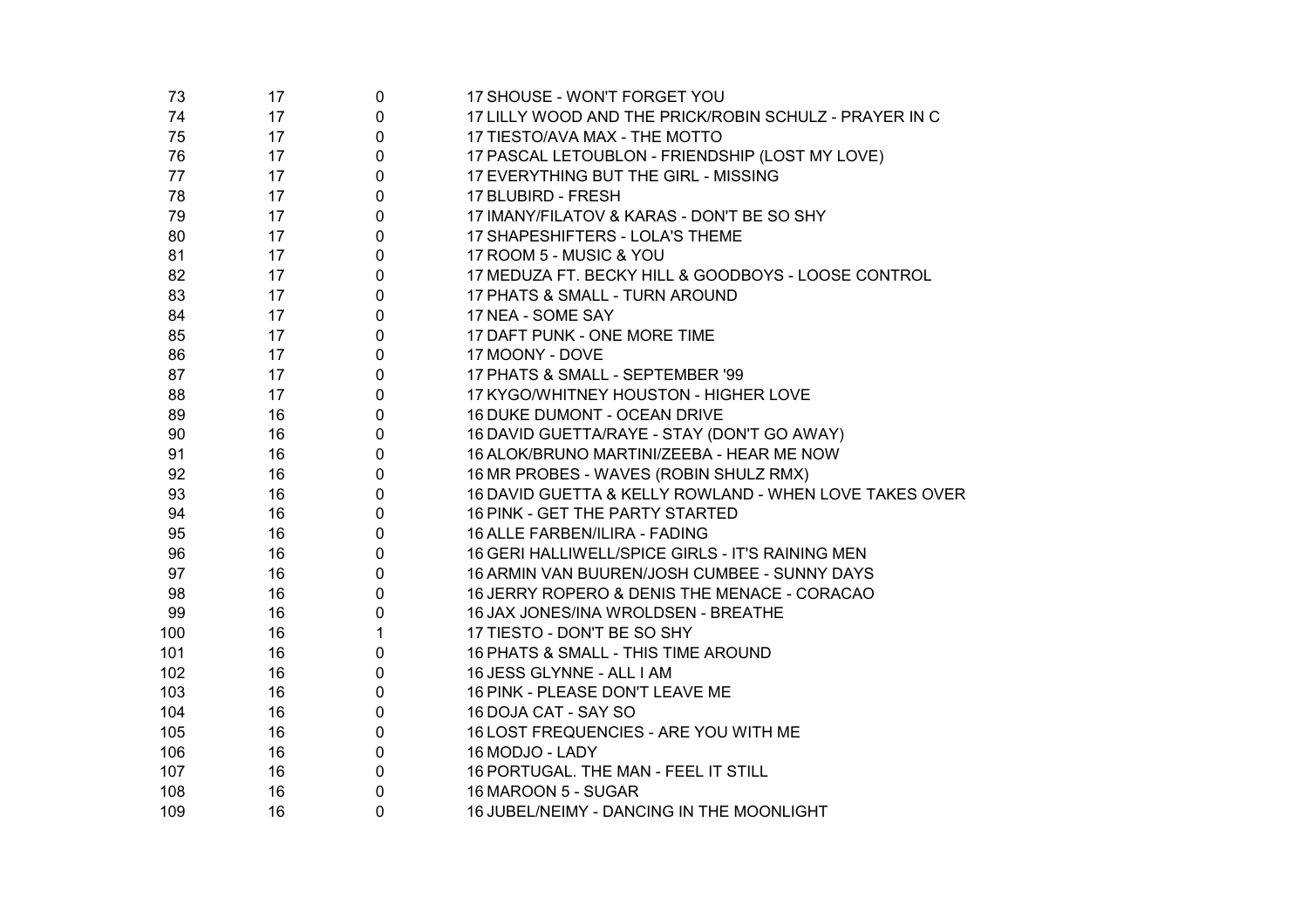| 110 | 16 | 0                | 16 REGARD/RAYE - SECRETS                                       |
|-----|----|------------------|----------------------------------------------------------------|
| 111 | 16 | 0                | 16 KAREN RAMIREZ - LOOKING FOR LOVE                            |
| 112 | 16 | 0                | 16 THE CORRS - IRRESISTIBLE                                    |
| 113 | 16 | 0                | 16 RITON FT. NIGHTCRAWLERS - FRIDAY                            |
| 114 | 16 | $\boldsymbol{0}$ | 16 LA VISION/GIGI D'AGOSTINO - HOLLYWOOD                       |
| 115 | 16 | 0                | 16 ATB & TOPIC & A7S - YOUR LOVE (9PM)                         |
| 116 | 15 | 0                | 15 VIZE/TOM GREGORY - NEVER LET ME DOWN                        |
| 117 | 15 | 0                | 15 ROBBIE WILLIAMS - ROCK DJ                                   |
| 118 | 15 | $\mathbf 0$      | 15 JUSTIN TIMBERLAKE - CAN'T STOP THE FEELING!                 |
| 119 | 15 | $\mathbf 0$      | 15 ROBIN S - SHOW ME LOVE                                      |
| 120 | 15 | $\pmb{0}$        | 15 KYLIE MINOGUE - CAN'T GET YOU OUT OF MY HEAD                |
| 121 | 15 | $\mathbf 0$      | 15 CHILLI/LEANNE BROWN - 100% (Radio Mix)                      |
| 122 | 15 | $\mathbf 0$      | 15 SILICONE SOUL - RIGHT ON!                                   |
| 123 | 15 | $\mathbf 0$      | 15 JOEL CORRY FT. MNEK - HEAD & HEART                          |
| 124 | 15 | $\mathbf 0$      | 15 DAVID GUETTA/KID CUDI - MEMORIES (2021 remix)               |
| 125 | 15 | 0                | 15 ATFC PRES. ONEPHATDEEVA - BAD HABIT                         |
| 126 | 15 | $\mathbf{0}$     | 15 CE CE PENISTON - FINALLY                                    |
| 127 | 15 | 0                | 15 JASON DERULO - TAKE YOU DANCING                             |
| 128 | 15 | $\mathbf 0$      | 15 DANTE THOMAS/PRAS - MISS CALIFORNIA                         |
| 129 | 15 | 0                | 15 COLBIE CAILLAT - FALLIN' FOR YOU                            |
| 130 | 15 | $\mathbf 0$      | 15 PURPLE DISCO MACHINE - DOPAMINE                             |
| 131 | 15 | 0                | 15 NO DOUBT/GWEN STEFANI - IT'S MY LIFE                        |
| 132 | 15 | $\mathbf 0$      | 15 BOB SINCLAIR FT. GARY PINE - LOVE GENERATION                |
| 133 | 15 | 0                | 15 MIRAN RUDAN/InDIZAJN - LAZES MI                             |
| 134 | 15 | $\mathbf 0$      | 15 BRUNO MARS - MARRY YOU                                      |
| 135 | 15 | 0                | 15 BLACK EYED PEAS - DON'T LIE                                 |
| 136 | 15 | 0                | 15 THE WEEKND - BLINDING LIGHTS                                |
| 137 | 14 | 0                | 14 LIVIN JOY - DON'T STOP MOVIN'                               |
| 138 | 14 | 0                | 14 PROCLAIMERS - I'M GONNA BE (500 MILES)                      |
| 139 | 14 | 0                | 14 RICKY MARTIN/CHRISTINA AGUILERA - NOBODY WANTS TO BE LONELY |
| 140 | 14 | $\pmb{0}$        | 14 UNDERDOG PROJECT - SUMMER JAM                               |
| 141 | 14 | $\boldsymbol{0}$ | 14 RIHANNA - S&M (RADIO EDIT)                                  |
| 142 | 14 | 0                | 14 MILOW - HOWLING AT THE MOON                                 |
| 143 | 14 | 0                | 14 JOEL CORRY/MABEL - I WISH                                   |
| 144 | 14 | $\pmb{0}$        | 14 RONAN KEATING - LIFE IS A ROLLERCOASTER                     |
| 145 | 14 | $\pmb{0}$        | 14 THE CORRS - BREATHLESS                                      |
| 146 | 14 | $\mathbf 0$      | 14 LOST FREQUENCIES/ZONDERLING - CRAZY                         |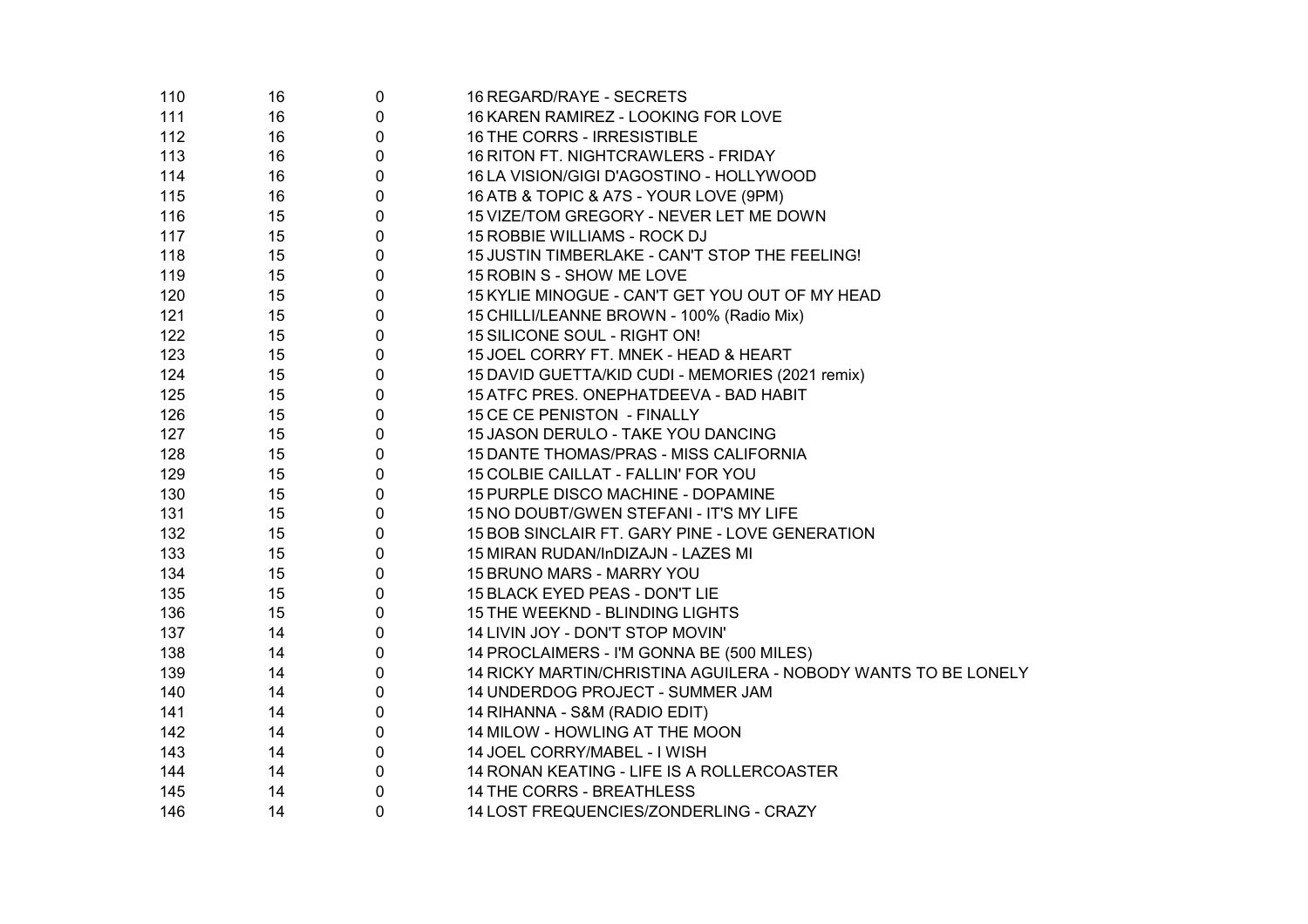| 147 | 14 | 0           | 14 ANNA NAKLAB/ALLE FARBEN/YOUNOUTS - SUPERGIRL                 |
|-----|----|-------------|-----------------------------------------------------------------|
| 148 | 14 | $\pmb{0}$   | 14 JASON DERULO - WANT TO WANT ME                               |
| 149 | 14 | $\pmb{0}$   | 14 TOM GRENNAN - LITTLE BIT OF LOVE                             |
| 150 | 14 | $\pmb{0}$   | 14 JAMIROQUAI - YOU GIVE ME SOMETHING                           |
| 151 | 14 | $\mathbf 0$ | 14 SIA - NEVER GIVE UP                                          |
| 152 | 14 | $\mathbf 0$ | 14 DUA LIPA - DON'T START NOW                                   |
| 153 | 13 | $\mathbf 0$ | 13 BLACK EYED PEAS/OZUNA/ J REY SOUL - MAMACITA                 |
| 154 | 13 | $\mathbf 0$ | 13 SUGABABES - PUSH THE BUTTON                                  |
| 155 | 13 | $\mathbf 0$ | 13 PINK - JUST LIKE A PILL                                      |
| 156 | 13 | $\mathbf 0$ | 13 STEREOPHONICS - HAVE A NICE DAY                              |
| 157 | 13 | $\mathbf 0$ | 13 SIGALA - MELODY                                              |
| 158 | 13 | $\mathbf 0$ | 13 AVA MAX - MY HEAD & MY HEART                                 |
| 159 | 13 | $\mathbf 0$ | 13 ALICE MERTON - NO ROOTS                                      |
| 160 | 13 | $\pmb{0}$   | 13 TINA TURNER - I DON'T WANNA LOSE YOU                         |
| 161 | 13 | $\mathbf 0$ | 13 PITBULL/NE-YO - TIME OUR LIVES                               |
| 162 | 13 | $\pmb{0}$   | 13 SPILLER/SOPHIE ELLIS BEXTOR - GROOVEJET (IF THIS AIN'T LOVE) |
| 163 | 13 | $\mathbf 0$ | 13 PHARRELL WILLIAMS - HAPPY                                    |
| 164 | 13 | $\pmb{0}$   | 13 KID ROCK - ALL SUMMER LONG                                   |
| 165 | 13 | $\pmb{0}$   | 13 BOB MARLEY/ROBIN SCHULZ - SUN IS SHINING                     |
| 166 | 13 | $\pmb{0}$   | 13 HUEY LEWIS AND THE NEWS - THE POWER OF LOVE                  |
| 167 | 13 | $\pmb{0}$   | 13 GNARLS BARKLEY/CEE-LO - CRAZY                                |
| 168 | 13 | $\mathbf 0$ | 13 THE WEEKND - SAVE YOUR TEARS                                 |
| 169 | 13 | $\pmb{0}$   | 13 WYCLEF JEAN/CLAUDETTE - DANCE LIKE THIS                      |
| 170 | 13 | 0           | 13 JENNIFER LOPEZ - AIN'T IT FUNNY                              |
| 171 | 13 | 0           | 13 NE-YO - CLOSER                                               |
| 172 | 13 | 0           | 13 PARNI VALJAK/KRISTINA TINA RUPCIC - DOK JE TEBE              |
| 173 | 13 | 0           | 13 KYGO & DONNA SUMMER - HOT STUF                               |
| 174 | 13 | 0           | 13 JENNIFER LOPEZ - AIN'T YOUR MAMA                             |
| 175 | 13 | 0           | 13 JENNIFER LOPEZ - LOVE DON'T COST A THING                     |
| 176 | 13 | 0           | 13 TITIYO - 1989 (RMX)                                          |
| 177 | 13 | $\pmb{0}$   | 13 AMY WINEHOUSE - REHAB                                        |
| 178 | 13 | $\pmb{0}$   | 13 MIKE OLDFIELD - MOONLIGHT SHADOW                             |
| 179 | 13 | $\pmb{0}$   | 13 CRAZY TOWN - BUTTERFLY                                       |
| 180 | 13 | $\pmb{0}$   | 13 MILEY CYRUS - MIDNIGHT SKY                                   |
| 181 | 13 | $\pmb{0}$   | 13 EROS RAMAZZOTTI - UN EMOZIONE PER SEMPRE                     |
| 182 | 13 | $\pmb{0}$   | 13 THE CORRS - SUMMER SUNSHINE                                  |
| 183 | 13 | 0           | 13 GEORGE MICHAEL - AMAZING                                     |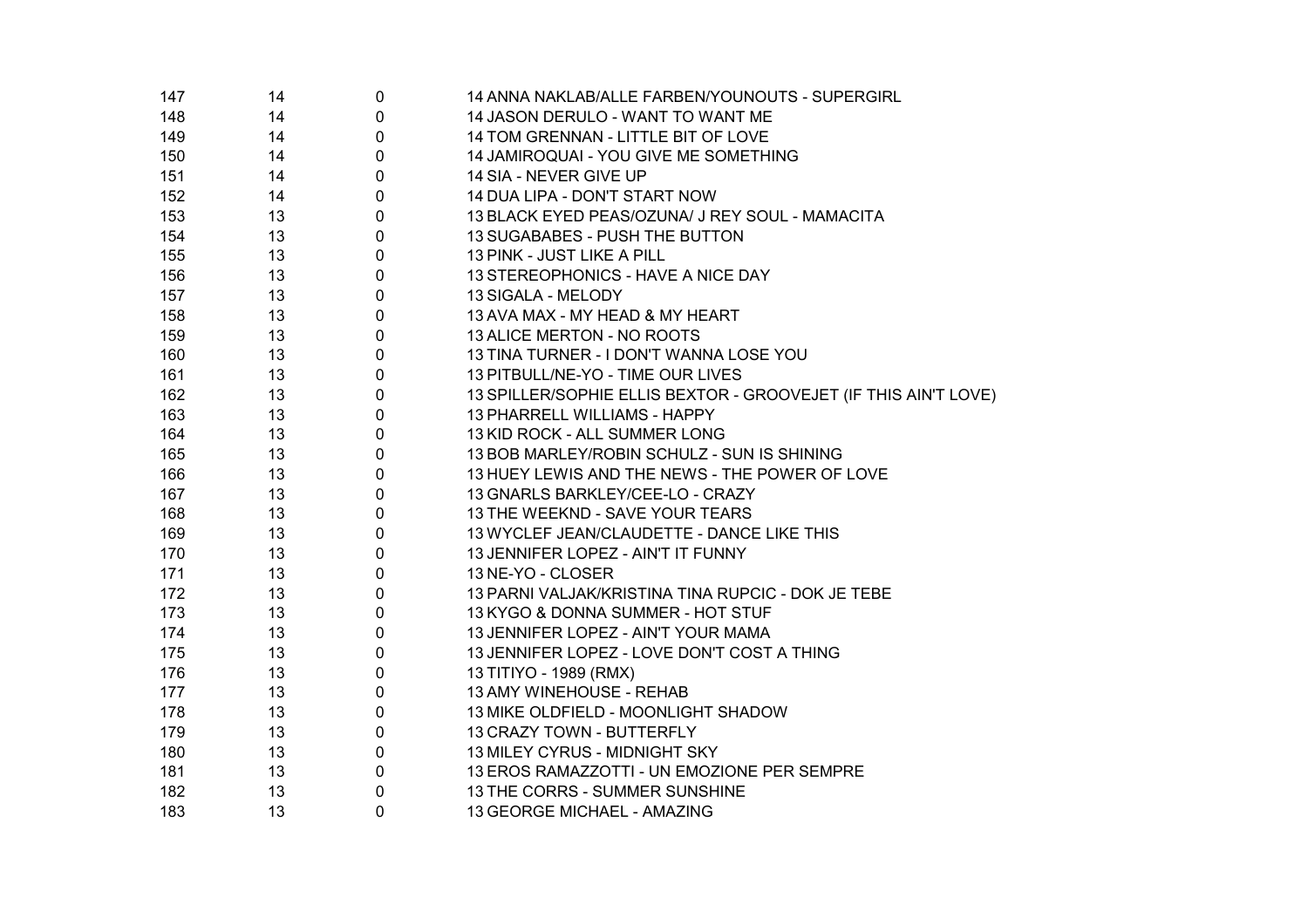| 184 | 13 | 0           | 13 GAMPER & DADONI/ROBERTS EMILY - BITTERSWEET SYMPHONY |
|-----|----|-------------|---------------------------------------------------------|
| 185 | 13 | $\pmb{0}$   | 13 MICHAEL PATRICK KELLY - THROWBACK                    |
| 186 | 13 | $\pmb{0}$   | 13 KOOL & THE GANG - FRESH                              |
| 187 | 13 | 0           | 13 WESTLIFE - WORLD OF OUR OWN                          |
| 188 | 13 | 0           | 13 WHITNEY HOUSTON/GEORGE MICHAEL - IF I TOLD YOU THAT  |
| 189 | 13 | 0           | 13 TOPLOADER - DANCING IN THE MOONLIGHT                 |
| 190 | 13 | $\mathbf 0$ | 13 BRUNO MARS - THE LAZY SONG                           |
| 191 | 13 | 0           | 13 ANASTACIA - I'M OUTTA LOVE                           |
| 192 | 13 | 0           | 13 TOPIC FEAT/A7S - BREAKING ME                         |
| 193 | 13 | 0           | 13 LOST FREQUENCIES/JANIECK DEVY - REALITY              |
| 194 | 13 | 0           | 13 MANDO DIAO - DANCE WITH SOMEBODY                     |
| 195 | 13 | 0           | 13 ERIC PRYDZ - CALL ON ME                              |
| 196 | 13 | 0           | 13 BRUNO MARS - JUST THE WAY YOU                        |
| 197 | 12 | 0           | 12 EDDY GRANT - I DON'T WANNA DANCE                     |
| 198 | 12 | 0           | 12 BRUNO MARS - LOCKED OUT OF HEAVEN                    |
| 199 | 12 | 0           | 12 ATOMIC KITTEN - WHOLE AGAIN                          |
| 200 | 12 | 0           | 12 SURVIVOR - EYE OF THE TIGER                          |
| 201 | 12 | 0           | 12 PARNI VALJAK - KAO TI                                |
| 202 | 12 | 0           | 12 BLUE - ALL RISE                                      |
| 203 | 12 | 0           | 12 OFENBACH - HEAD SHOULDERS KNEES & TOES               |
| 204 | 12 | 0           | 12 TITIYO - COME ALONG                                  |
| 205 | 12 | 0           | 12 DOCTOR & THE MEDICS - SPIRIT IN THE SKY              |
| 206 | 12 | 0           | 12 MORCHEEBA - ROME WASN'T BUILT IN A DAY               |
| 207 | 12 | 0           | 12 INXS - NEED YOU TONIGHT                              |
| 208 | 12 | 0           | 12 COLDPLAY - VIVA LA VIDA                              |
| 209 | 12 | 0           | 12 BOB MARLEY - COULD YOU BE LOVED                      |
| 210 | 12 | 0           | 12 AEROSMITH - PINK                                     |
| 211 | 12 | 0           | 12 SUGABABES - HOLE IN THE HEAD                         |
| 212 | 12 | 0           | 12 PUSSYCAT DOLLS/BUSTA RHYMES - DON'T CHA              |
| 213 | 12 | 0           | 12 IVANA BANFIC/DINO MERLIN - GODINAMA                  |
| 214 | 12 | 0           | 12 THE PRINCE KARMA - LATER BITCHES                     |
| 215 | 12 | $\pmb{0}$   | 12 COLDPLAY - ADVENTURE OF A LIFETIME                   |
| 216 | 12 | 0           | 12 MARTIN SOLVEIG/ALMA - ALL STARS                      |
| 217 | 12 | 0           | 12 ALYA - DOBRO JUTRO ZIVLJENJE                         |
| 218 | 12 | 0           | 12 TONY CETINSKI - KAD ZENA ZAVOLI                      |
| 219 | 12 | 0           | 12 SHAGGY - ANGEL                                       |
| 220 | 12 | 0           | 12 GIBONNI - OVO MI JE SKOLA                            |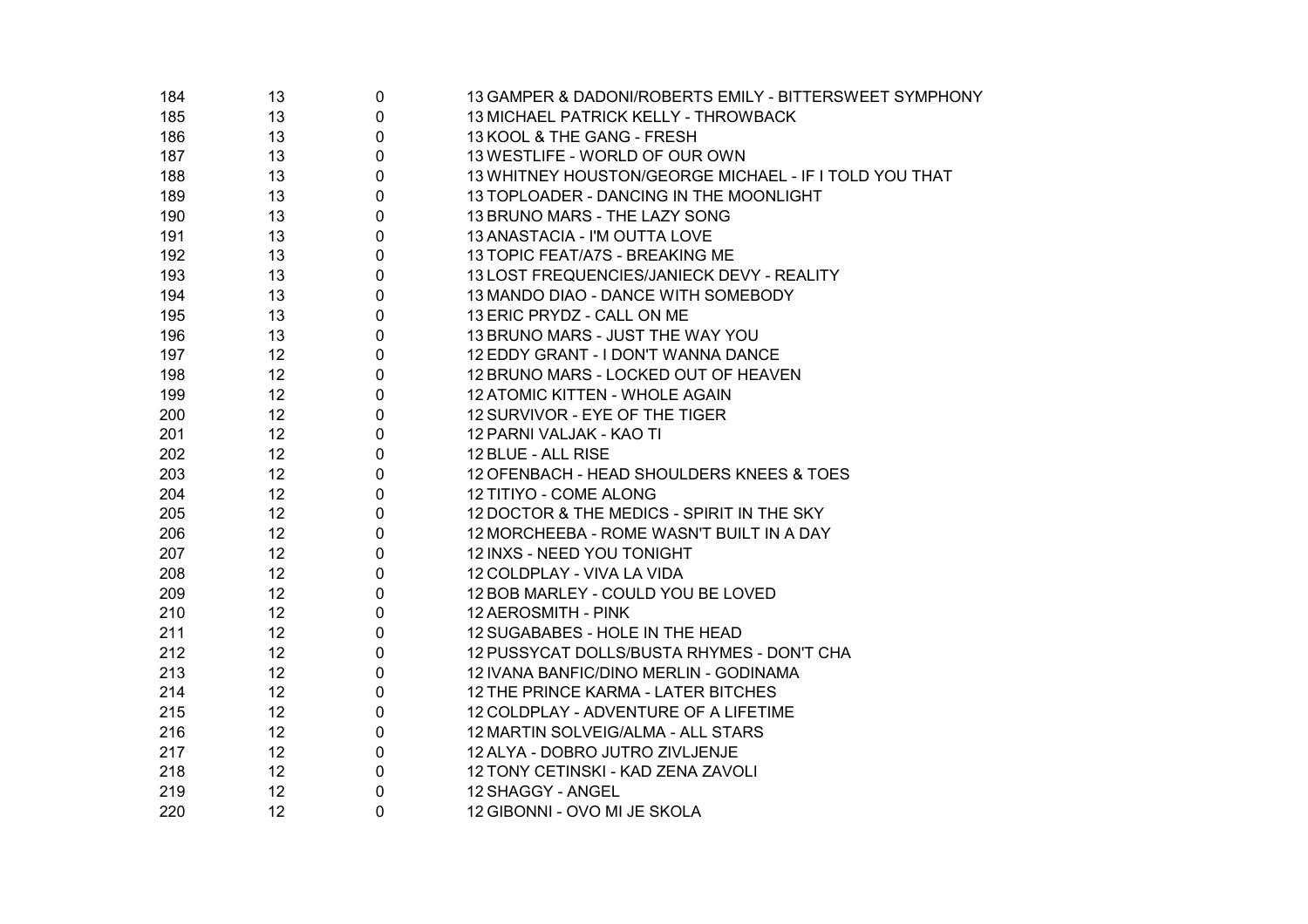| 221 | 12 | 0 | 12 JAX JONES - WHERE DID YOU GO                          |
|-----|----|---|----------------------------------------------------------|
| 222 | 12 | 0 | 12 MAGIC! - RUDE                                         |
| 223 | 12 | 0 | 12 LYKKE LI - I FOLLOW RIVERS (THE MAGICIAN RMX)         |
| 224 | 12 | 0 | 12 CALVIN HARRIS - MY WAY                                |
| 225 | 12 | 0 | 12 LUTRICIA MCNEAL - PERFECT LOVE                        |
| 226 | 12 | 0 | 12 SCOUTING FOR GIRLS - THIS AIN'T A LOVE SONG           |
| 227 | 12 | 0 | 12 SANTANA/MANA - CORAZON ESPINADO                       |
| 228 | 12 | 0 | 12 SNOOP DOGG/JUSTIN TIMBERLAKE - SIGNS                  |
| 229 | 12 | 0 | 12 AVA MAX - WHO'S LAUGHING NOW                          |
| 230 | 12 | 0 | 12 REAMONN - SUPERGIRL                                   |
| 231 | 12 | 0 | 12 AVICII/ALOE BLACC - WAKE ME UP                        |
| 232 | 12 | 0 | 12 RUFUS & CHAKA KHAN - AIN'T NOBODY                     |
| 233 | 12 | 0 | 12 UB40/CHRISSIE HYNDE - I GOT YOU BABY                  |
| 234 | 12 | 0 | 12 REAMONN - THROUGH THE EYES OF A CHILD                 |
| 235 | 12 | 0 | 12 BEYONCE/JAY-Z - CRAZY IN LOVE                         |
| 236 | 12 | 0 | 12 RONAN KEATING/BOYZONE - LOVIN' EACH DAY               |
| 237 | 12 | 0 | 12 LILY ALLEN - NOT FAIR                                 |
| 238 | 12 | 0 | 12 RED HOT CHILI PEPPERS - SNOW (HEY OH)                 |
| 239 | 12 | 0 | 12 REGARD - RIDE IT                                      |
| 240 | 12 | 0 | 12 WESTLIFE - TOTAL ECLIPSE OF THE HEART                 |
| 241 | 12 | 0 | 12 AMY WINEHOUSE/MARK RONSON - VALERIE                   |
| 242 | 12 | 0 | 12 LENNY KRAVITZ - FLY AWAY                              |
| 243 | 12 | 0 | 12 JUANES - LA CAMISA NEGRA                              |
| 244 | 12 | 0 | 12 JUSTIN TIMBERLAKE - ROCK YOUR BODY                    |
| 245 | 12 | 0 | 12 RIHANNA - DIAMONDS                                    |
| 246 | 12 | 0 | 12 WHITNEY HOUSTON - I WANNA DANCE WITH SOMEBODY         |
| 247 | 12 | 0 | 12 REMBRANDTS - I'LL BE THERE FOR YOU                    |
| 248 | 12 | 0 | 12 ROBBIE WILLIAMS - FEEL                                |
| 249 | 12 | 0 | 12 KELIS - TRICK ME                                      |
| 250 | 12 | 0 | 12 SHANIA TWAIN - KA-CHING                               |
| 251 | 12 | 0 | 12 KEANE - NOTHING IN MY WAY                             |
| 252 | 11 | 0 | 11 CHRISTINA AGUILERA - COME ON OVER (ALL I WANT IS YOU) |
| 253 | 11 | 0 | 11 BENEE FEAT. GUS DAPPERTON - SUPALONELY                |
| 254 | 11 | 0 | 11 KYLIE MINOGUE - SPINNING AROUND                       |
| 255 | 11 | 0 | 11 CHER - THE SHOOP SHOOP SONG                           |
| 256 | 11 | 0 | 11 LENE MARLIN - SITTING DOWN HERE                       |
| 257 | 11 | 0 | 11 LADY GAGA - POKER FACE                                |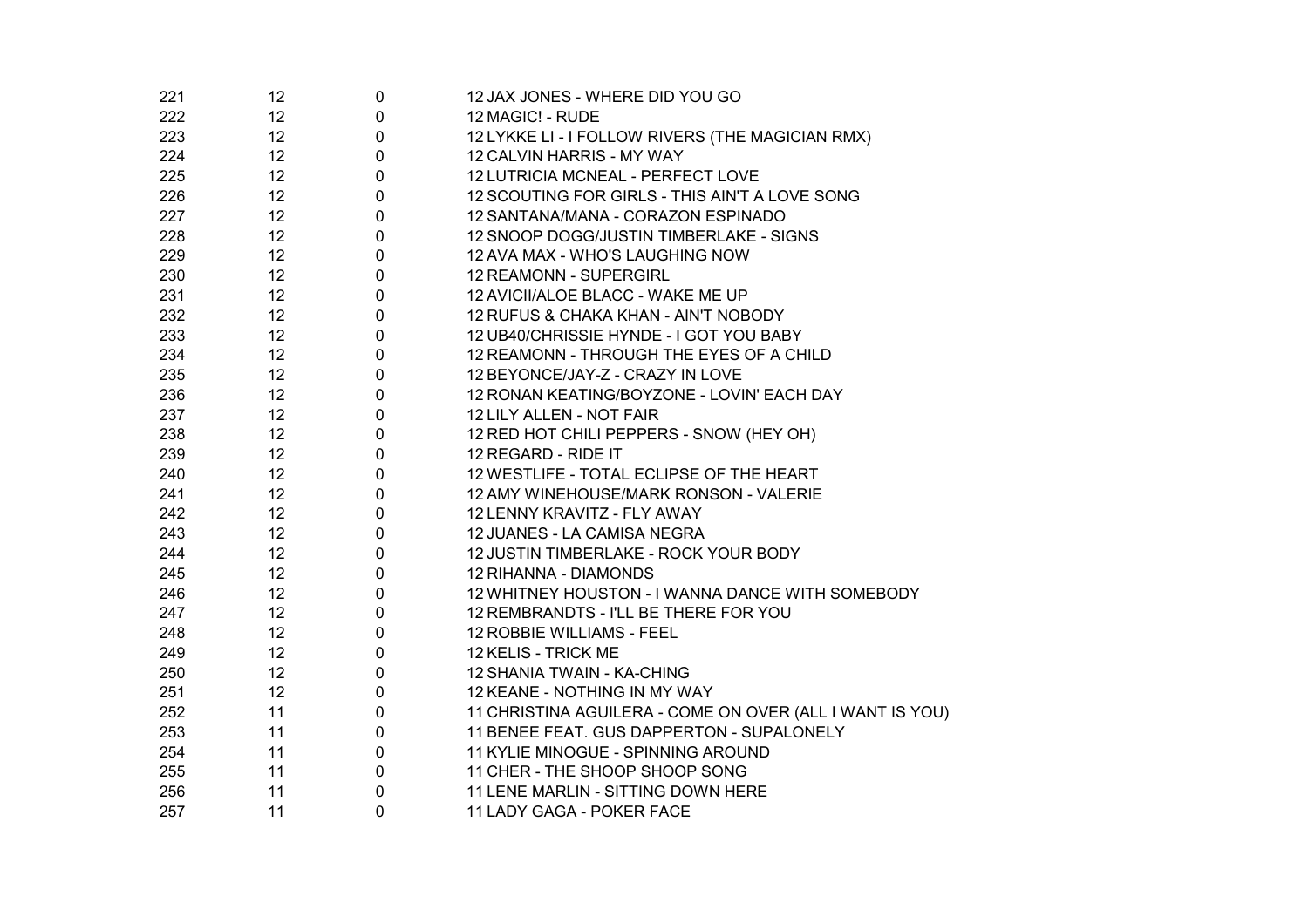| 258 | 11 | 0            | 11 TIESTO/JONAS BLUE/RITA ORA - RITUAL               |  |
|-----|----|--------------|------------------------------------------------------|--|
| 259 | 11 | 0            | 11 U2 - I STILL HEAVEN'T FOUND WHAT I'M LOOKING      |  |
| 260 | 11 | $\mathbf 0$  | 11 LEONY - FADED LOVE                                |  |
| 261 | 11 | 0            | 11 PRINCE - CREAM                                    |  |
| 262 | 11 | $\mathbf 0$  | 11 POLICE/STING - EVERY BREATH YOU TAKE              |  |
| 263 | 11 | $\mathbf 0$  | 11 CHER - IF I COULD TURN BACK TIME                  |  |
| 264 | 11 | 0            | 11 ROBIN SCHULZ/FRANCESCO YATES - SUGAR              |  |
| 265 | 11 | $\mathbf 0$  | 11 KOSHEEN - CATCH                                   |  |
| 266 | 11 | $\mathbf 0$  | 11 NICKELBACK - WHEN WE STAND TOGETHER               |  |
| 267 | 11 | 0            | 11 KINGSTON - CELA ULICA NORI                        |  |
| 268 | 11 | $\mathbf 0$  | 11 NINA BADRIC - VISE ME NIJE STRAH                  |  |
| 269 | 11 | $\mathbf 0$  | 11 LEANN RIMES - CAN'T FIGHT THE MOONLIGHT           |  |
| 270 | 11 | $\mathbf{0}$ | 11 TAKE THAT - SHINE                                 |  |
| 271 | 11 | $\mathbf 0$  | 11 PHIL COLLINS/GENESIS - DANCE INTO THE LIGHT       |  |
| 272 | 11 | 0            | 11 COUNTING CROWS/V.C. - BIG YELLOW TAXI             |  |
| 273 | 11 | $\mathbf{0}$ | 11 CRAIG DAVID - HIDDEN AGENDA                       |  |
| 274 | 11 | 0            | 11 CAPTAIN HOLLYWOOD PROJECT - MORE AND MORE         |  |
| 275 | 11 | 0            | 11 ROD STEWART - THE MOTOWN SONG                     |  |
| 276 | 11 | 0            | 11 ROK'N'BAND - OSTANI SE MINUTO                     |  |
| 277 | 11 | 0            | 11 TEXAS - SUMMER SON                                |  |
| 278 | 11 | 0            | 11 BORIS NOVKOVIC - SVE GUBI SJAJ                    |  |
| 279 | 11 | 0            | 11 THE CLASH - SHOULD I STAY OR SHOULD I GO          |  |
| 280 | 11 | 0            | 11 ROLLING STONES - ROCK AND A HARD PLACE            |  |
| 281 | 11 | 0            | 11 BANGLES - WALK LIKE AN EGYPTIAN                   |  |
| 282 | 11 | 0            | 11 TOSE PROESKI - JEDINA                             |  |
| 283 | 11 | 0            | 11 JOE COCKER - FIRST WE TAKE MANHATTAN              |  |
| 284 | 11 | 0            | 11 JIMMY CLIFF - REGGAE NIGHT                        |  |
| 285 | 11 | 0            | 11 JESS GLYNNE - HOLD MY HAND                        |  |
| 286 | 11 | 0            | 11 ROXETTE - THE LOOK                                |  |
| 287 | 11 | 0            | 11 ADELE - ROLLING IN THE DEEP                       |  |
| 288 | 11 | 0            | 11 JENNIFER LOPEZ - WAITING FOR TONIGHT              |  |
| 289 | 11 | 0            | 11 OUTKAST - HEY YA                                  |  |
| 290 | 11 | 0            | 11 CULTURE CLUB/BOY GEORGE - KARMA CHAMELEON         |  |
| 291 | 11 | 0            | 11 BON JOVI - WE WEREN'T BORN TO FOLLOW              |  |
| 292 | 11 | 0            | 11 CUTTING CREW - (I JUST) DIED IN YOUR ARMS TONIGHT |  |
| 293 | 11 | 0            | 11 PRINCE - KISS                                     |  |
| 294 | 11 | 0            | 11 TAYLOR SWIFT - SHAKE IT OFF                       |  |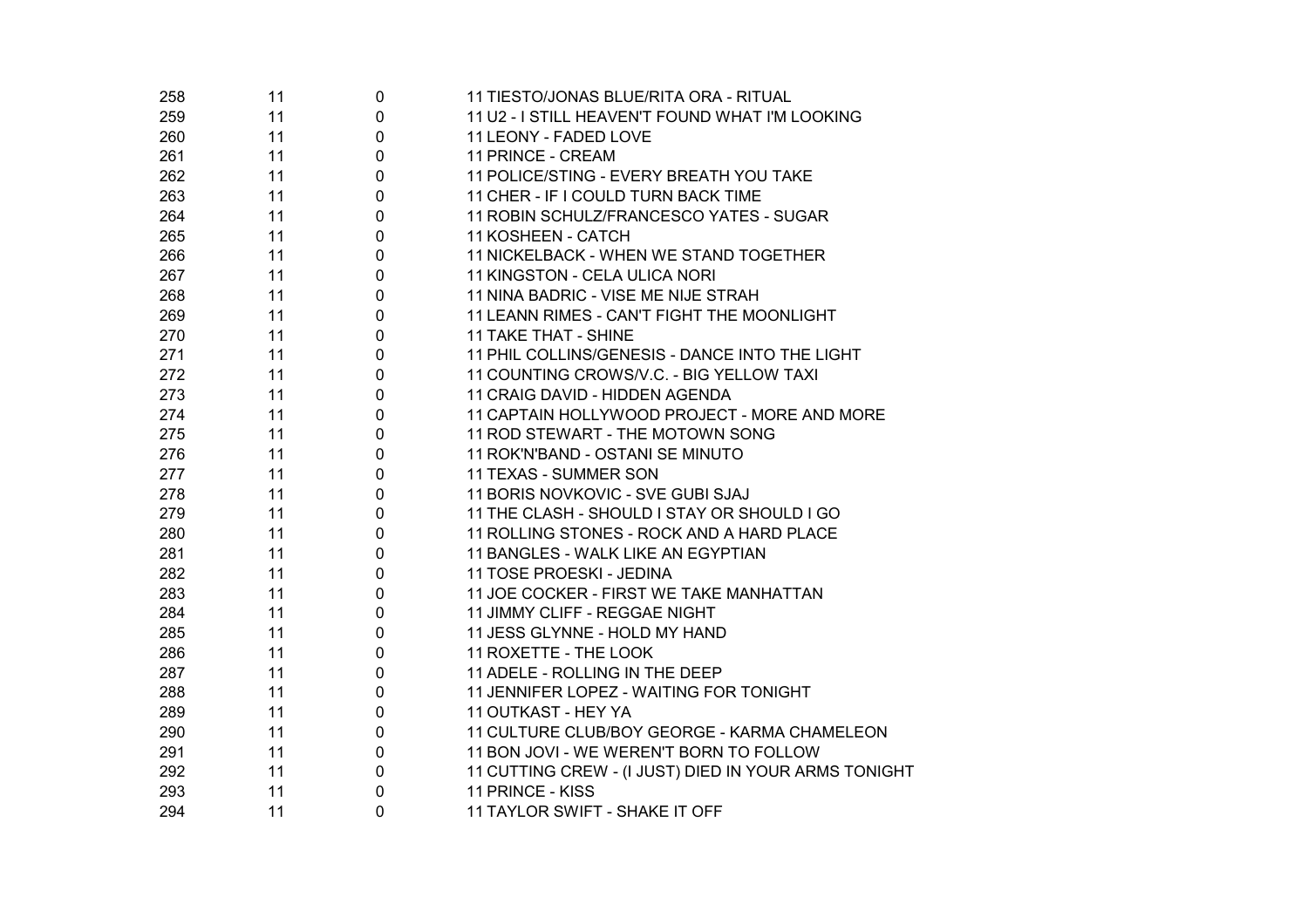| 295 | 11 | 0 | 11 BILLY IDOL - FLESH FOR FANTASY                                |  |
|-----|----|---|------------------------------------------------------------------|--|
| 296 | 11 | 0 | 11 WESTLIFE - MANDY                                              |  |
| 297 | 11 | 0 | 11 SAVAGE GARDEN - TO THE MOON & BACK                            |  |
| 298 | 11 | 0 | 11 DAFT PUNK - GET LUCKY                                         |  |
| 299 | 11 | 0 | 11 BILLY IDOL - REBEL YELL                                       |  |
| 300 | 11 | 0 | 11 TONY CETINSKI - SVE JE S TOBOM NAPOKON NA MIJESTU             |  |
| 301 | 11 | 0 | 11 QUEEN/FREDDIE MERCURY - A KIND OF MAGIC                       |  |
| 302 | 11 | 0 | 11 MARY J. BLIGE - FAMILY AFFAIR                                 |  |
| 303 | 11 | 0 | 11 TONES AND I - DANCE MONKEY                                    |  |
| 304 | 11 | 0 | 11 SHAGGY - IT WASN'T ME                                         |  |
| 305 | 11 | 0 | 11 SHAKIRA - WHENEVER WHEREVER                                   |  |
| 306 | 11 | 0 | 11 NEISHA - TISTE LEPE DNI                                       |  |
| 307 | 11 | 0 | 11 PINK - FAMILY PORTRAIT                                        |  |
| 308 | 11 | 0 | 11 JAMIROQUAI - VIRTUAL INSANITY                                 |  |
| 309 | 11 | 0 | 11 PAUL MCCARTNEY - HOPE OF DELIVERANCE                          |  |
| 310 | 11 | 0 | 11 JAMES BLUNT - 1973                                            |  |
| 311 | 11 | 0 | 11 PETER ANDRE - MYSTERIOUS GIRL                                 |  |
| 312 | 11 | 0 | 11 MIDNIGHT OIL - BEDS ARE BURNING                               |  |
| 313 | 11 | 0 | 11 DAVID GUETTA/CEDRIC GERVAIS/CHRIS WILLIS - WOULD I LIE TO YOU |  |
| 314 | 11 | 0 | 11 BLUE/ELTON JOHN - SORRY SEEMS TO BE THE HARDEST WORD          |  |
| 315 | 11 | 0 | 11 SHANIA TWAIN - THAT DON'T IMPRESS ME MUCH                     |  |
| 316 | 11 | 0 | <b>11 LIGHTHOUSE FAMILY - HIGH</b>                               |  |
| 317 | 11 | 0 | 11 RITON/OLIVER HELDENS/VULA - TURN ME ON                        |  |
| 318 | 11 | 0 | 11 ALLE FARBEN/FOOLS GARDEN - LEMON TREE                         |  |
| 319 | 11 | 0 | 11 SHERYL CROW - SOAK UP THE SUN                                 |  |
| 320 | 11 | 0 | 11 FELIX JEAHN/NEA/BRYN CHRISTOPHER - NO THERAPY                 |  |
| 321 | 11 | 0 | 11 ED SHEERAN - BAD HABITS                                       |  |
| 322 | 11 | 0 | 11 DUA LIPA - LEVITATING                                         |  |
| 323 | 11 | 0 | 11 WESTLIFE - UPTOWN GIRL                                        |  |
| 324 | 11 | 0 | 11 SOUL ASYLUM - RUNAWAY TRAIN                                   |  |
| 325 | 11 | 0 | 11 GARY MOORE - COLD DAY IN HELL                                 |  |
| 326 | 11 | 0 | 11 GEORGE MICHAEL - OUTSIDE                                      |  |
| 327 | 11 | 0 | 11 EURYTHMICS - SWEET DREAMS (ARE MADE OF THIS)                  |  |
| 328 | 11 | 0 | 11 GEORGE EZRA - SHOTGUN                                         |  |
| 329 | 11 | 0 | 11 ELTON JOHN - I DON'T WANNA GO ON WITH YOU LIKE THAT           |  |
| 330 | 11 | 0 | 11 EURYTHMICS - THORN IN MY SIDE                                 |  |
| 331 | 11 | 0 | 11 2 BLACK/LOREDANA BERTE - WAVES OF LUV (IN ALTO MARE)          |  |
|     |    |   |                                                                  |  |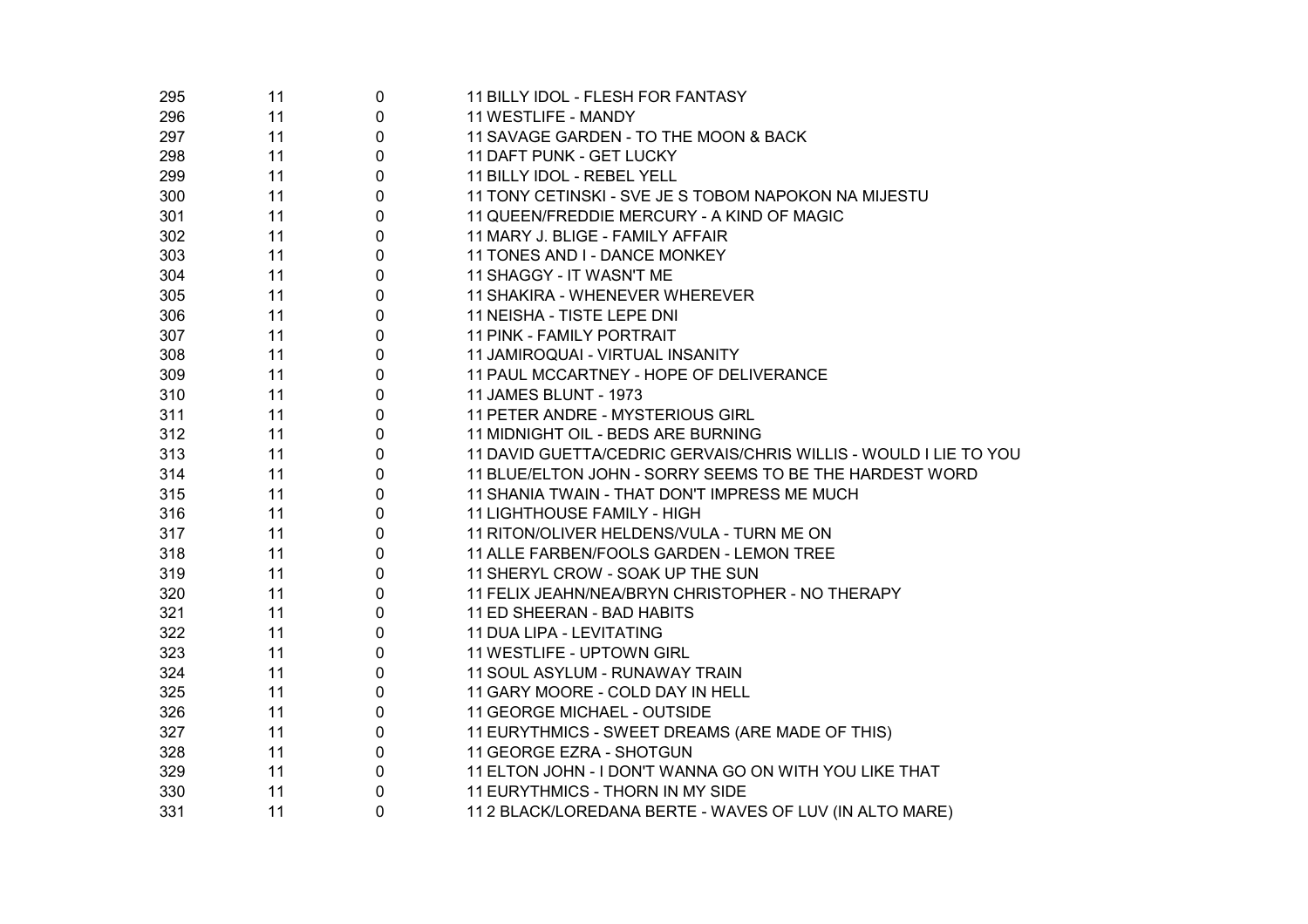| 332 | 10 <sup>°</sup> | $\mathbf 0$ | 10 AMY MACDONALD - THIS IS THE LIFE                                  |
|-----|-----------------|-------------|----------------------------------------------------------------------|
| 333 | 10 <sup>1</sup> | 0           | 10 BECKY HILL/TOPIC - MY HEART GOES (LA DI DA)                       |
| 334 | 10              | 0           | 10 DAN D - VODA                                                      |
| 335 | 10              | $\mathbf 0$ | 10 CHRIS REA - THE ROAD TO HELL                                      |
| 336 | 10              | 0           | 10 ALANNAH MYLES - BLACK VELVET                                      |
| 337 | 10              | 0           | 10 AVA MAX - KINGS & QUEENS                                          |
| 338 | 10              | 0           | 10 CARDIGANS - MY FAVORITE GAME                                      |
| 339 | 10              | 0           | 10 DIANA ROSS - UPSIDE DOWN                                          |
| 340 | 10              | 0           | 10 BACKSTREET BOYS - EVERYBODY                                       |
| 341 | 10              | 0           | 10 BRYAN ADAMS - SUMMER OF 69'                                       |
| 342 | 10              | 0           | 10 BRYAN ADAMS - CAN'T STOP THIS THING WE STARTED                    |
| 343 | 10              | 0           | 10 BLACK EYED PEAS - WHERE IS THE LOVE                               |
| 344 | 10              | 0           | 10 CYNDI LAUPER - GIRLS JUST WANT TO HAVE FUN                        |
| 345 | 10              | 0           | 10 DIRE STRAITS/MARK KNOPFLER - MONEY FOR NOTHING                    |
| 346 | 10              | 0           | 10 BLONDIE - MARIA                                                   |
| 347 | 10              | 0           | 10 DAN D - CAS                                                       |
| 348 | 10              | 0           | 10 ANNIE LENNOX/EURYTHMICS - WALKING ON BROKEN GLASS                 |
| 349 | 10              | 0           | 10 BORIS NOVKOVIC - U DOBRU I ZLU                                    |
| 350 | 10              | 0           | 10 BOHEM - ON JE JAZ                                                 |
| 351 | 10              | 0           | 10 DAVID GUETTA/KELLY ROWLAND - WHEN LOVE TAKES OVER                 |
| 352 | 10              | 0           | 10 BIJELO DUGME - PADAJU ZVIJEZDE                                    |
| 353 | 10              | 0           | 10 ANASTACIA - SICK & TIRED                                          |
| 354 | 10              | 0           | 10 LIONEL RICHIE - DANCING ON THE CEILING                            |
| 355 | 10              | 0           | 10 PAUL MCCARTNEY/MICHAEL JACKSON - SAY SAY SAY                      |
| 356 | 10              | 0           | 10 LONDON BEAT - I'VE BEEN THINKING ABOUT YOU                        |
| 357 | 10              | 0           | 10 PLAVI ORKESTAR - OD RODENDANA DO RODENDANA                        |
| 358 | 10              | 0           | 10 LOS DEL RIO - MACARENA                                            |
| 359 | 10              | 0           | 10 LUIS FONSI - DESPACITO                                            |
| 360 | 10              | 0           | 10 GARY MOORE - WALKING BY MYSELF                                    |
| 361 | 10              | 0           | 10 WHITNEY HOUSTON/ENRIQUE IGLESIAS - COULD I HAVE THIS KISS FOREVER |
| 362 | 10              | 0           | 10 GEORGE MICHAEL - TOO FUNKY                                        |
| 363 | 10              | 0           | 10 DONNA LEWIS - I LOVE YOU ALWAYS FOREVER                           |
| 364 | 10              | 0           | 10 MADONNA - CHERISH                                                 |
| 365 | 10              | 0           | 10 MADONNA - VOGUE                                                   |
| 366 | 10              | 0           | 10 MARK ZEBRA - S. O. S.                                             |
| 367 | 10              | 0           | 10 SAMANTHA MUMBA - BABY COME ON OVER                                |
| 368 | 10 <sup>1</sup> | $\Omega$    | 10 MAROON 5/CHRISTINA AGUILERA - MOVES LIKE JAGGER                   |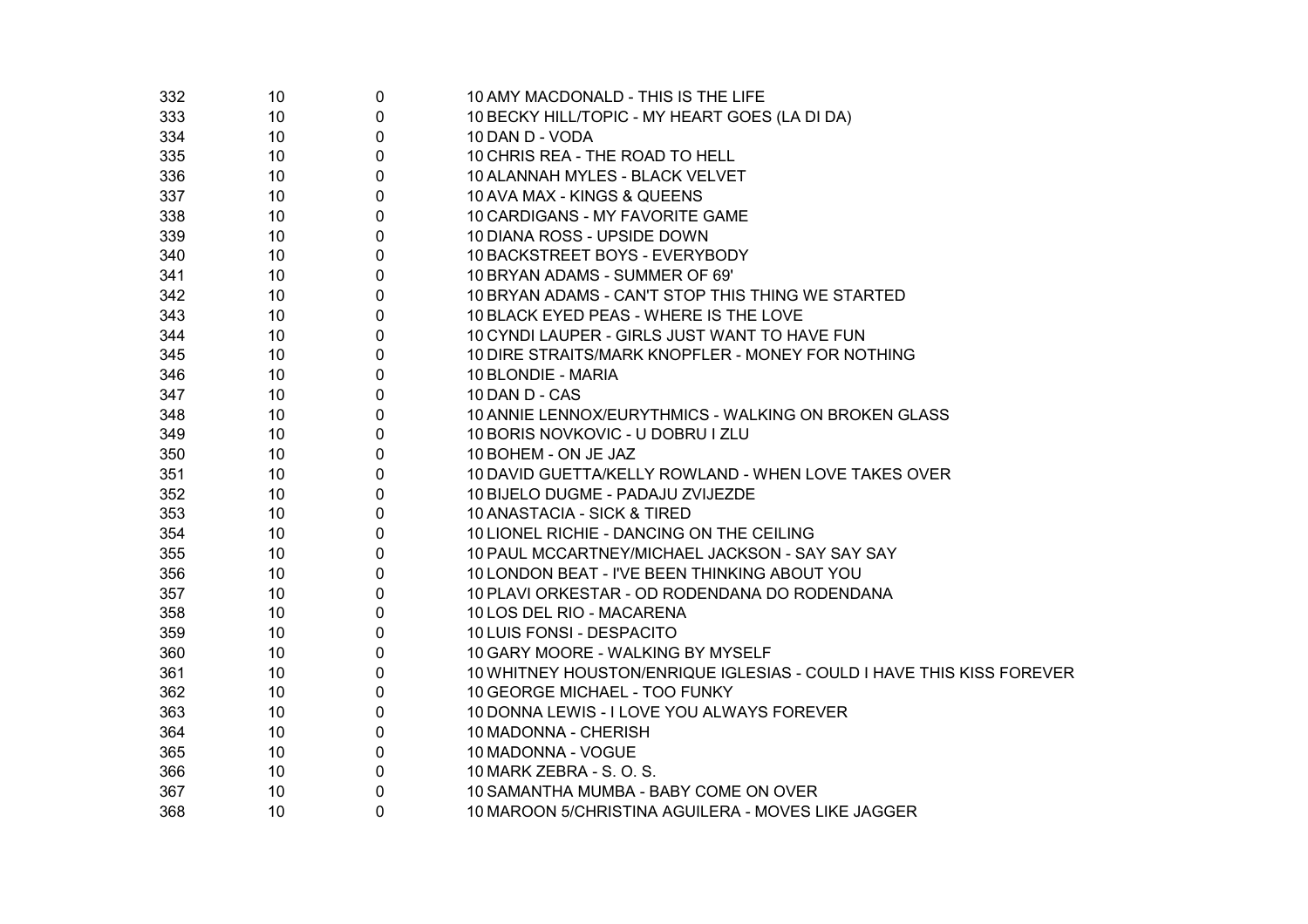| 369 | 10 <sup>°</sup> | 0           | 10 KINGSTON - REPUBLIKA BANANA                                               |
|-----|-----------------|-------------|------------------------------------------------------------------------------|
| 370 | 10              | 0           | 10 TINA TURNER - THE BEST                                                    |
| 371 | 10              | 0           | 10 MATCHBOX TWENTY/ROB THOMAS - UNWELL                                       |
| 372 | 10              | 0           | 10 ROK'N'BAND - NIKA                                                         |
| 373 | 10              | 0           | 10 ROD STEWART/TINA TURNER - IT TAKES TWO                                    |
| 374 | 10              | 0           | 10 ROD STEWART - DO YA THINK I'M SEXY                                        |
| 375 | 10              | 0           | 10 VANESSA CARLTON - A THOUSAND MILES                                        |
| 376 | 10              | 0           | 10 MEDUZA - TELL IT TO MY HEART                                              |
| 377 | 10              | 0           | 10 ROLLING STONES/MICK JAGGER - (I CAN'T GET NO) SATISFACTION                |
| 378 | 10              | 0           | 10 MEREDITH BROOKS - BITCH                                                   |
| 379 | 10              | 0           | 10 VAN HALEN - CAN'T STOP LOVING YOU                                         |
| 380 | 10              | 0           | 10 GUNS 'N' ROSES - SWEET CHILD OF MINE (CUT)                                |
| 381 | 10              | $\mathbf 0$ | 10 ROB THOMAS/MATCHBOX TWENTY - LONELY NO MORE                               |
| 382 | 10              | $\mathbf 0$ | 10 KID ROCK/SHERYL CROW - PICTURE                                            |
| 383 | 10              | 0           | 10 KEANE - EVERYBODY'S CHANGING                                              |
| 384 | 10              | $\mathbf 0$ | 10 EAST 17 - IT'S ALRIGHT                                                    |
| 385 | 10              | 0           | 10 MICHAEL JACKSON - LOVE NEVER FELT SO GOOD                                 |
| 386 | 10              | $\mathbf 0$ | 10 QUEEN/FREDDIE MERCURY - I WANT IT ALL                                     |
| 387 | 10              | 0           | 10 MIRAN RUDAN - LAURE NI VEC                                                |
| 388 | 10              | 0           | 10 FERGIE - BIG GIRLS DON'T CRY                                              |
| 389 | 10              | 0           | 10 IIO - RAPTURE                                                             |
| 390 | 10              | 0           | 10 NEK - LAURA NON C'E                                                       |
| 391 | 10              | 0           | 10 FELIX JAEHN/VIZE/MISS LI - CLOSE YOUR EYES                                |
| 392 | 10              | 0           | 10 JOAN JETT - I LOVE ROCK'N'ROLL                                            |
| 393 | 10              | 0           | 10 TRAVIS - SING                                                             |
| 394 | 10              | 0           | 10 NINA PUSLAR - UJEMI RITEM                                                 |
| 395 | 10              | 0           | 10 ELTON JOHN - SAD SONG                                                     |
| 396 | 10              | 0           | 10 TOTO - AFRICA                                                             |
| 397 | 10              | 0           | 10 JENNIFER LOPEZ/PITBULL - ON THE FLOOR                                     |
| 398 | 10              | 0           | 10 INNER CIRCLE - BAD BOYS                                                   |
| 399 | 10              | 0           | 10 TOPIC/ROBIN SCHULZ/NICO SANTOS/PAUL VAN DYK - IN YOUR ARMS (FOR AN ANGEL) |
| 400 | 10              | 0           | 10 OUTLANDISH - AICHA                                                        |
| 401 | 10              | 0           | 10 JAX JONES/ELLA HENDERSON - THIS IS REAL                                   |
| 402 | 10              | 0           | 10 EMMA BUNTON/SPICE GILS - WHAT TOOK YOU SO LONG                            |
| 403 | 10              | 0           | 10 EMPIRE OF THE SUN - WE ARE THE PEOPLE                                     |
| 404 | 10              | 0           | 10 PUFF DADDY - I'LL BE MISSING YOU                                          |
| 405 | 10              | $\mathbf 0$ | 10 PARNI VALJAK - MIJENJAM SE                                                |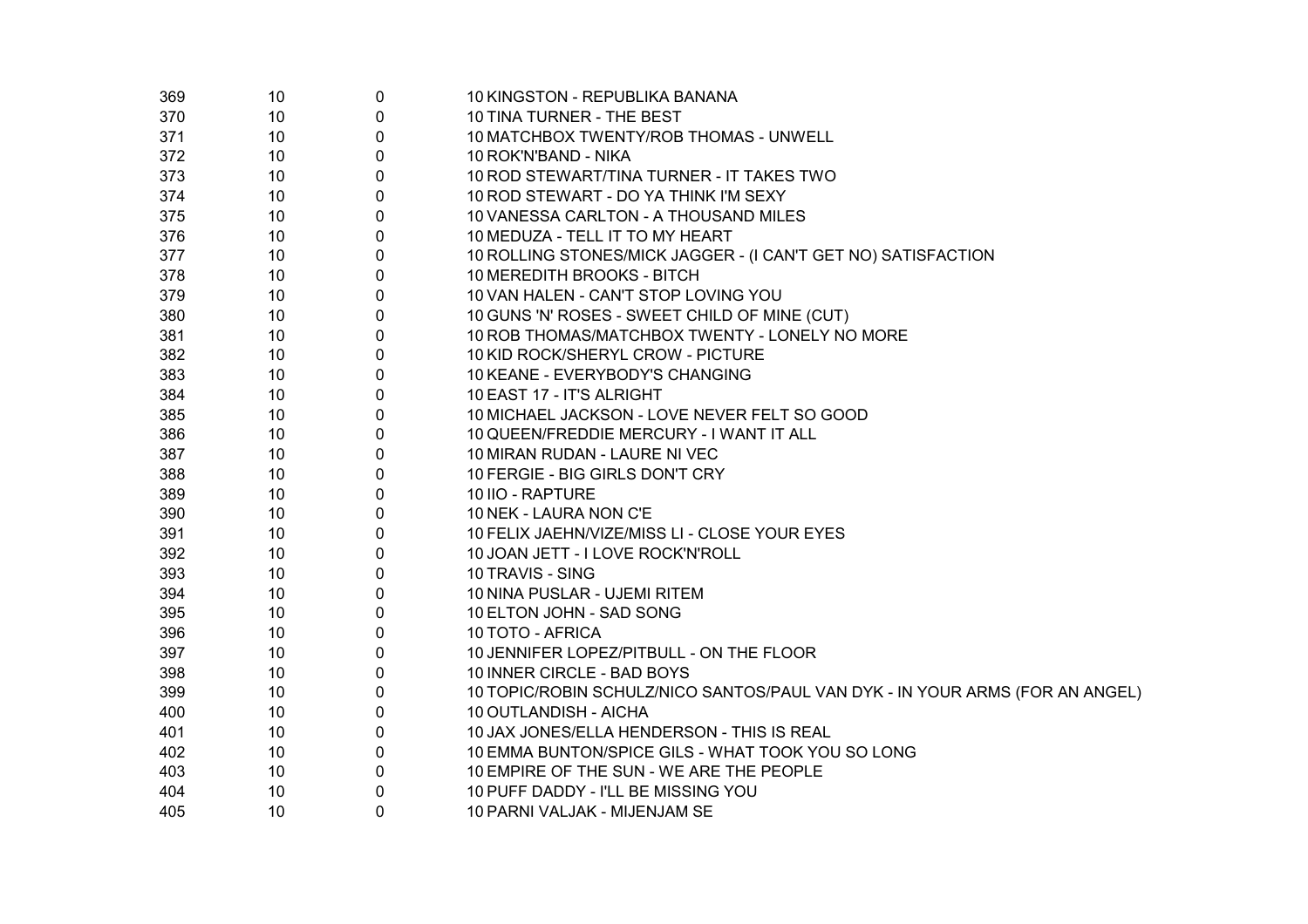| 406 | 10 | 0           | 10 ENRIQUE IGLESIAS - DUELE EL CORAZON      |
|-----|----|-------------|---------------------------------------------|
| 407 | 10 | $\mathbf 0$ | 10 SHANIA TWAIN - MAN! I FEEL LIKE A WOMAN! |
| 408 | 10 | $\pmb{0}$   | 10 PURPLE DISCO MACHINE - IN THE DARK       |
| 409 | 10 | 0           | 10 RIHANNA/JAY-Z - UMBRELLA                 |
| 410 | 10 | $\mathbf 0$ | 10 SUGABABES - ROUND ROUND                  |
| 411 | 10 | 0           | 10 INNER CIRCLE - SWEAT                     |
| 412 | 10 | $\mathbf 0$ | 10 TABU - ANGEL                             |
| 413 | 10 | $\mathbf 0$ | 10 PURPLE DISCO MACHINE - FIREWORKS         |
| 414 | 10 | 0           | 10 TASMIN ARCHER - SLEEPING SATELLITE       |
| 415 | 10 | $\mathbf 0$ | 10 IRENE CARA - FLASHDANCE  WHAT A FEELING  |
| 416 | 9  | 0           | 9 ACE OF BASE - CRUEL SUMMER                |
| 417 | 9  | $\mathbf 0$ | 9 U2 - PRIDE (IN THE NAME OF LOVE)          |
| 418 | 9  | $\mathbf 0$ | 9 ADELE - EASY ON ME                        |
| 419 | 9  | 0           | 9 EUROPE - OPEN YOUR HEART                  |
| 420 | 9  | $\mathbf 0$ | 9 TONY CETINSKI - COVJEK OD LEDA            |
| 421 | 9  | $\mathbf 0$ | 9 THE BELOVED - SWEET HARMONY               |
| 422 | 9  | $\mathbf 0$ | 9 DIDO - WHITE FLAG                         |
| 423 | 9  | $\mathbf 0$ | 9 TEXAS - I DON'T WANT A LOVER              |
| 424 | 9  | 0           | 9 ALYA - OBCUTEK                            |
| 425 | 9  | 0           | 9 WHITNEY HOUSTON - STEP BY STEP            |
| 426 | 9  | 0           | 9 THE CALLING - WHEREVER YOU WILL GO        |
| 427 | 9  | $\mathbf 0$ | 9 ALKA VUICA - LAZI ME                      |
| 428 | 9  | 0           | 9 SUZANNE VEGA - LUKA                       |
| 429 | 9  | 0           | 9 FALCO - DER KOMMISSAR                     |
| 430 | 9  | $\mathbf 0$ | 9 SUGABABES - TOO LOST IN YOU               |
| 431 | 9  | 0           | 9 U2 - WHERE THE STREETS HAVE NO NAME       |
| 432 | 9  | $\mathbf 0$ | 9 ANJA RUPEL/TOSE PROESKI - SKRAJNI CAS     |
| 433 | 9  | 0           | 9 FARRUKO - PEPAS                           |
| 434 | 9  | 0           | 9 DESIRELESS - VOYAGE VOYAGE                |
| 435 | 9  | 0           | 9 SPIN DOCTORS - TWO PRINCES                |
| 436 | 9  | 0           | 9 U2 - WITH OR WITHOUT YOU                  |
| 437 | 9  | $\pmb{0}$   | 9 TIESTO/MABEL - GOD IS A DANCER            |
| 438 | 9  | $\pmb{0}$   | 9 DES'REE - LIFE                            |
| 439 | 9  | 0           | 9 THE WEEKND - I FEEL IT COMING             |
| 440 | 9  | $\pmb{0}$   | 9 ACE OF BASE - ALL THAT SHE WANTS          |
| 441 | 9  | 0           | 9 A-HA - TAKE ON ME                         |
| 442 | 9  | $\mathbf 0$ | 9 DJ KHALED - WILD THOUGHTS                 |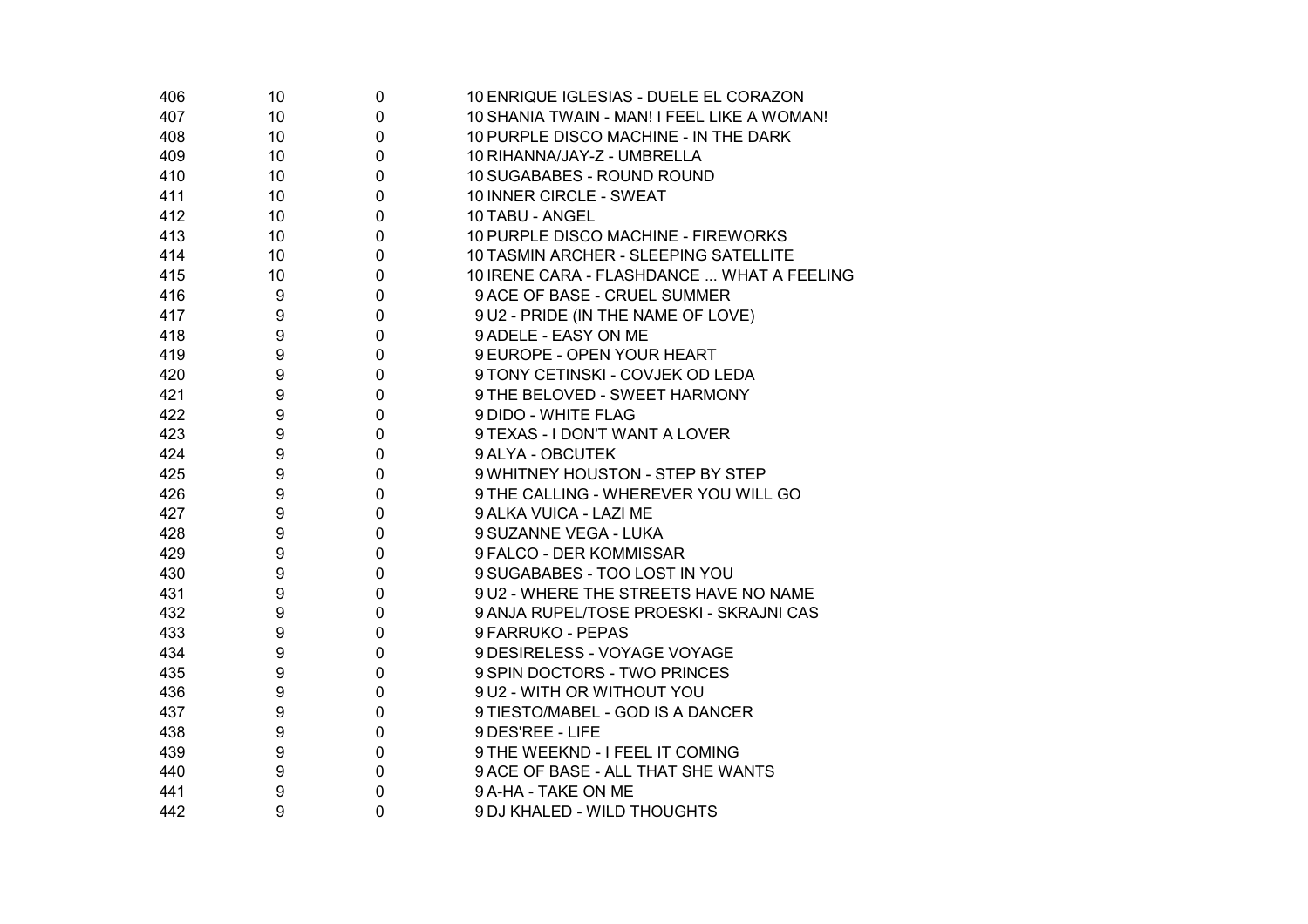| 443 | 9 | 0              | 9 FLEETWOOD MAC - GO YOUR OWN WAY                  |
|-----|---|----------------|----------------------------------------------------|
| 444 | 9 | 0              | 9 SMASH MOUTH - PACIFIC COAST PARTY                |
| 445 | 9 | 0              | 9 VESNA PISAROVIC - DA SUTRA UMREM                 |
| 446 | 9 | 0              | 9 VESNA PISAROVIC - DA ZNAS                        |
| 447 | 9 | 0              | 9 SIDDHARTA - PLATINA                              |
| 448 | 9 | 0              | 9 VILI RESNIK - KDO LAHKO TE LJUBI KAKOR JAZ       |
| 449 | 9 | 0              | 9 VILI RESNIK - SE ZDAJ NE VEM ZAKAJ               |
| 450 | 9 | 0              | 9 VLADO KRESLIN - LAHKO BI ZLETELA                 |
| 451 | 9 | 0              | 9 SHERYL CROW - ALL I WANNA DO                     |
| 452 | 9 | 0              | 9 ERIC CLAPTON - COCAINE                           |
| 453 | 9 | 0              | 9 SHAWN MENDES/CAMILA CABELLO - SENORITA           |
| 454 | 9 | 0              | 9 FREE - ALL RIGHT NOW                             |
| 455 | 9 | 0              | 9 ZORAN PREDIN - SONCEK JE                         |
| 456 | 9 | 0              | 9 SHAKIRA - WAKA WAKA (THIS TIME FOR AFRICA)       |
| 457 | 9 | 0              | 9 WILL SMITH - MEN IN BLACK                        |
| 458 | 9 | 0              | 9 TINA TURNER - TYPICAL MALE                       |
| 459 | 9 | 0              | 9 R.E.M. - LOSING MY RELIGION                      |
| 460 | 9 | 0              | 9 SHAGGY - HOPE                                    |
| 461 | 9 | 0              | 9 BACKSTREET BOYS - WE' VE GOT IT GOIN ON          |
| 462 | 9 | 0              | 9 SEAL - CRAZY                                     |
| 463 | 9 | 0              | 9 BAJAGA & INSTRUKTORI - GODINE PROLAZE            |
| 464 | 9 | 0              | 9 BLUE - ONE LOVE                                  |
| 465 | 9 | 0              | 9 MALUMA - CORAZON                                 |
| 466 | 9 | 0              | 9 PLAVI ORKESTAR - KAD TI LJUBAV IME PROZOVE       |
| 467 | 9 | 0              | 9 SANTANA/WYCLEAF JEAN - MARIA MARIA               |
| 468 | 9 | 0              | 9 CHER - BELIEVE                                   |
| 469 | 9 | 0              | 9 SANTANA/ROB THOMAS - SMOOTH                      |
| 470 | 9 | 0              | 9 PINK FLOYD - ANOTHER BRICK IN THE WALL (PART II) |
| 471 | 9 | 0              | 9 BRYAN FERRY - LET'S STICK TOGETHER               |
| 472 | 9 | 0              | 9 MADONNA - LIKE A VIRGIN                          |
| 473 | 9 | 0              | 9 MEN AT WORK - DOWN UNDER                         |
| 474 | 9 | 0              | 9 JAN PLESTENJAK/EVA - IZ PEKLA DO RAJA            |
| 475 | 9 | 0              | 9 MICHAEL JACKSON - BILLIE JEAN                    |
| 476 | 9 | 0              | 9 MICHAEL JACKSON - BLACK OR WHITE                 |
| 477 | 9 | 0              | 9 DEF LEPPARD - POUR SOME SUGAR ON ME              |
| 478 | 9 | 0              | 9 KELIS/CEE-LO - LIL STAR                          |
| 479 | 9 | $\overline{0}$ | 9 ROXETTE - SLEEPING IN MY CAR                     |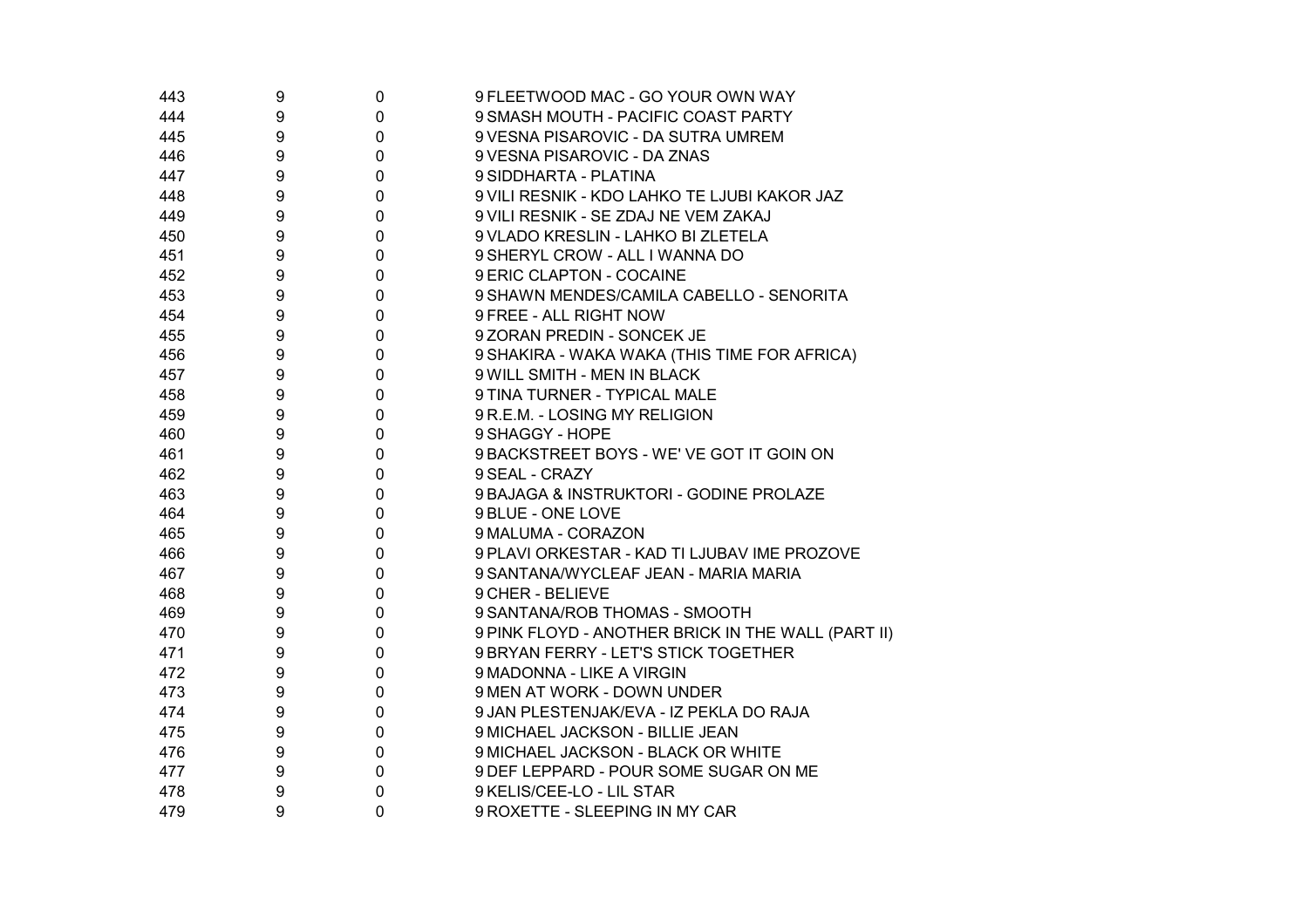| 480 | 9                | 0           | 9 DEF LEPPARD - LET'S GET ROCKED                |
|-----|------------------|-------------|-------------------------------------------------|
| 481 | $\boldsymbol{9}$ | 0           | 9 ROXETTE - JOYRIDE                             |
| 482 | 9                | 0           | 9 ROXETTE - HOW DO YOU DO                       |
| 483 | 9                | 0           | 9 BRYAN ADAMS - SOMEBODY                        |
| 484 | 9                | 0           | 9 DEEP BLUE SOMETHING - BREAKFAST AT TIFFANY'S  |
| 485 | 9                | 0           | 9 MI2 - CISTA JEBA                              |
| 486 | 9                | 0           | 9 ROLLING STONES/MICK JAGGER - START ME UP      |
| 487 | 9                | 0           | 9 KID ROCK - BORN FREE (RADIO EDIT)             |
| 488 | 9                | 0           | 9 BRYAN ADAMS - PLEASE FORGIVE ME               |
| 489 | 9                | 0           | 9 MR. BIG - WILD WORLD                          |
| 490 | 9                | 0           | 9 ROD STEWART - RHYTHM OF MY HEART              |
| 491 | 9                | 0           | 9 ROD STEWART - HAVE I TOLD YOU LATELY          |
| 492 | 9                | 0           | 9 LYNYRD SKYNYRD - SWEET HOME ALABAMA           |
| 493 | 9                | 0           | 9 ROBIN SCHULZ/WES - ALANE                      |
| 494 | 9                | 0           | 9 MIKE & THE MECHANICS - OVER MY SHOULDER       |
| 495 | 9                | 0           | 9 BEE GEES - ALONE                              |
| 496 | 9                | 0           | 9 BEE GEES - NIGHT FEVER                        |
| 497 | 9                | 0           | 9 ROBBIE WILLIAMS - SOMETHING BEAUTIFUL         |
| 498 | 9                | 0           | 9 BELINDA CARLISLE - HEAVEN IS A PLACE ON EARTH |
| 499 | 9                | 0           | 9 MURAT & JOSE/SIDDHARTA - OD LJUDI ZA LJUDI    |
| 500 | 9                | 0           | 9 NATALIE IMBRUGLIA - TORN                      |
| 501 | 9                | 0           | 9 JUSTIN TIMBERLAKE - WHAT GOES AROUND          |
| 502 | 9                | 0           | 9 CRAIG DAVID - WALKING AWAY                    |
| 503 | 9                | 0           | 9 CHARLIE PUTH/MEGHAN TRAINOR - MARVIN GAYE     |
| 504 | 9                | 0           | 9 RIHANNA - LOVE ON THE BRAIN                   |
| 505 | 9                | 0           | 9 NEA - SOME SAY (FELIX JEAHN REMIX)            |
| 506 | 9                | 0           | 9 RIHANNA - DON'T STOP THE MUSIC                |
| 507 | 9                | 0           | 9 CRANBERRIES - DREAMS                          |
| 508 | 9                | 0           | 9 RICKY MARTIN - MARIA (SPANGLISH RADIO EDIT)   |
| 509 | 9                | 0           | 9 CRAIG DAVID/STING - RISE & FALL               |
| 510 | 9                | 0           | 9 HOOBASTANK - THE REASON                       |
| 511 | 9                | 0           | 9 RAG'N'BONE MAN - HUMAN                        |
| 512 | 9                | 0           | 9 NEISHA - VRHOVI                               |
| 513 | $\boldsymbol{9}$ | $\pmb{0}$   | 9 NEW RADICALS - YOU GET WHAT YOU GIVE          |
| 514 | 9                | 0           | 9 NEW KIDS ON THE BLOCK - STEP BY STEP          |
| 515 | 9                | 0           | 9 JOE COCKER - UNCHAIN MY HEART                 |
| 516 | 9                | $\mathbf 0$ | 9 CHRISTINA AGUILERA - GENIE IN A BOTTLE        |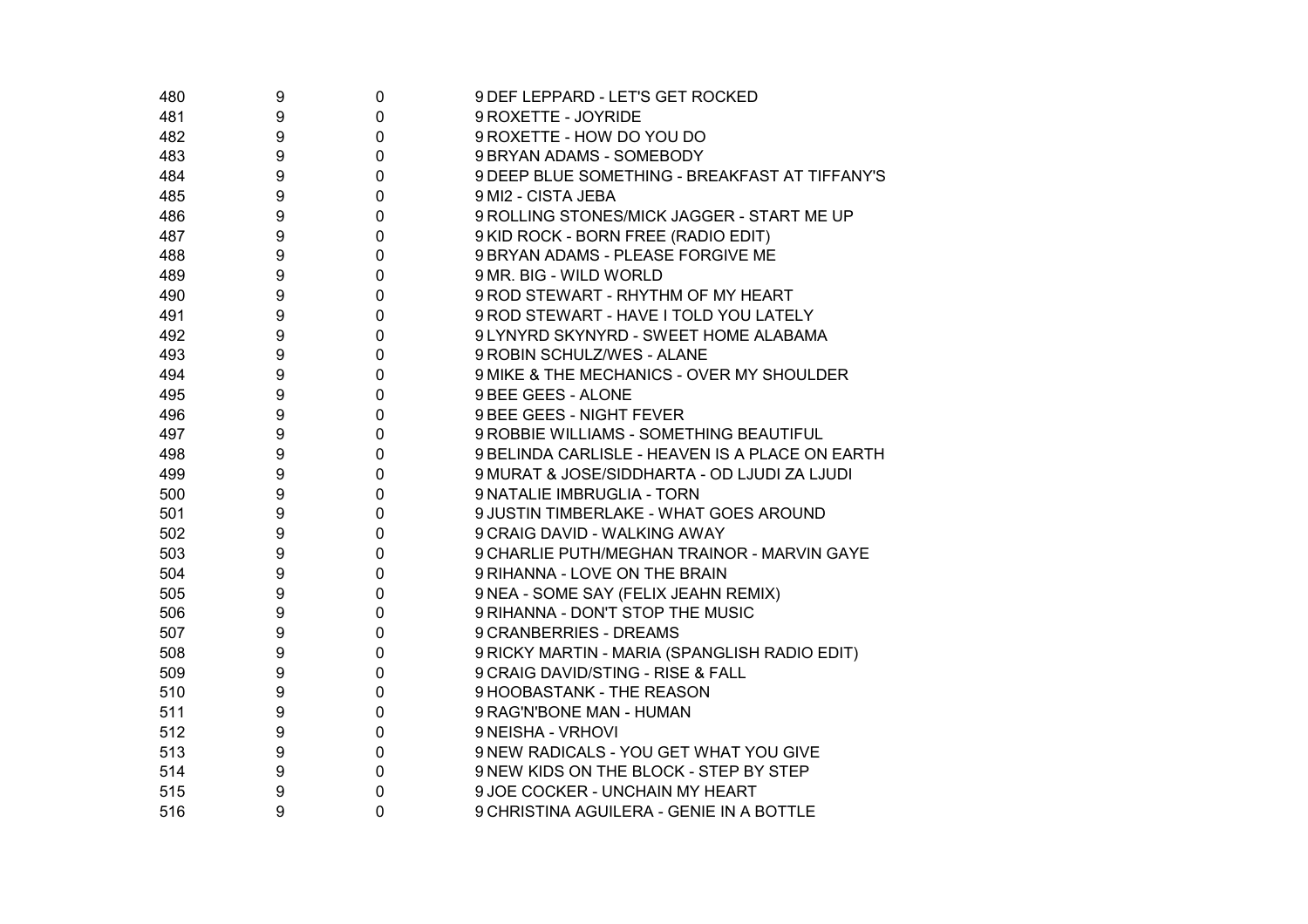| 517 | 9 | 0            | 9 KYGO/TINA TURNER - WHAT'S LOVE GOT TO DO WITH IT             |
|-----|---|--------------|----------------------------------------------------------------|
| 518 | 9 | $\mathbf 0$  | 9 JOE COCKER - COULD YOU BE LOVED                              |
| 519 | 9 | $\mathbf 0$  | 9 BOYZONE/RONAN KEATING - PICTURE OF YOU                       |
| 520 | 9 | $\mathbf 0$  | 9 JINX - GDJE JE SVE PO MOM                                    |
| 521 | 9 | $\mathbf 0$  | 9 POINTER SISTERS - I'M SO EXCITED                             |
| 522 | 9 | $\mathbf 0$  | 9 INI KAMOZE - HERE COMES THE HOTSTEPPER                       |
| 523 | 9 | $\mathbf 0$  | 9 KYGO/AVICII/SANDRO CAVAZZA - FOREVER YOURS (AVICII TRIBUTE)  |
| 524 | 9 | $\mathbf 0$  | 9 CALIFORNIA/MZ HEKTOR - USTAVIL BI CAS                        |
| 525 | 9 | $\mathbf 0$  | 9 BILL MEDLEY & JENNIFER WARNES - I'VE HAD THE TIME OF MY LIFE |
| 526 | 9 | $\mathbf 0$  | 9 LETECI POTEPUHI - BICIKL                                     |
| 527 | 9 | $\mathbf 0$  | 9 LEWIS CAPALDI - SOMEONE YOU LOVED                            |
| 528 | 9 | $\mathbf 0$  | 9 NO DOUBT - DON'T SPEAK                                       |
| 529 | 9 | $\mathbf 0$  | 9 NUDE - NAJLEPSA PESEM                                        |
| 530 | 9 | $\mathbf 0$  | 9 PRAS MICHEL/OL' DIRTY BASTARD & MYA - GHETTO SUPERSTAR       |
| 531 | 9 | $\mathbf{0}$ | 9 LIQUIDO - NARCOTIC                                           |
| 532 | 9 | $\mathbf 0$  | 9 POISON - UNSKINNY BOP                                        |
| 533 | 9 | $\mathbf 0$  | 9 CAMILA CABELLO/ED SHEERAN - BAM BAM                          |
| 534 | 9 | $\mathbf 0$  | 9 DAFT PUNK/PHARRELL WILLIAMS - GET LUCKY                      |
| 535 | 9 | $\mathbf 0$  | 9 JAMIROQUAI - COSMIC GIRL                                     |
| 536 | 9 | 0            | 9 BON JOVI - LIVING ON A PRAYER                                |
| 537 | 9 | $\mathbf 0$  | 9 PRLJAVO KAZALISTE - KORAK PO KORAK                           |
| 538 | 9 | 0            | 9 PRINCE - THE MOST BEAUTIFUL GIRL IN THE WORLD                |
| 539 | 9 | $\mathbf 0$  | 9 JAN PLESTENJAK - 7 LET NAZAJ (NOR SEM, DA TE LJUBIM)         |
| 540 | 9 | 0            | 9 BILLY IDOL - WHITE WEDDING                                   |
| 541 | 9 | $\mathbf 0$  | 9 BILLY JOEL - THE RIVER OF DREAMS                             |
| 542 | 9 | $\mathbf 0$  | 9 CHER - LOVE AND UNDERSTANDING                                |
| 543 | 9 | $\mathbf 0$  | 9 MAGNIFICO - 24000 POLJUBOV                                   |
| 544 | 9 | $\mathbf{0}$ | 9 BLOODHOUND GANG - THE BAD TOUCH                              |
| 545 | 9 | 0            | 9 JOE COCKER - SUMMER IN THE CITY                              |
| 546 | 9 | $\mathbf 0$  | 9 JIMMY CLIFF - I CAN SEE CLEARLY NOW                          |
| 547 | 8 | $\mathbf 0$  | 8 PRETENDERS - DON'T GET ME WRONG                              |
| 548 | 8 | $\mathbf 0$  | 8 PRLJAVO KAZALISTE - MOJOJ MAJCI                              |
| 549 | 8 | $\mathbf 0$  | 8 PRLJAVO KAZALISTE - NE ZOVI MAMA DOKTORA                     |
| 550 | 8 | $\mathbf 0$  | 8 DAVOLI/NENO BELAN - IVONA                                    |
| 551 | 8 | $\mathbf 0$  | 8 DAVID GUETTA & SIA - LET'S LOVE                              |
| 552 | 8 | 0            | 8 QUEEN/FREDDIE MERCURY - I WANT TO BREAK FREE                 |
| 553 | 8 | $\mathbf 0$  | 8 PURPLE DISCO MACHINE - HYPNOTIZED                            |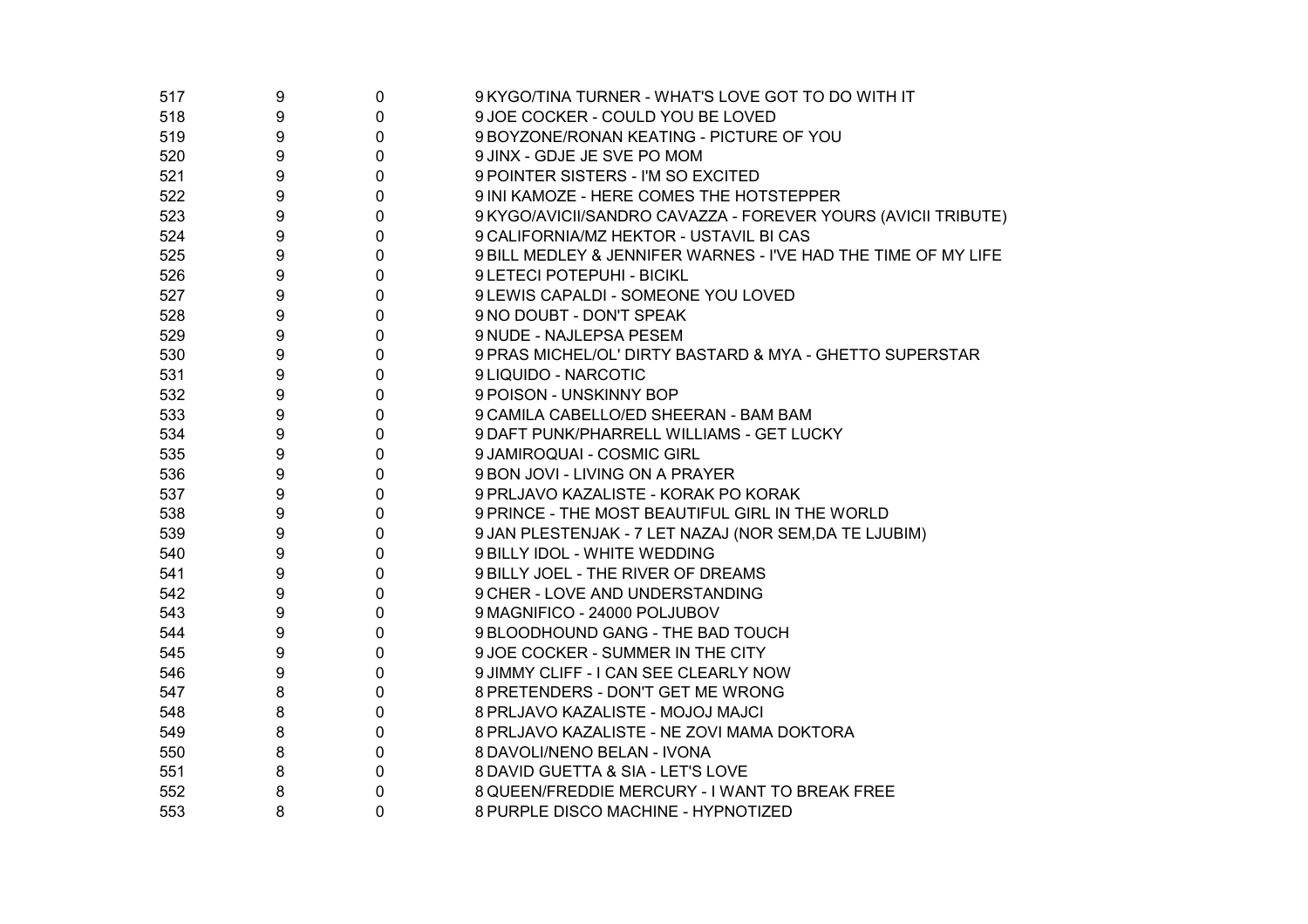| 554 | 8 | $\pmb{0}$   | 8 EROS RAMAZZOTTI - PIU' BELLA COSA                   |
|-----|---|-------------|-------------------------------------------------------|
| 555 | 8 | $\mathbf 0$ | 8 GABRIELLE - WHEN A WOMAN                            |
| 556 | 8 | $\mathbf 0$ | 8 TONY CETINSKI - BLAGO ONOM KO TE IMA                |
| 557 | 8 | $\pmb{0}$   | 8 JAMES BLUNT - YOU'RE BEAUTIFUL                      |
| 558 | 8 | $\mathbf 0$ | 8 ENRIQUE IGLESIAS - BE WITH YOU                      |
| 559 | 8 | 0           | 8 TEXAS - IN OUR LIFETIME                             |
| 560 | 8 | $\mathbf 0$ | 8 TONY CETINSKI - JA SAM ZALJUBLJEN                   |
| 561 | 8 | 0           | 8 P.M. DAWN - LOOKING THROUGH PATIENT EYES            |
| 562 | 8 | 0           | 8 EMILIA - A GOOD SIGN                                |
| 563 | 8 | 0           | 8 BON JOVI - YOU GIVE LOVE A BAD NAME                 |
| 564 | 8 | 0           | 8 OMC - HOW BIZARRE                                   |
| 565 | 8 | 0           | 8 NUDE - SI'Z D BES                                   |
| 566 | 8 | 0           | 8 EXTREME - MORE THAN WORDS                           |
| 567 | 8 | 0           | 8 CURE - FRIDAY I'M IN LOVE                           |
| 568 | 8 | 0           | 8 DES'REE - YOU GOTTA BE                              |
| 569 | 8 | 0           | 8 NUDE - BALON                                        |
| 570 | 8 | 0           | 8 SIDDHARTA - NA SONCU                                |
| 571 | 8 | 0           | 8 DIRE STRAITS - SO FAR AWAY                          |
| 572 | 8 | 0           | 8 QUEEN - DON'T STOP ME NOW                           |
| 573 | 8 | 0           | 8 NIPKE - IZVEN OKVIRJA                               |
| 574 | 8 | 0           | 8 DNA FT. SUZANNE VEGA - TOM'S DINER                  |
| 575 | 8 | 0           | 8 TRAIN - DROPS OF JUPITER                            |
| 576 | 8 | 0           | 8 CRVENA JABUKA - ZOVU NAS ULICE                      |
| 577 | 8 | 0           | 8 QUEEN - WE WILL ROCK YOU                            |
| 578 | 8 | 0           | 8 CRVENA JABUKA - TO MI RADI                          |
| 579 | 8 | 0           | 8 SPICE GIRLS - WANNABE                               |
| 580 | 8 | 0           | 8 NINA PUSLAR - SVET NA DLANI                         |
| 581 | 8 | 0           | 8 ELEKTRICNI ORGAZAM - IGRA ROKENROL CELA JUGOSLAVIJA |
| 582 | 8 | 0           | 8 IDOLI - COKOLADA                                    |
| 583 | 8 | 0           | 8 SOPHIE B.HAWKINS - DAMN I WISH I WAS YOUR LOVER     |
| 584 | 8 | 0           | 8 CRVENA JABUKA - TI SI LIJEPA                        |
| 585 | 8 | 0           | 8 IDOLI - DEVOJKO MALA                                |
| 586 | 8 | 0           | 8 LENNY KRAVITZ - STILLNESS OF HEART                  |
| 587 | 8 | 0           | 8 NINA BADRIC - TAKVI KAO TI                          |
| 588 | 8 | $\pmb{0}$   | 8 CRVENA JABUKA - IMA NESTO OD SRCA DO SRCA           |
| 589 | 8 | $\pmb{0}$   | 8 RADIO - SLO RETRO                                   |
| 590 | 8 | 0           | 8 BIG COUNTRY - LOOK AWAY                             |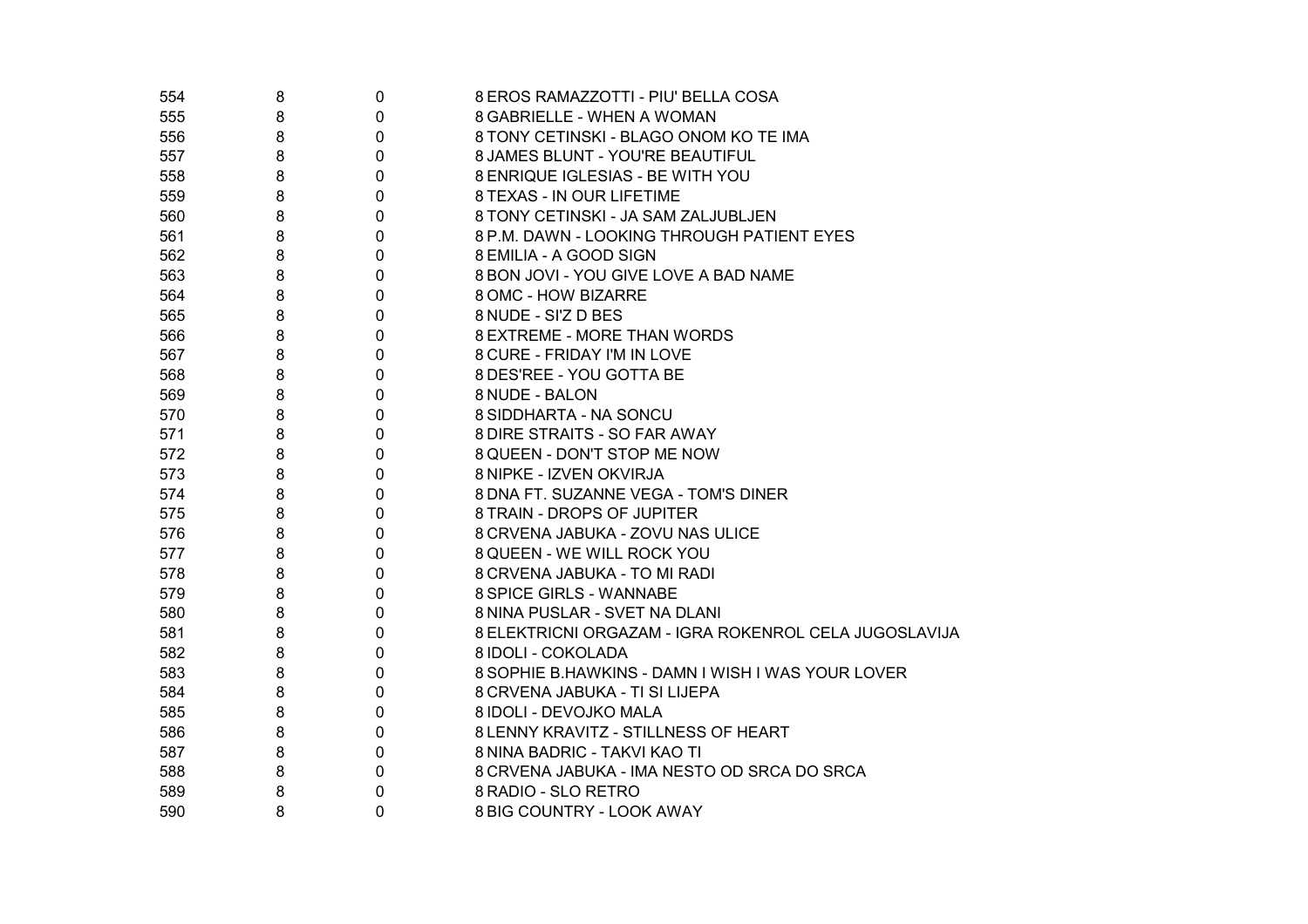| 591 | 8 | 0            | 8 NEW KIDS ON THE BLOCK - TONIGHT                             |
|-----|---|--------------|---------------------------------------------------------------|
| 592 | 8 | 0            | 8 BENEE/GUS DAPPERTON - SUPALONELY                            |
| 593 | 8 | $\mathbf 0$  | 8 JON SECADA - JUST ANOTHER DAY                               |
| 594 | 8 | 0            | 8 NEKI TO VOLE VRUCE - KAKVA NOC (SVI NA PLES)                |
| 595 | 8 | $\mathbf 0$  | 8 U2 - ONE                                                    |
| 596 | 8 | $\mathbf 0$  | 8 HANSON - MMM BOP                                            |
| 597 | 8 | 0            | 8 SONIQUE - IT FEELS SO GOOD                                  |
| 598 | 8 | $\mathbf{1}$ | 9 PINK - WHAT ABOUT US (RADIO EDIT)                           |
| 599 | 8 | $\mathbf 0$  | 8 JUSTIN TIMBERLAKE & CHRIS STAPLETO - SAY SOMETHING          |
| 600 | 8 | $\mathbf 0$  | 8 SIX WAS NINE - DROP DEAD BEAUTIFUL                          |
| 601 | 8 | $\mathbf 0$  | 8 BELINDA CARLISLE - LEAVE A LIGHT ON                         |
| 602 | 8 | 0            | 8 SIMPLY RED - SOMETHING GOT ME STARTED                       |
| 603 | 8 | $\mathbf 0$  | 8 GOO GOO DOLLS - IRIS                                        |
| 604 | 8 | 0            | 8 FOOL'S GARDEN - LEMON TREE                                  |
| 605 | 8 | 0            | 8 N SYNC - TEARIN UP MY HEART                                 |
| 606 | 8 | 0            | 8 ROXETTE - DANGEROUS                                         |
| 607 | 8 | $\mathbf 0$  | 8 MR.PRESIDENT - COCO JAMBO                                   |
| 608 | 8 | 0            | 8 BANANARAMA - VENUS                                          |
| 609 | 8 | 0            | 8 BRUCE SPRINGSTEEN - STREETS OF PHILADELPHIA                 |
| 610 | 8 | 0            | 8 ED SHEERAN - SHAPE OF YOU                                   |
| 611 | 8 | 0            | 8 SIDDHARTA - LEDENA                                          |
| 612 | 8 | 0            | 8 FREDDIE MERCURY - LIVING ON MY OWN                          |
| 613 | 8 | 0            | 8 GABRIELLE - DREAMS                                          |
| 614 | 8 | 0            | 8 SANTANA/MICHELE BRANCH - THE GAME OF LOVE                   |
| 615 | 8 | 0            | 8 MICHAEL JACKSON/JUSTIN TIMBERLAKE - LOVE NEVER FELT SO GOOD |
| 616 | 8 | 0            | 8 UB40 - KINGSTON TOWN                                        |
| 617 | 8 | 0            | 8 ACE OF BASE - BEAUTIFUL LIFE                                |
| 618 | 8 | 0            | 8 COOLIO - GANGSTA'S PARADISE                                 |
| 619 | 8 | 0            | 8 SALT-N-PEPA - LET'S TALK ABOUT SEX (ORIGINAL MIX)           |
| 620 | 8 | 0            | 8 GEORGE MICHAEL - FAITH                                      |
| 621 | 8 | $\pmb{0}$    | 8 AEROSMITH/STEVEN TYLER - RAG DOLL                           |
| 622 | 8 | $\pmb{0}$    | 8 DENIS & DENIS - PROGRAM TVOG KOMPJUTERA                     |
| 623 | 8 | $\pmb{0}$    | 8 MI2 - MOJA TETA ESTERA                                      |
| 624 | 8 | $\pmb{0}$    | 8 MI2 - KAKOR NEKOC                                           |
| 625 | 8 | $\pmb{0}$    | 8 BACKSTREET BOYS - QUIT PLAYING GAMES                        |
| 626 | 8 | 0            | 8 GEORGE HARRISON - I GOT MY MIND SET                         |
| 627 | 8 | 0            | 8 JANET JACKSON - WHOOPS NOW                                  |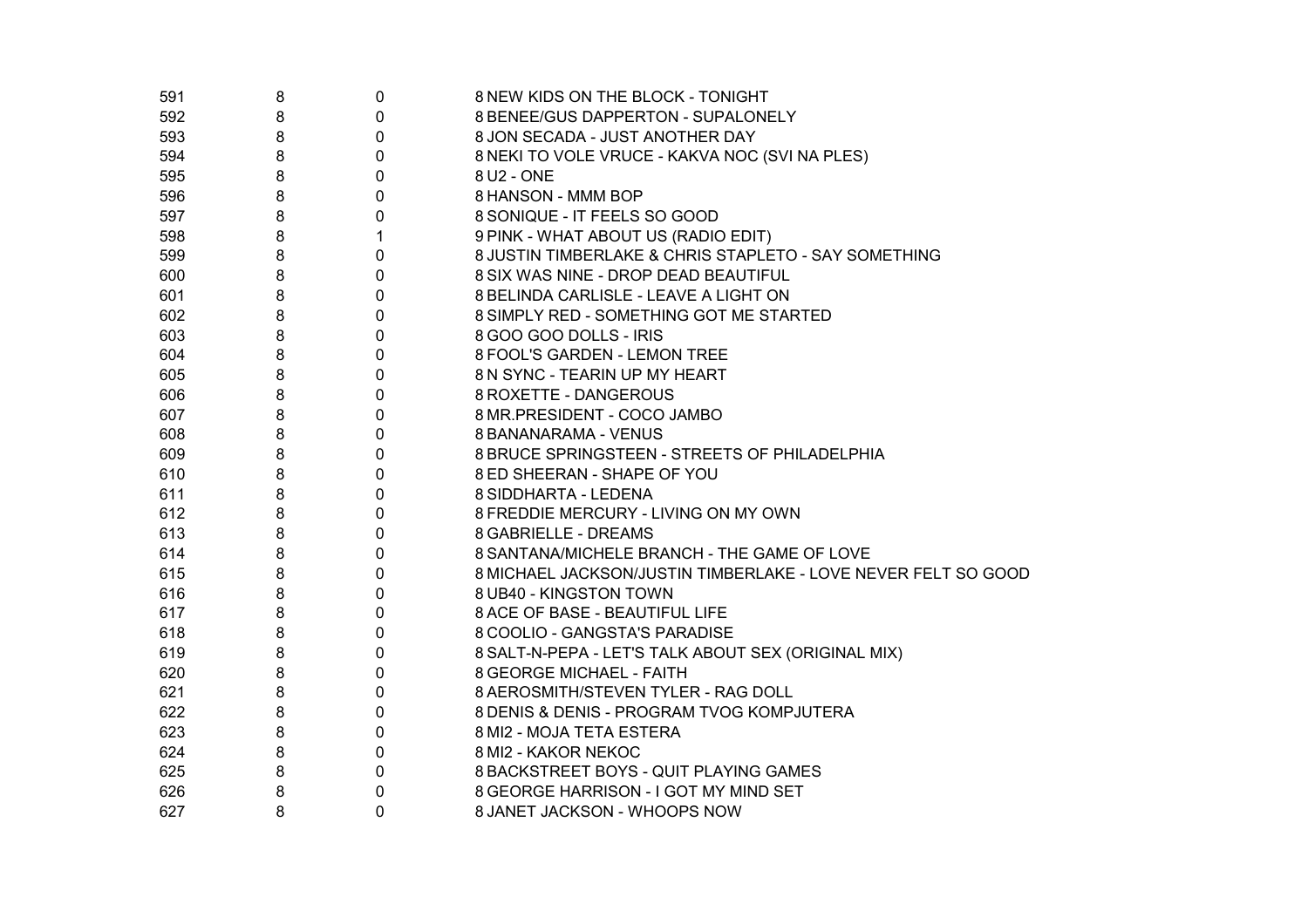| 628 | 8              | 0 | 8 DJ JAZZY JEFF/THE FRESH PRINCE - SUMMERTIME            |
|-----|----------------|---|----------------------------------------------------------|
| 629 | 8              | 0 | 8 GENESIS - JESUS HE KNOWS ME                            |
| 630 | 8              | 0 | 8 MEJA - ALL ABOUT THE MONEY                             |
| 631 | 8              | 0 | 8 BRYAN ADAMS/TINA TURNER - IT'S ONLY LOVE               |
| 632 | 8              | 0 | 8 SAVAGE GARDEN - I WANT YOU                             |
| 633 | 8              | 0 | 8 VAN HALEN/DAVID LEE ROTH - JUMP                        |
| 634 | 8              | 0 | 8 DRUSTVO MRTVIH PESNIKOV - 25                           |
| 635 | 8              | 0 | 8 MARY MARY - SHACKLES                                   |
| 636 | 8              | 0 | 8 MARSHMELLO X JONAS BROTHERS - LEAVE BEFORE YOU LOVE ME |
| 637 | 8              | 0 | 84 NON BLONDES - WHAT'S UP                               |
| 638 | 8              | 0 | 8 KINGSTON - TRI PRSTE TEQUILE                           |
| 639 | 8              | 0 | 8 KISHA - WHY                                            |
| 640 | 8              | 0 | 8 VLADO KRESLIN - IZ GORICKEGA V PIRAN                   |
| 641 | 8              | 0 | 8 MAROON 5 - MOVES LIKE JAGGER                           |
| 642 | 8              | 0 | 8 JASON DERULO X NUKA - LOVE NOT WAR (THE TAMPA BEAT)    |
| 643 | 8              | 0 | 8 MARC ANTHONY - I NEED TO KNOW                          |
| 644 | 8              | 0 | 8 JENNIFER LOPEZ - IF YOU HAD MY LOVE                    |
| 645 | 8              | 0 | 8 MAGNIFICO - SILVIJA                                    |
| 646 | 8              | 0 | 8 MAGNIFICO - GOSPOD, TEZKO SEM PONIZEN                  |
| 647 | 8              | 0 | 8 CHESNEY HAWKS - THE ONE AND ONLY                       |
| 648 | 8              | 0 | 8 WHAM/GEORGE MICHAEL - WAKE ME UP BEFORE YOU GO GO      |
| 649 | 8              | 0 | 8 ZZ TOP - GIMME ALL YOUR LOVIN'                         |
| 650 | 8              | 0 | 8 MADONNA - LA ISLA BONITA                               |
| 651 | 8              | 0 | 8 COLDPLAY - CLOCKS                                      |
| 652 | 8              | 0 | 8 CAMILA CABELLO/YOUNG THUG - HAVANA                     |
| 653 | 8              | 0 | 82 PAC - CALIFORNIA LOVE                                 |
| 654 | 8              | 0 | 8 WILL SMITH - MIAMI                                     |
| 655 | 8              | 0 | 8 CARDIGANS - ERASE/REWIND                               |
| 656 | $\overline{7}$ | 0 | 7 CONNELLS - 74/75                                       |
| 657 | $\overline{7}$ | 0 | 7 EAGLE EYE CHERRY - FALLING IN LOVE                     |
| 658 | $\overline{7}$ | 0 | 7 JENNIFER PAIGE - CRUSH                                 |
| 659 | $\overline{7}$ | 0 | 7 DORIAN GRAY - SJAJ U TAMI                              |
| 660 | $\overline{7}$ | 0 | 7 DEPECHE MODE - ENJOY THE SILENCE                       |
| 661 | $\overline{7}$ | 0 | 7 KYGO, TINA TURNER - WHAT'S LOVE GOT TO DO WITH IT      |
| 662 | 7              | 0 | 7 CROWDED HOUSE - WEATHER WITH YOU                       |
| 663 | $\overline{7}$ | 0 | 7 KATRINA & THE WAVES - LOVE SHINE A LIGHT               |
| 664 | $\overline{7}$ | 0 | 7 JUSTIN WELLINGTON - IKO IKO (MY BESTIE)                |
|     |                |   |                                                          |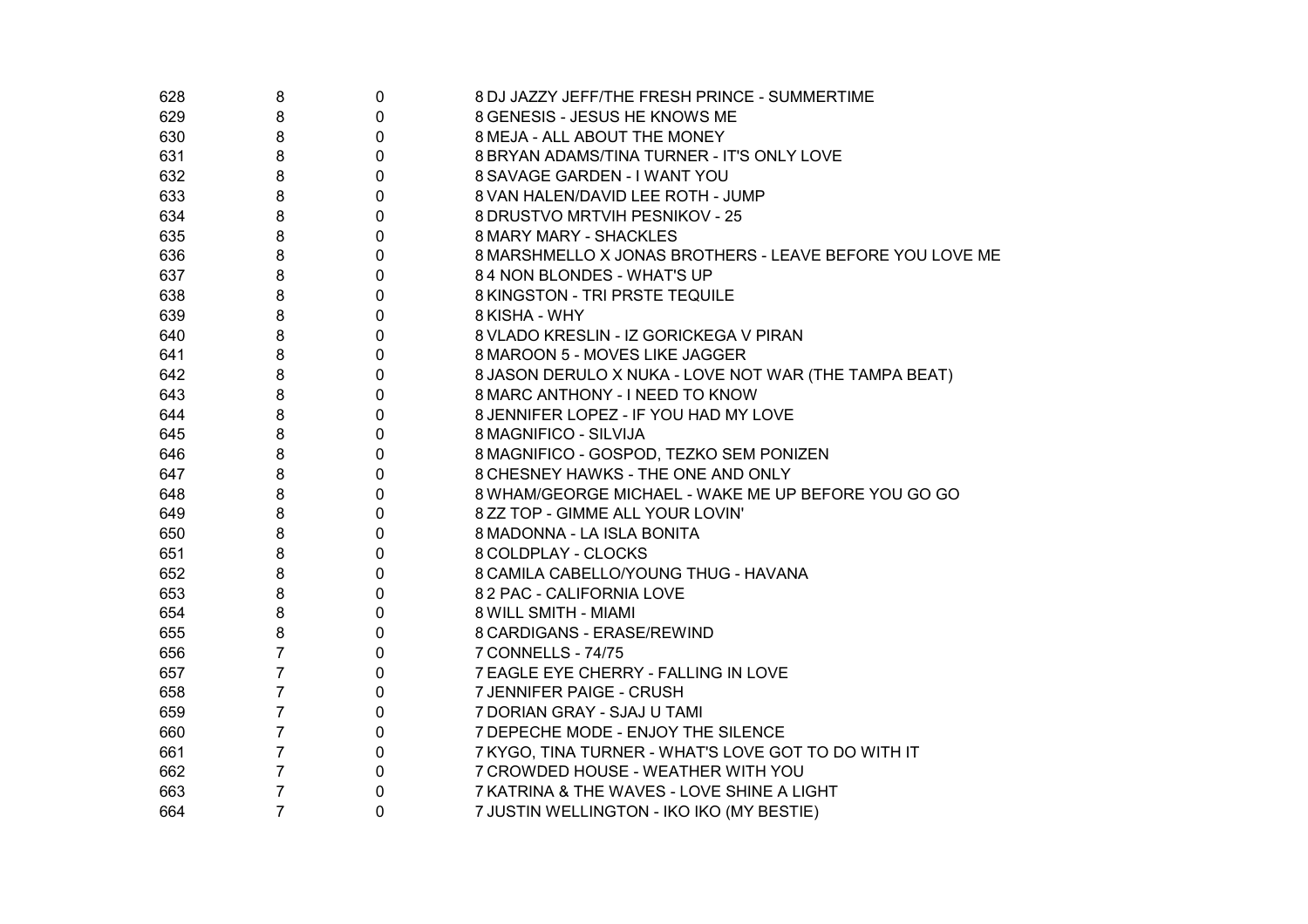| 665 | $\overline{7}$ | 0 | 7 JAN PLESTENJAK - MENI DOBRO JE                                           |
|-----|----------------|---|----------------------------------------------------------------------------|
| 666 | $\overline{7}$ | 0 | 7 DOMINIK KOZARIC - REKA LUCI                                              |
| 667 | $\overline{7}$ | 0 | 7 ET/VANNA - TEK JE 12 SATI                                                |
| 668 | $\overline{7}$ | 0 | 7 DIANA KING - SHY GUY                                                     |
| 669 | $\overline{7}$ | 0 | 7 DAVID GUETTA/SIA - LET'S LOVE                                            |
| 670 | $\overline{7}$ | 0 | 7 HADDAWAY - WHAT IS LOVE (RF radio edit)                                  |
| 671 | $\overline{7}$ | 0 | 7 GENESIS - I CAN'T DANCE                                                  |
| 672 | $\overline{7}$ | 0 | 7 NINA PUSLAR/ZLATKO - SVET JE TVOJ                                        |
| 673 | $\overline{7}$ | 0 | 7 BORIS NOVKOVIC - DOK SVIRA RADIO                                         |
| 674 | $\overline{7}$ | 0 | 7 SANDI - LJUBAV ZA SVE (CUT)                                              |
| 675 | $\overline{7}$ | 0 | 7 BAJAGA & INSTRUKTORI - GORE DOLE                                         |
| 676 | $\overline{7}$ | 0 | 7 BAJAGA & INSTRUKTORI - MUZIKA NA STRUJU                                  |
| 677 | $\overline{7}$ | 0 | 7 TEXAS - SAY WHAT YOU WANT                                                |
| 678 | $\overline{7}$ | 0 | 7 BACKSTREET BOYS - LARGER THAN LIFE                                       |
| 679 | 7              | 0 | 7 ZORAN PREDIN - ZARJAVELE TROBENTE                                        |
| 680 | $\overline{7}$ | 0 | 7 ROBERT PALMER/UB40 - I'LL BE YOUR BABY TONIGHT                           |
| 681 | 7              | 0 | 7 LETECI ODRED - SANJAO SAM MOJU RUZICU                                    |
| 682 | 7              | 0 | 7 RIGHT SAID FRED - I'M TOO SEXY                                           |
| 683 | 7              | 0 | 7 RIBLJA CORBA - NEMOJ DA IDES MOJOM ULICOM                                |
| 684 | 7              | 0 | 7 BEPOP - BREZ KRIL                                                        |
| 685 | 7              | 0 | 7 WILL SMITH - GETTIN JIGGY WIT IT                                         |
| 686 | 7              | 0 | 7 ZAN SERCIC - CUDEZI                                                      |
| 687 | 7              | 0 | 7 BIJELO DUGME - NE SPAVAJ, MALA MOJA, MUZIKA                              |
| 688 | 7              | 0 | 7 SIMPLE MINDS - DON T YOU (FORGET ABOUT ME)                               |
| 689 | 7              | 0 | 7 SIMPLY RED - SUNRISE                                                     |
| 690 | $\overline{7}$ | 0 | 7 NIK KERSHAW - THE RIDDLE                                                 |
| 691 | $\overline{7}$ | 0 | 7 SLO BAND AID/AGROPOP - SAMO MILIJON 2021                                 |
| 692 | $\overline{7}$ | 0 | 7 STATUS QUO - IN THE ARMY NOW                                             |
| 693 | 7              | 0 | 7 SWV - RIGHT HERE (HUMAN NATURE RADIO RMX)                                |
| 694 | 7              | 0 | 7 PETAR GRASO - VOLIM I POSTOJIM                                           |
| 695 | 7              | 0 | 7 PETAR GRASO - KO NAM BRANI                                               |
| 696 | $\overline{7}$ | 0 | 7 NEISHA - PLANET ZA ZADET                                                 |
| 697 | $\overline{7}$ | 0 | 7 PARNI VALJAK - U LJUBAV VJERUJEM                                         |
| 698 | $\overline{7}$ | 0 | 7 LUTHER VANDROSS/JANET JACKSON - THE BEST THINGS IN LIFE ARE FREE (CLASSI |
| 699 | $\overline{7}$ | 0 | 7 PARNI VALJAK - PROKLETA NEDELJA                                          |
| 700 | $\overline{7}$ | 0 | 7 TAKE THAT - BACK FOR GOOD                                                |
| 701 | $\overline{7}$ | 0 | 7 OPHELIE WINTER - I SPY                                                   |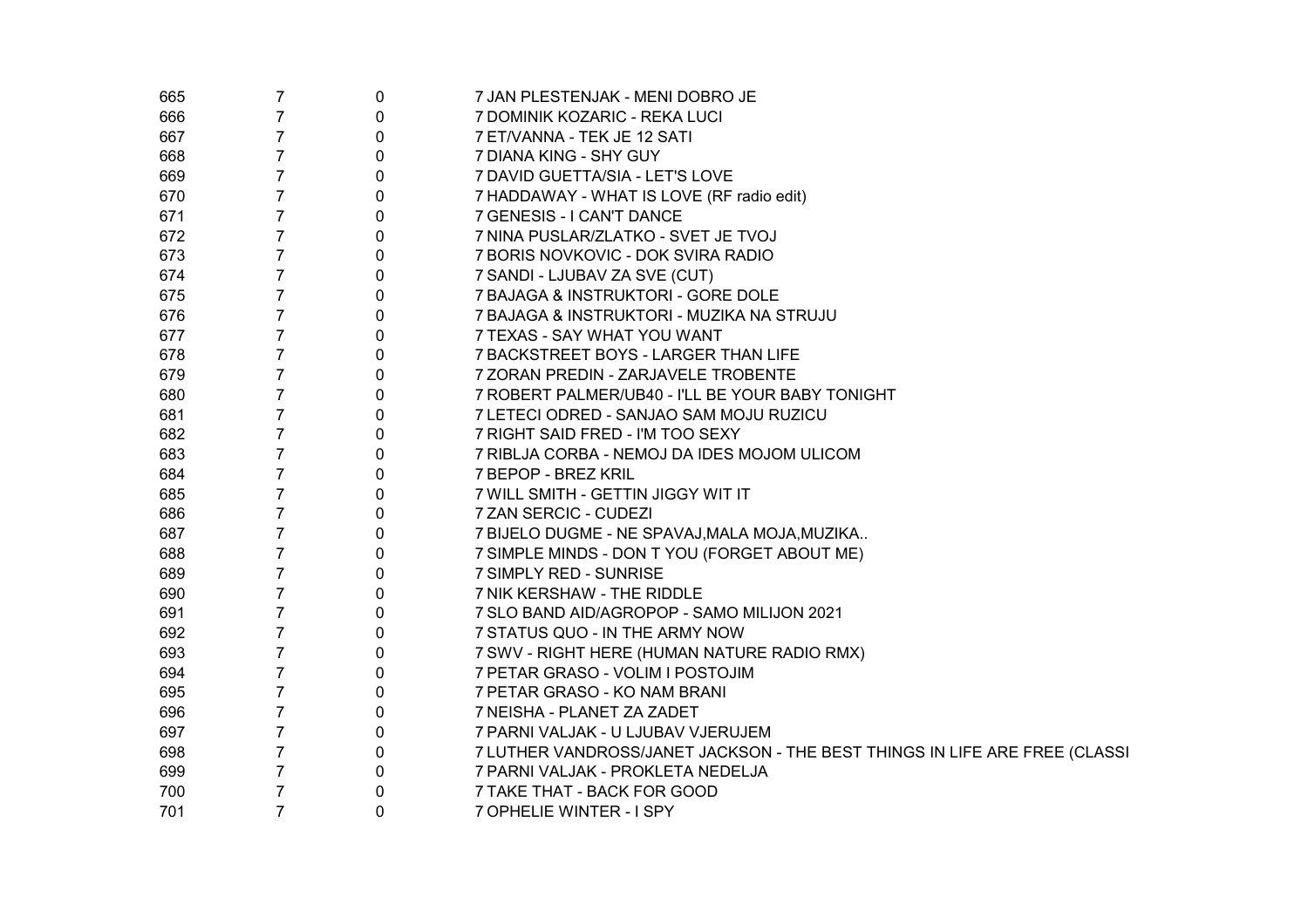| 702 | 7              | 0              | 7 OLIVER MANDIC - PITAJU ME PITAJU             |
|-----|----------------|----------------|------------------------------------------------|
| 703 | 7              | 0              | 7 ANJA RUPEL - NEKAJ UR ZA NOROST              |
| 704 | 7              | 0              | 7 UNCLE KRACKER - FOLLOW ME                    |
| 705 | 7              | 0              | 7 BQL - MUZA                                   |
| 706 | 7              | 0              | 7 LUTRICIA MCNEAL - SOMEONE LOVES YOU HONEY    |
| 707 | 7              | 0              | 7 AMY GRANT - BABY BABY                        |
| 708 | 7              | 0              | 7 LOU BEGA - MAMBO NO.5                        |
| 709 | 7              | 0              | 7 VONDA SHEPARD - THIS OLD HEART OF MINE       |
| 710 | 7              | 0              | 7 N SYNC/JUSTIN TIMBERLAKE - BYE BYE BYE       |
| 711 | 7              | 0              | 7 MAROON 5 - MEMORIES                          |
| 712 | 7              | 0              | 7 MALUMA/NEGO DO BOREL - CORAZON               |
| 713 | 7              | 0              | 7 NEKI TO VOLE VRUCE - JEANS GENERACIJA        |
| 714 | 7              | 0              | 7 BQL - NA FRISNO                              |
| 715 | 7              | 0              | 7 AEROSMITH - LIVIN'ON THE EDGE                |
| 716 | 7              | 0              | 7 LUTRICIA MCNEAL - AIN'T THAT JUST THE WAY    |
| 717 | 7              | 0              | 7 NEISHA - LE KAJ SE SKRIVA                    |
| 718 | 7              | 0              | 7 ACE OF BASE - THE SIGN                       |
| 719 | 7              | 0              | 7 CALIFORNIA/MZ HEKTOR - TISOC KILOMETROV      |
| 720 | 7              | 0              | 7 TONY CETINSKI - BUDI UZ MENE                 |
| 721 | 7              | 0              | 7 TOSE PROESKI - SRCE NIJE KAMEN               |
| 722 | 7              | 0              | 7 BRUCE SPRINGSTEEN - HUMAN TOUCH              |
| 723 | 7              | 0              | 7 BRYAN ADAMS - CLOUD NO.9                     |
| 724 | $\overline{7}$ | 0              | 7 MILOW - AYO TECHNOLOGY (MILOW COVER VERSIO   |
| 725 | 6              | 0              | 6 COLDPLAY - HIGHER POWER                      |
| 726 | 6              | 0              | 6 DOUBLE YOU - PLEASE DON'T GO                 |
| 727 | 6              | 0              | 6 VANNA - KAO DA ME NEMA                       |
| 728 | 6              | 0              | 6 CARDIGANS - LOVEFOOL                         |
| 729 | 6              | 0              | 6 WESTLIFE - FLYING WITHOUT WINGS              |
| 730 | 6              | 0              | 6 LEELOOJAMAIS - NE ZAMERI MI                  |
| 731 | 6              | 0              | 6 MAGGIE REILLY - EVERYTIME WE TOUCH           |
| 732 | 6              | 0              | 6 LENNY KRAVITZ - IT AIN'T OVER 'TIL IT'S OVER |
| 733 | 6              | 0              | 6 CELINE DION - THAT'S THE WAY IT IS           |
| 734 | 6              | 0              | 6 LUIS FONSI/DADDY YANKEE - DESPACITO          |
| 735 | 6              | 0              | 6 SALT'N'PEPA & EN VOGUE - WHATTA MAN          |
| 736 | 6              | $\pmb{0}$      | 6 SIXPENCE NONE THE RICHER - KISS ME           |
| 737 | 6              | 0              | 6 BAJAGA & INSTRUKTORI - TI SE LJUBIS          |
| 738 | 6              | $\overline{0}$ | 6 SHAKIRA - LOCA                               |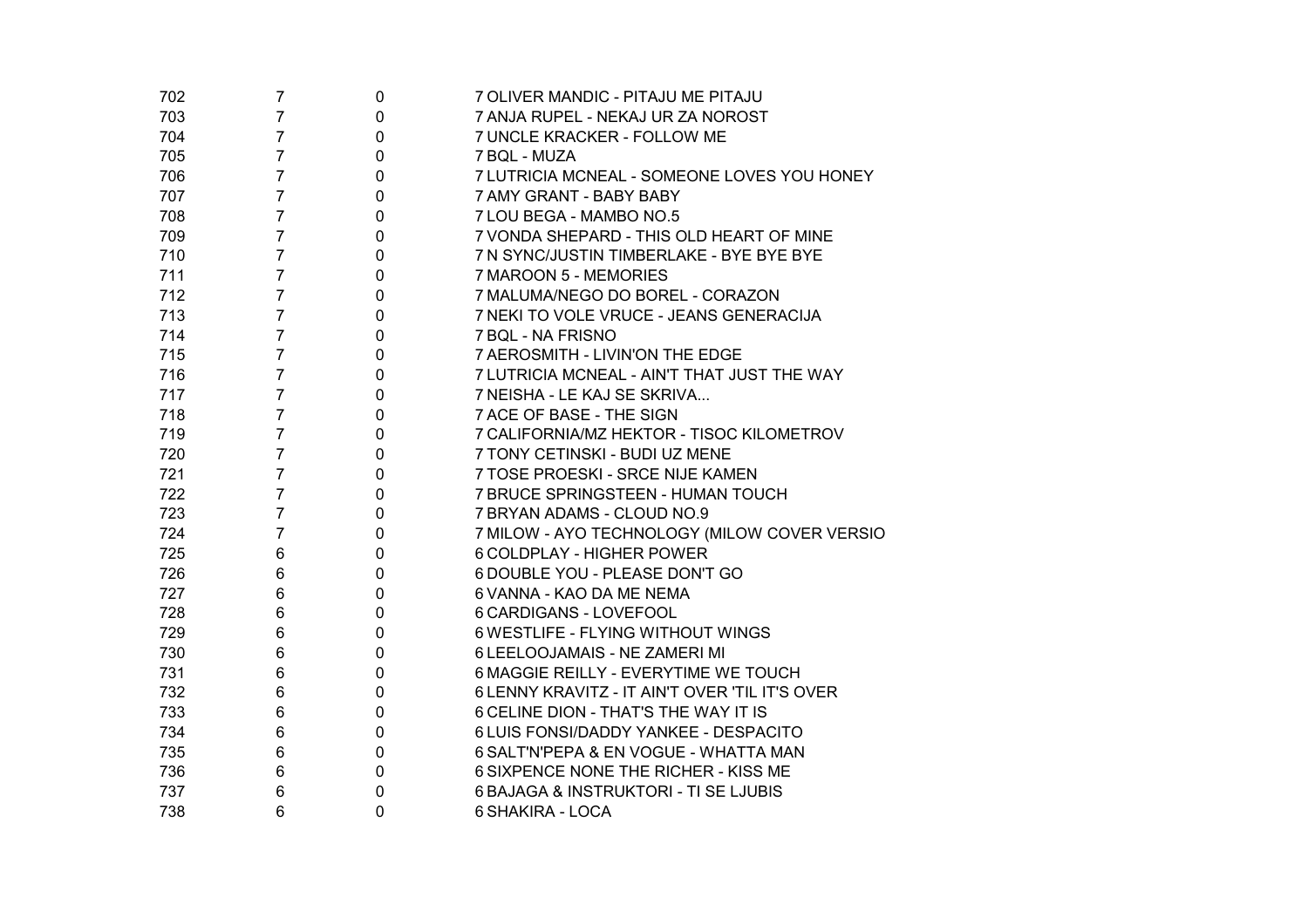| 739 | 6 | $\pmb{0}$   | 6 ARTFUL DODGER & R.JOHNSON - MOVIN' TOO FAST               |
|-----|---|-------------|-------------------------------------------------------------|
| 740 | 6 | $\pmb{0}$   | 6 MICHAEL BOLTON - LOVE IS A WONDERFUL THING                |
| 741 | 6 | $\pmb{0}$   | 6 SHAKIRA/DIZZEE RASCAL - LOCA                              |
| 742 | 6 | $\pmb{0}$   | 6 EAGLE EYE CHERRY - SAVE TONIGHT                           |
| 743 | 6 | $\pmb{0}$   | <b>6 ROBBIE WILLIAMS - ANGELS</b>                           |
| 744 | 6 | $\pmb{0}$   | 6 SHAKIRA/FRESHLY GROUND - WAKA WAKA (THIS TIME FOR AFRICA) |
| 745 | 6 | $\pmb{0}$   | 6 BRANDY/MONICA - THE BOY IS MINE                           |
| 746 | 6 | $\mathbf 0$ | 6 COOLIO/40 THEVZ - C U WHEN U GET THERE                    |
| 747 | 6 | $\pmb{0}$   | 6 COLONIA - U RITMU LJUBAVI                                 |
| 748 | 6 | $\pmb{0}$   | 6 SHANICE - I LOVE YOUR SMILE                               |
| 749 | 6 | $\pmb{0}$   | 6 RICKY MARTIN - LIVIN' LA VIDA LOCA                        |
| 750 | 6 | $\pmb{0}$   | 6 REMBRANDTS - JUST THE WAY IT IS, BABY                     |
| 751 | 6 | $\pmb{0}$   | 6 BIG MOUNTAIN - BABY I LOVE YOUR WAY                       |
| 752 | 6 | $\pmb{0}$   | 6 PARNI VALJAK - UHVATI RITAM                               |
| 753 | 6 | $\pmb{0}$   | 6 WILSON PHILLIPS - HOLD ON                                 |
| 754 | 6 | $\pmb{0}$   | 6 ZAN SERCIC - ZADNJA NOC                                   |
| 755 | 6 | $\pmb{0}$   | 6 S.A.R.S. - LUTKA                                          |
| 756 | 6 | $\pmb{0}$   | 6 R.E.M. - MAN ON THE MOON (CUT)                            |
| 757 | 6 | $\pmb{0}$   | 6 PURPLE DISCO MACHINE/SOPHIE AND THE GIANTS - HYPNOTIZED   |
| 758 | 6 | $\pmb{0}$   | 6 TONI BRAXTON - HE WASN'T MAN ENOUGH                       |
| 759 | 6 | $\pmb{0}$   | 6 ENRIQUE IGLESIAS - RHYTHM DIVINE                          |
| 760 | 6 | $\pmb{0}$   | 6 THE CORRS - RADIO                                         |
| 761 | 6 | $\pmb{0}$   | 6 KATY PERRY - CALIFORNIAN GURLS                            |
| 762 | 6 | $\pmb{0}$   | 6 BON JOVI - ALWAYS                                         |
| 763 | 6 | $\pmb{0}$   | 6 BRYAN ADAMS/MELANIE C - WHEN YOU'RE GONE                  |
| 764 | 6 | $\pmb{0}$   | 6 MAXI PRIEST - CLOSE TO YOU                                |
| 765 | 6 | $\pmb{0}$   | 6 NINA PUSLAR - NI ONA                                      |
| 766 | 6 | $\pmb{0}$   | 6 NO MERCY - WHERE DO YOU GO (RADIO EDIT)                   |
| 767 | 6 | $\pmb{0}$   | 6 NINA PUSLAR - TO MI JE VSEC                               |
| 768 | 6 | $\pmb{0}$   | 6 NENO BELAN/DAVOLI - SUNCAN DAN                            |
| 769 | 6 | $\pmb{0}$   | 6 NICK KAMEN - I PROMISED MYSELF                            |
| 770 | 6 | $\pmb{0}$   | 6 CRVENA JABUKA - SVIDJA MI SE OVA STVAR                    |
| 771 | 6 | $\pmb{0}$   | 6 ALICIA KEYS - EMPIRE STATES OF MIND (PART II) BR          |
| 772 | 5 | $\pmb{0}$   | 5 TOTO - ROSANNA                                            |
| 773 | 5 | $\pmb{0}$   | 5 DIRE STRAITS/MARK KNOPFLER - SULTANS OF SWING             |
| 774 | 5 | 0           | 5 MARAAYA - DOBR' GRE (Radio RMX)                           |
| 775 | 5 | 0           | 5 UGLY KID JOE - CATS IN THE CRADLE                         |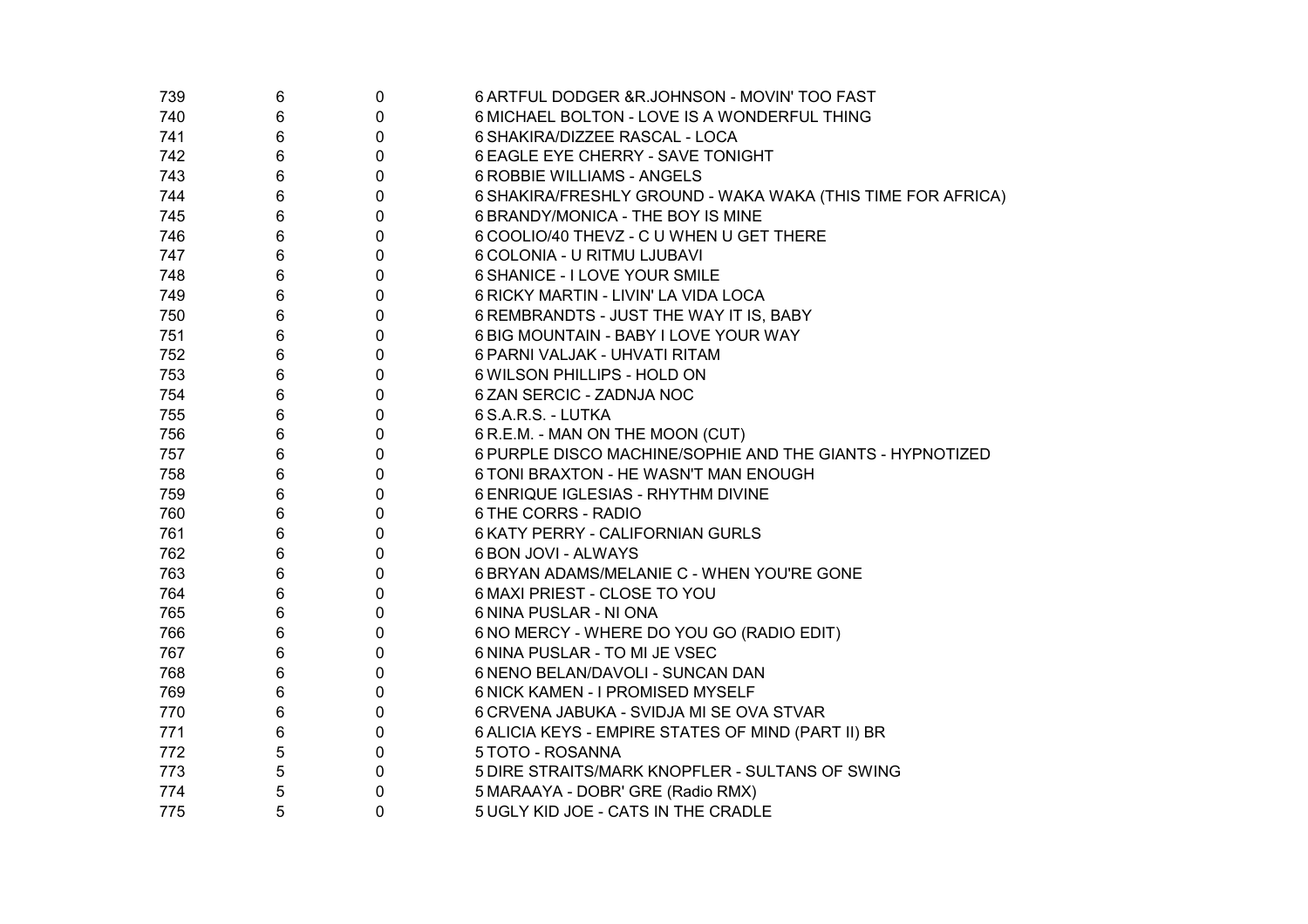| 776 | 5 | $\pmb{0}$   | 5 MARAAYA - DOBR' GRE                                   |
|-----|---|-------------|---------------------------------------------------------|
| 777 | 5 | $\mathbf 0$ | 5 MASSIMO FT NINA BADRIC - STRANAC U NOCI               |
| 778 | 5 | $\mathbf 0$ | 5 DURAN DURAN - ORDINARY WORLD                          |
| 779 | 5 | 0           | 5 TONY CETINSKI - UMIREM 100 PUTA DNEVNO                |
| 780 | 5 | 0           | 5 BON JOVI - I'LL BE THERE FOR YOU                      |
| 781 | 5 | 0           | 5 JOHNNY HATES JAZZ - TURN BACK THE CLOCK               |
| 782 | 5 | 0           | 5 TONI BRAXTON - YOU'RE MAKIN ME HIGH                   |
| 783 | 5 | 0           | 5 POISON - EVERY ROSE HAS ITS THORN                     |
| 784 | 5 | 0           | 5 SANDI - KAD SRCE KAZE DA                              |
| 785 | 5 | 0           | 5 GEORGE MICHAEL/MUTYA BUENA - THIS IS NOT REAL LOVE    |
| 786 | 5 | 0           | 5 ROXETTE - IT MUST HAVE BEEN LOVE                      |
| 787 | 5 | 0           | 5 N SYNC - I WANT YOU BACK                              |
| 788 | 5 | $\Omega$    | <b>5 ERIC CLAPTON - LAYLA</b>                           |
| 789 | 5 | 0           | 5 JAN PLESTENJAK - SOBA 102                             |
| 790 | 5 | 0           | 5 SANDI - U TVOJIM MISLIMA                              |
| 791 | 5 | 0           | 5 SANK ROCK - ZELIM DA SI TU                            |
| 792 | 5 | 0           | 5 SANK ROCK/MATJAZ JELEN - PRAVLJICA O MAVRICNIH LJUDEH |
| 793 | 5 | 0           | 5 LENNY KRAVITZ - I BELONG TO YOU                       |
| 794 | 5 | 0           | 5 JAN PLESTENJAK - ONA SANJA O LJUBLJANI                |
| 795 | 5 | 0           | 5 SIMPLY RED - STARS                                    |
| 796 | 5 | 0           | 5 WESTLIFE - BOP BOP BABY                               |
| 797 | 5 | 0           | 5 SHERYL CROW - THE FIRST CUT IS THE DEEPEST            |
| 798 | 5 | 0           | 5 MIKE OLDFIELD - TO FRANCE                             |
| 799 | 5 | 0           | 5 PARNI VALJAK - MOJA JE PJESMA LAGANA                  |
| 800 | 5 | 0           | 5 LEO SAYER - MORE THAN I CAN SAY                       |
| 801 | 5 | 0           | 5 SIDDHARTA - SAMO EDINI                                |
| 802 | 5 | 0           | 5 BON JOVI - NEVER SAY GOODBYE                          |
| 803 | 5 | 0           | 5 JANET JACKSON - TOGETHER AGAIN                        |
| 804 | 5 | 0           | 5 DJ KHALED/RIHANNA/BRYSON TILLER - WILD THOUGHTS       |
| 805 | 5 | 0           | 5 AEROSMITH - WHAT IT TAKES                             |
| 806 | 5 | 0           | 5 TABU - ON                                             |
| 807 | 5 | 0           | 5 ENRIQUE IGLESIAS/FEAT. WISIN - DUELE EL CORAZON       |
| 808 | 5 | 0           | 5 BACKSTREET BOYS - I WANT IT THAT WAY                  |
| 809 | 5 | 0           | 5 TABU - PESEK IN DOTIK                                 |
| 810 | 5 | 0           | 5 TABU - POLJUBLJENA                                    |
| 811 | 5 | 0           | 5 TINA TURNER - WE DON'T NEED ANOTHER HERO              |
| 812 | 5 | 0           | 5 QUEEN - THE SHOW MUST GO ON                           |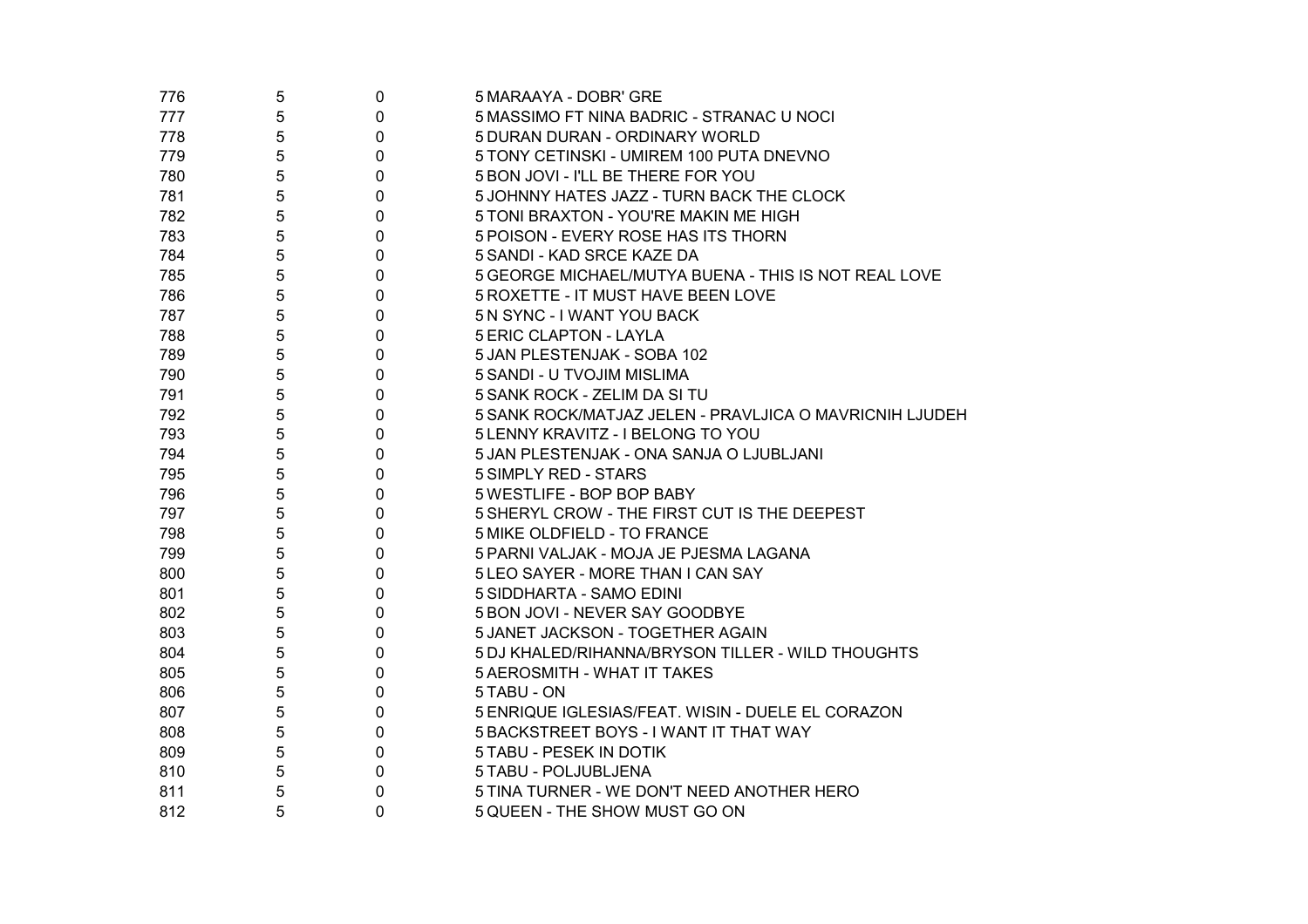| 813 | 5 | 0           | 5 GUNS N' ROSES - PATIENCE                        |
|-----|---|-------------|---------------------------------------------------|
| 814 | 5 | 0           | 5 FREDDIE MERCURY - THE GREAT PRETENDER           |
| 815 | 5 | 0           | 5 LETECI ODRED - ZAO MI JE                        |
| 816 | 5 | 0           | 5 JOAN OSBORNE - ONE OF US                        |
| 817 | 5 | $\pmb{0}$   | 5 PLAVI ORKESTAR - AKO SU TO SAMO BILE LAZI       |
| 818 | 5 | 0           | 5 WET WET WET - LOVE IS ALL AROUND                |
| 819 | 5 | 0           | 5 CAMULA CABELLO/ED SHEERAN - BAM BAM             |
| 820 | 5 | $\pmb{0}$   | 5 OZZY OSBOURNE - MAMA I'M COMING HOME            |
| 821 | 5 | 0           | 5 MR. BIG - TO BE WITH YOU                        |
| 822 | 5 | 0           | 5 ERIC CARMEN - HUNGRY EYES                       |
| 823 | 5 | 0           | 5 OZZY OSBOURNE - DREAMER (CUT)                   |
| 824 | 5 | 0           | 5 TABU - NABIRALKA ZVEZD                          |
| 825 | 5 | 0           | 5 TABU - DIVJE                                    |
| 826 | 5 | 0           | 5 LUKA NIZETIC/LANA - PRAVA LJUBAV                |
| 827 | 5 | 0           | 5 NELLY FURTADO - I'M LIKE A BIRD                 |
| 828 | 5 | 0           | 5 BLACK - WONDERFUL LIFE (CUT)                    |
| 829 | 5 | 0           | 5 WHITESNAKE - IS THIS LOVE                       |
| 830 | 5 | $\mathbf 0$ | 5 YOUSSOU N'DOUR/NENEH CHERRY - 7 SECONDS         |
| 831 | 5 | 0           | 5 PSIHOMODO POP - FRIDA                           |
| 832 | 5 | 0           | 5 WINGER - MILES AWAY                             |
| 833 | 5 | 0           | 5 BIJELO DUGME - HAJDEMO U PLANINE                |
| 834 | 5 | 0           | 5 NAZARETH - DREAM ON                             |
| 835 | 5 | 0           | 5 FAITH NO MORE - I'M EASY                        |
| 836 | 4 | $\mathbf 0$ | 4 MOTLEY CRUE - YOU'RE ALL I NEED                 |
| 837 | 4 | 0           | 4 AVRIL LAVIGNE/CHAD KROEGER - LET ME GO          |
| 838 | 4 | 0           | 4 KIM CARNES - BETTE DAVIS EYES                   |
| 839 | 4 | 0           | 4 CHATEAU - MLINAR NA MURI                        |
| 840 | 4 | 0           | 4 BABYFACE & DES' REE - FIRE                      |
| 841 | 4 | 0           | 4 HARRY STYLES - SIGN OF THE TIMES                |
| 842 | 4 | 0           | 4 LUKAS GRAHAM - LOVE SOMEONE                     |
| 843 | 4 | 0           | 4 ALICIA KEYS - GIRL ON FIRE                      |
| 844 | 4 | 0           | 4 GOTYE FT. KIMBRA - SOMEBODY THAT I USED TO KNOW |
| 845 | 4 | 0           | 4 CROWDED HOUSE - DON'T DREAM IT'S OVER           |
| 846 | 4 | 0           | 4 GUNS 'N' ROSES - SINCE I DONT HAVE YOU          |
| 847 | 4 | 0           | 4 JOURNEY - DON'T STOP BELIEVIN'                  |
| 848 | 4 | 0           | 4 MIRAN RUDAN - MEDENA                            |
| 849 | 4 | 0           | 4 ZAYN/TAYLOR SWIFT - I DON'T WANNA LIVE FOREVER  |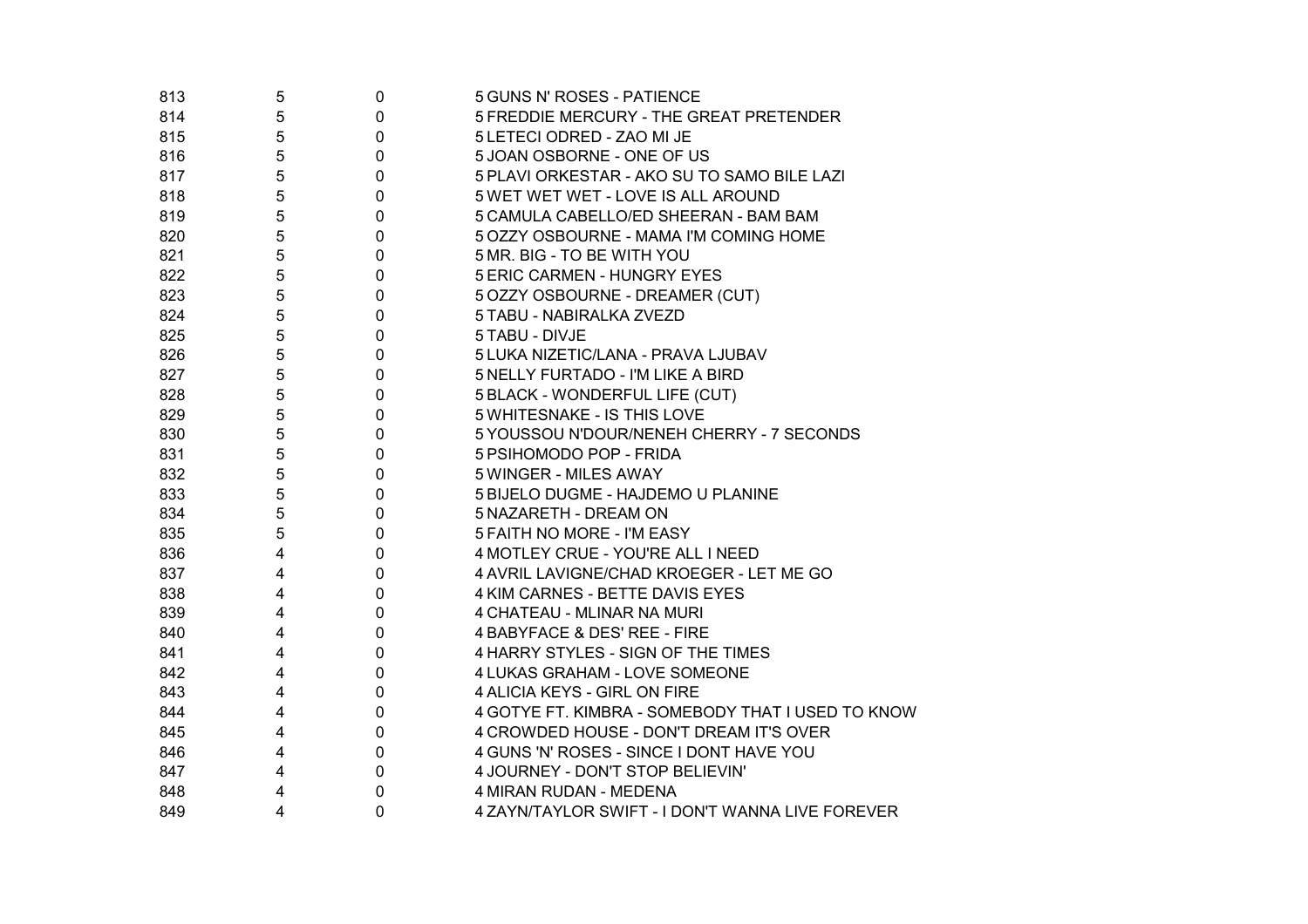| 850 | 4 | 0                | 4 CALIFORNIA/MZ HEKTOR - RECI DA SI NORA NAME       |
|-----|---|------------------|-----------------------------------------------------|
| 851 | 4 | $\pmb{0}$        | 4 KARMEN STAVEC - SE IN SE                          |
| 852 | 4 | $\mathbf 0$      | 4 KELLY FAMILY - AN ANGEL                           |
| 853 | 4 | $\pmb{0}$        | 4 FOREIGNER - SAY YOU WILL                          |
| 854 | 4 | $\pmb{0}$        | 4 IMAGINE DRAGONS - BAD LIAR                        |
| 855 | 4 | $\mathbf 0$      | 4 FLIRT - ROMEO IN JULIJA                           |
| 856 | 4 | $\pmb{0}$        | 4 KATY PERRY/SNOOP DOGG - CALIFORNIAN GURLS         |
| 857 | 4 | $\pmb{0}$        | 4 TOSE PROESKI - THE HARDEST THING                  |
| 858 | 4 | $\pmb{0}$        | 4 NINA BADRIC - AKO ODES TI                         |
| 859 | 4 | $\mathbf 0$      | 4 NINA BADRIC - CAROBNO JUTRO                       |
| 860 | 4 | $\mathbf 0$      | 4 MELANIE C. - FIRST DAY OF MY LIFE                 |
| 861 | 4 | $\pmb{0}$        | 4 JUSTIN WELLINGTON/SMALL JAM - IKO IKO (MY BESTIE) |
| 862 | 4 | $\mathbf 0$      | 4 THE WEEKND/DAFT PUNK - I FEEL IT COMING           |
| 863 | 4 | 0                | 4 JAMES ARTHUR - IMPOSSIBLE                         |
| 864 | 4 | $\pmb{0}$        | 4 ERIC CLAPTON - WONDERFUL TONIGHT                  |
| 865 | 4 | $\pmb{0}$        | 4 ALL SAINTS - PURE SHORES                          |
| 866 | 4 | $\pmb{0}$        | 4 BILLY IDOL - EYES WITHOUT A FACE                  |
| 867 | 4 | $\pmb{0}$        | 4 WHITESNAKE - THE DEEPER THE LOVE                  |
| 868 | 4 | $\pmb{0}$        | 4 URIAH HEEP - LADY IN BLACK                        |
| 869 | 4 | $\pmb{0}$        | 4 WHITESNAKE - HERE I GO AGAIN                      |
| 870 | 4 | $\pmb{0}$        | 4 GIBONNI - LIBAR                                   |
| 871 | 4 | $\pmb{0}$        | 4 ALANIS MORISSETTE - IRONIC                        |
| 872 | 4 | $\pmb{0}$        | 4 PASSENGER - LET HER GO                            |
| 873 | 4 | $\pmb{0}$        | 4 SURF MESA/EMILEE - ILY (I LOVE YOU BABY)          |
| 874 | 4 | $\pmb{0}$        | 4 COLONIA - DOK SPAVA GRAD                          |
| 875 | 4 | $\pmb{0}$        | 4 JASON DERULO/NUKA - LOVE NOT WAR (The Tampa Beat) |
| 876 | 4 | $\pmb{0}$        | 4 PETAR GRASO - AKO TE PITAJU                       |
| 877 | 4 | $\pmb{0}$        | 4 EURYTHMICS - MIRACLE OF LOVE                      |
| 878 | 4 | $\boldsymbol{0}$ | 4 OLIVER DRAGOJEVIC - TKO SAM JA DA TI SUDIM        |
| 879 | 4 | $\boldsymbol{0}$ | 4 CARS - DRIVE                                      |
| 880 | 4 | $\mathbf 0$      | 4 EUROPE - CARRIE                                   |
| 881 | 4 | $\pmb{0}$        | 4 JAN PLESTENJAK/LARA - SOBA 102                    |
| 882 | 4 | $\pmb{0}$        | 4 KYLIE MINOGUE - I SHOULD BE SO LUCKY              |
| 883 | 4 | $\mathbf 0$      | 4 CYNDI LAUPER - TIME AFTER TIME                    |
| 884 | 4 | $\mathbf 0$      | 4 WET WET WET - SWEET SURRENDER                     |
| 885 | 4 | $\pmb{0}$        | 4 BORIS NOVKOVIC - SVE MIJENJA SE                   |
| 886 | 4 | $\mathbf 0$      | 4 PINK - WHAT ABOUT US                              |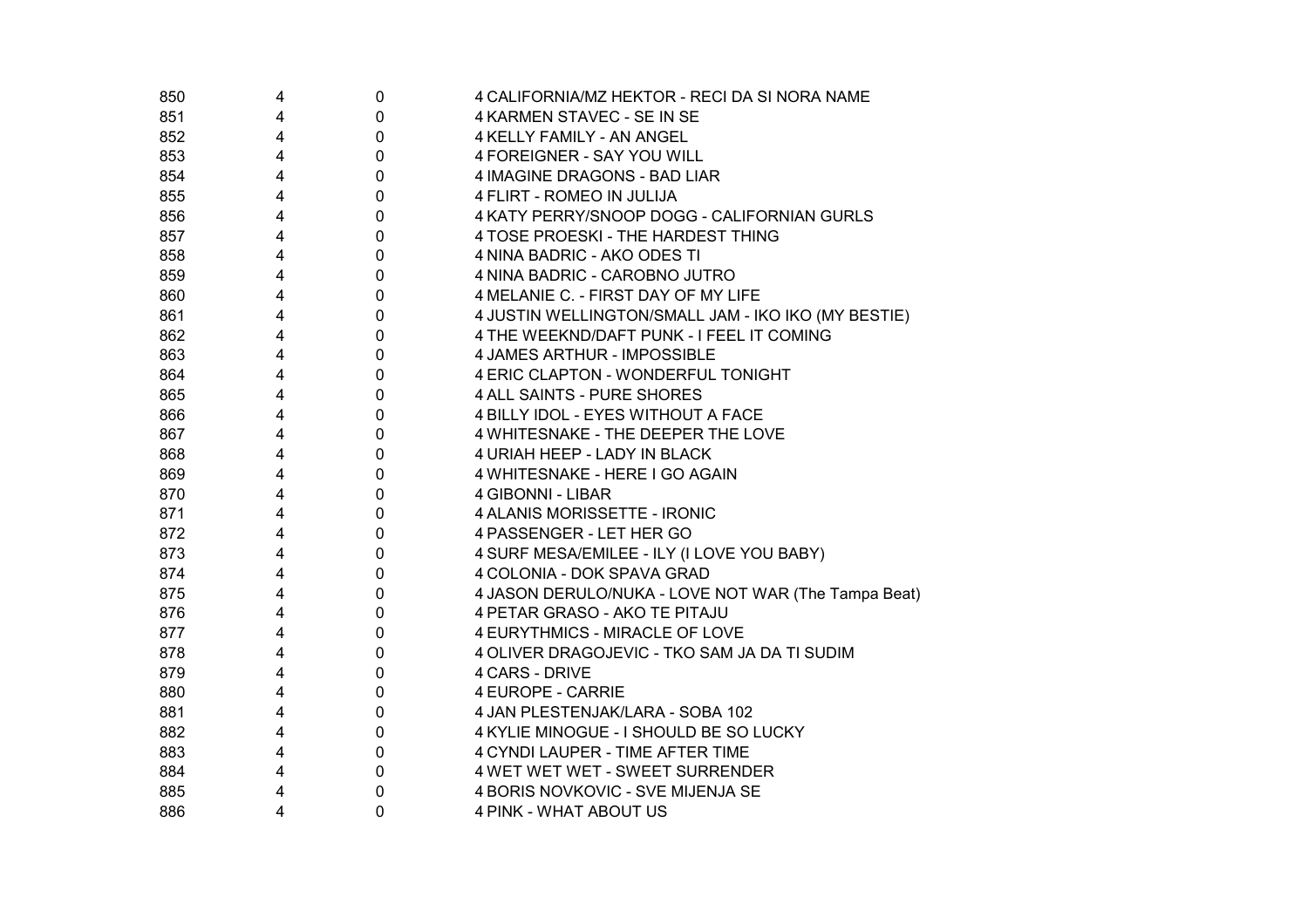| 887 | 4 | $\pmb{0}$ | 4 PETAR GRASO - LJUBAV JEDNE ZENE (DORA 99)              |
|-----|---|-----------|----------------------------------------------------------|
| 888 | 3 | 0         | 3 NUDE - VESOLJKA                                        |
| 889 | 3 | 0         | 3 CAMILA CABELLO - HAVANA                                |
| 890 | 3 | 0         | 3 BORIS NOVKOVIC - KUDA IDU IZGUBLJENE DJEVOJKE (TAMARA) |
| 891 | 3 | 0         | 3 OFENBACH/NICK WATERHOUSE - KATCHI                      |
| 892 | 3 | 0         | 3 DR ALBAN - IT'S MY LIFE                                |
| 893 | 3 | 0         | 3 CRASH TEST DUMMIES - MMM MMM MMM MMM                   |
| 894 | 3 | 0         | 3 NINA BADRIC - TREBAM TE                                |
| 895 | 3 | 0         | 3 TEARS FOR FEARS - EVERYBODY WANTS TO RULE THE WORLD    |
| 896 | 3 | 0         | 3 DIONNE WARWICK - HEARTBREAKER                          |
| 897 | 3 | 0         | 3 EMILIA - BIG BIG WORLD                                 |
| 898 | 3 | 0         | 3 OLIVER DRAGOJEVIC - MOJ LIPI ANDZELE                   |
| 899 | 3 | 0         | 3 BONNIE TYLER - HOLDING OUT FOR HERO                    |
| 900 | 3 | 0         | 3 JUSTIN BIEBER/QUAVO - INTENTIONS                       |
| 901 | 3 | 0         | 3 VICTORY - LE POVEJTE JI                                |
| 902 | 3 | 0         | 3 N-TRANCE - STAYIN' ALIVE                               |
| 903 | 3 | 0         | 3 MRHE D.O.O. - MESECINA                                 |
| 904 | 3 | 0         | 3 KID ROCK - BORN FREE                                   |
| 905 | 3 | 0         | 3 MADONNA - HOLIDAY                                      |
| 906 | 3 | 0         | 3 MOULIN ROUGE - NE KLICI ZVEZDE Z NEBA                  |
| 907 | 3 | 0         | 3 MODERN TALKING - CHERY CHERY LADY '98                  |
| 908 | 3 | 0         | 3 VANILLA ICE - ICE ICE BABY                             |
| 909 | 3 | 0         | 3 PARNI VALJAK - JESEN U MENI                            |
| 910 | 3 | 0         | 3 MILOW - AYO TECHNOLOGY (MILOW COVER VERSION)           |
| 911 | 3 | 0         | 3 KINGSTON - KO BO PADAL DEZ                             |
| 912 | 3 | 0         | 3 BRYAN ADAMS - HEAVEN                                   |
| 913 | 3 | 0         | 3 LATINO - GDJE JE LJUBAV TU SI TI                       |
| 914 | 3 | 0         | 3 PARNI VALJAK - PUSTI NEK TRAJE                         |
| 915 | 3 | 0         | 3 PARNI VALJAK - SVE JOS MIRISE NA NJU                   |
| 916 | 3 | 0         | 3 BRYAN ADAMS - LET'S MAKE A NIGHT TO REMEMBER           |
| 917 | 3 | 0         | 3 JERMAINE STEWART - DON'T TALK DIRTY TO ME              |
| 918 | 3 | 0         | 3 WELSHLY ARMS - SANCTUARY                               |
| 919 | 3 | 0         | 3 UMBERTO TOZZI - GLORIA                                 |
| 920 | 3 | 0         | 3 JOHN WAITE - MISSING YOU                               |
| 921 | 3 | 0         | 3 BLONDIE - THE TIDE IS HIGH                             |
| 922 | 3 | 0         | 3 PAT BENATAR - WE BELONG                                |
| 923 | 3 | 0         | 3 MADONNA - WHO'S THAT GIRL                              |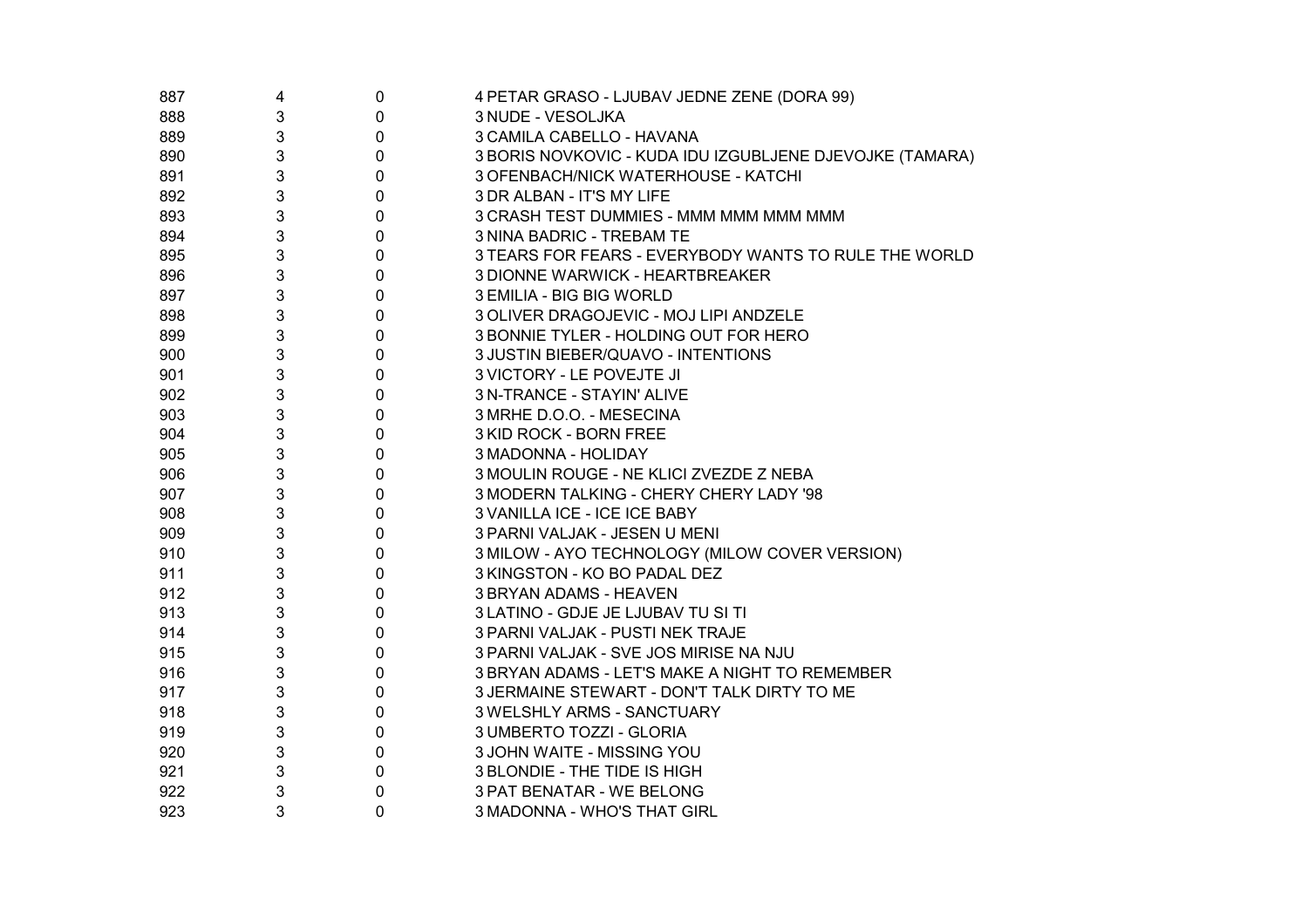| 924 | 3 | $\pmb{0}$   | 3 DOMINIK KOZARIC - BREZ NJE                              |
|-----|---|-------------|-----------------------------------------------------------|
| 925 | 3 | $\pmb{0}$   | 3 ZDRAVKO COLIC - TI SI MI U KRVI                         |
| 926 | 3 | $\mathbf 0$ | 3 PAUL YOUNG - EVERYTIME YOU GO AWAY                      |
| 927 | 3 | $\pmb{0}$   | 3 GIBONNI - CINIM PRAVU STVAR                             |
| 928 | 3 | $\pmb{0}$   | 3 ROXETTE - FADING LIKE A FLOWER (EVERY TIME YOU LEAVE)   |
| 929 | 3 | $\pmb{0}$   | 3 BANGLES - MANIC MONDAY                                  |
| 930 | 3 | 0           | 3 LEWIS CAPALDI - BEFORE YOU GO                           |
| 931 | 3 | 0           | 3 GLENN FREY - THE HEAT IS ON                             |
| 932 | 3 | 0           | 3 AVIA BAND - TEBE SI ZELIM                               |
| 933 | 3 | 0           | 3 ROD STEWART - LOVE TOUCH                                |
| 934 | 3 | 0           | 3 DEPECHE MODE - JUST CAN'T GET ENOUGH                    |
| 935 | 3 | 0           | 3 QUEEN - FRIENDS WILL BE FRIENDS                         |
| 936 | 3 | 0           | 3 ROBERT PALMER - SIMPLY IRRESISTIBLE                     |
| 937 | 3 | 0           | 3 ED SHEERAN - PERFECT                                    |
| 938 | 3 | 0           | 3 HALL & OATES - MANEATER                                 |
| 939 | 3 | 0           | 3 PHIL COLLINS - TRUE COLORS                              |
| 940 | 3 | 0           | 3 INXS - SUICIDE BLONDE                                   |
| 941 | 3 | 0           | 3 SAM SMITH/NORMANI - DANCING WITH A STRANGER             |
| 942 | 3 | 0           | 3 BILLIE MYERS - KISS THE RAIN                            |
| 943 | 3 | 0           | 3 DJ BOBO - EVERYBODY                                     |
| 944 | 3 | 0           | 3 LETECI POTEPUHI - POJEM BLUES                           |
| 945 | 3 | 0           | 3 ANJA RUPEL - PLASC LJUBEZNI                             |
| 946 | 3 | 0           | 3 DONNA SUMMER - SHE WORKS HARD FOR THE MONEY             |
| 947 | 3 | 0           | 3 BLACK BOX - STRIKE IT UP                                |
| 948 | 3 | 0           | 3 BLACK BOX - RIDE ON TIME                                |
| 949 | 3 | 0           | 3 RAY PARKER JR. - GHOSTBUSTERS                           |
| 950 | 3 | 0           | 3 BILLY OCEAN - WHEN THE GOING GETS TOUGH, THE TOUGHT GET |
| 951 | 3 | 0           | 3 RAPUBLIC - TI AMO 98'                                   |
| 952 | 3 | 0           | 3 SHOLA AMA - YOU MIGHT NEED SOMEBODY                     |
| 953 | 3 | 0           | 3 BILLY IDOL - HOT IN THE CITY                            |
| 954 | 3 | 0           | 3 EIFFEL 65 - BLUE (DA BA DEE)                            |
| 955 | 3 | 0           | 3 DONNA SUMMER - HOT STUFF                                |
| 956 | 3 | 0           | 3 GUNS 'N' ROSES - KNOCKIN' ON HEAVEN'S DOOR              |
| 957 | 3 | 0           | 3 FINE YOUNG CANNIBALS - SHE DRIVES ME CRAZY              |
| 958 | 3 | 0           | 3 PRLJAVO KAZALISTE - S VREMENA NA VRIJEME                |
| 959 | 3 | 0           | 3 PLAVI ORKESTAR - BOLJE BITI PIJAN NEGO STAR             |
| 960 | 3 | 0           | 3 LEVEL 42 - RUNNING IN THE FAMILY                        |
|     |   |             |                                                           |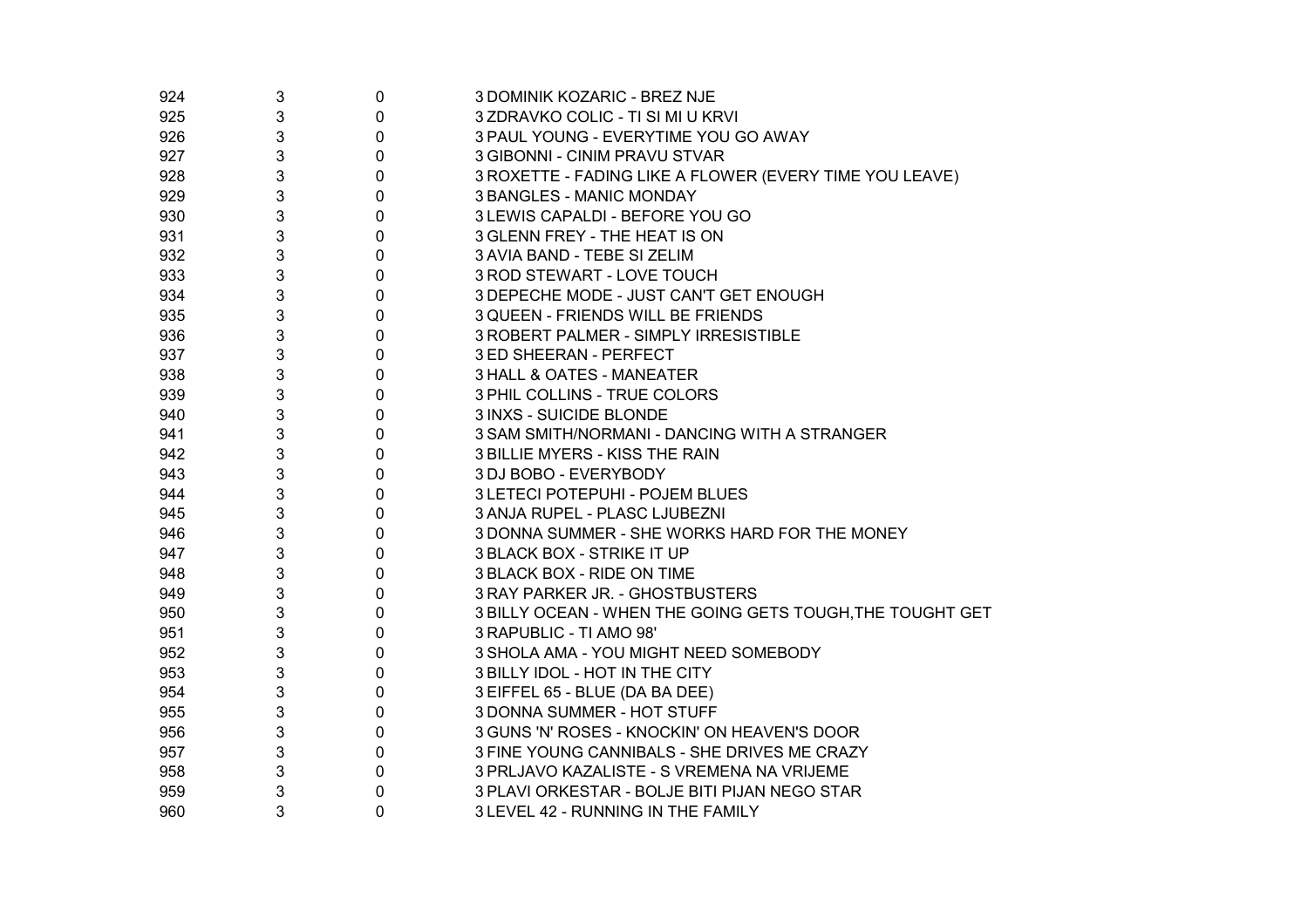| 961 | 3              | $\pmb{0}$   | 3 GINA G - OOH AAH JUST A LITTLE BIT                      |
|-----|----------------|-------------|-----------------------------------------------------------|
| 962 | 3              | $\mathbf 0$ | 3 SIMPLY RED - IF YOU DON'T KNOW ME BY NOW                |
| 963 | 3              | $\mathbf 0$ | 3 DAZ - PODOBEN SEM ZMAJU                                 |
| 964 | 3              | $\mathbf 0$ | 3 ROD STEWART - BABY JANE                                 |
| 965 | 3              | 0           | 3 FUGEES - KILLING ME SOFTLY                              |
| 966 | 3              | 0           | 3 DJ BOBO - SOMEBODY DANCE WITH ME                        |
| 967 | 3              | 0           | 3 SHEENA EASTON - MORNING TRAIN                           |
| 968 | 3              | $\mathbf 0$ | 3 BERLIN - TAKE MY BREATH AWAY                            |
| 969 | $\overline{2}$ | 0           | 2 POP DESIGN - SOLZA                                      |
| 970 | $\overline{2}$ | 0           | 2 BILLY OCEAN - CARIBBEAN QUEEN (NO MORE LOVE ON THE RUN) |
| 971 | $\overline{2}$ | 0           | 2 CUKI/PIKA BOZIC - KOMAR                                 |
| 972 | $\overline{2}$ | 0           | 2 POWER DANCERS - NA LUNO                                 |
| 973 | $\overline{2}$ | 0           | 2 NIPKE - NOBEN ME NE RAZUME                              |
| 974 | $\overline{2}$ | 0           | 2 BILLY JOEL - WE DIDN'T START THE FIRE                   |
| 975 | $\overline{2}$ | 0           | 2 POINTER SISTERS - JUMP                                  |
| 976 | $\overline{2}$ | 0           | 2 BUSTER POINDEXTER - HIT THE ROAD JACK                   |
| 977 | $\overline{2}$ | 0           | 2 BOY GEORGE/CULTURE CLUB - EVERYTHING I OWN              |
| 978 | $\overline{2}$ | 0           | 2 NUDE - IZ PEKLA V RAJ                                   |
| 979 | $\overline{2}$ | 0           | 2 PLAVI ORKESTAR - SAVA TIHO TECE                         |
| 980 | $\overline{2}$ | 0           | 2 CYNDI LAUPER - I DROVE ALL NIGHT                        |
| 981 | $\overline{2}$ | 0           | 2 NUSA DERENDA - ENERGY                                   |
| 982 | $\overline{2}$ | 0           | 2 CHAKA KHAN - I'M EVERY WOMAN                            |
| 983 | $\overline{2}$ | 0           | 2 DAVID BOWIE - LET'S DANCE                               |
| 984 | $\overline{2}$ | 0           | 2 BILLY JOEL - UPTOWN GIRL                                |
| 985 | $\overline{c}$ | 0           | 2 CUKI - ZOBAR                                            |
| 986 | $\overline{c}$ | 0           | 2 PITBULL/JOHN RYAN - FIREBALL                            |
| 987 | $\overline{2}$ | 0           | 2 BILLY OCEAN - LOVERBOY                                  |
| 988 | $\overline{2}$ | 0           | 2 MADONNA - TRUE BLUE                                     |
| 989 | $\overline{2}$ | 0           | 2 OPUS - LIFE IS LIFE                                     |
| 990 | $\overline{2}$ | 0           | 2 MADONNA - PAPA DON'T PREACH                             |
| 991 | $\overline{2}$ | 0           | 2 LIONEL RICHIE - ALL NIGHT LONG                          |
| 992 | $\overline{2}$ | 0           | 2 LOS UMBRELOS - NO TENGO DINERO                          |
| 993 | $\overline{2}$ | 0           | 2 CHICAGO - HARD TO SAY I'M SORRY                         |
| 994 | $\overline{2}$ | $\mathbf 0$ | 2 PHIL COLLINS/PHILIP BAILEY - EASY LOVER                 |
| 995 | $\overline{2}$ | 0           | 2 CHRIS REA - I CAN HEAR YOUR HEARTBEAT                   |
| 996 | $\overline{2}$ | 0           | 2 JAN PLESTENJAK - AMORE MIO                              |
| 997 | $\overline{2}$ | 0           | 2 JAN PLESTENJAK - BELA NOC                               |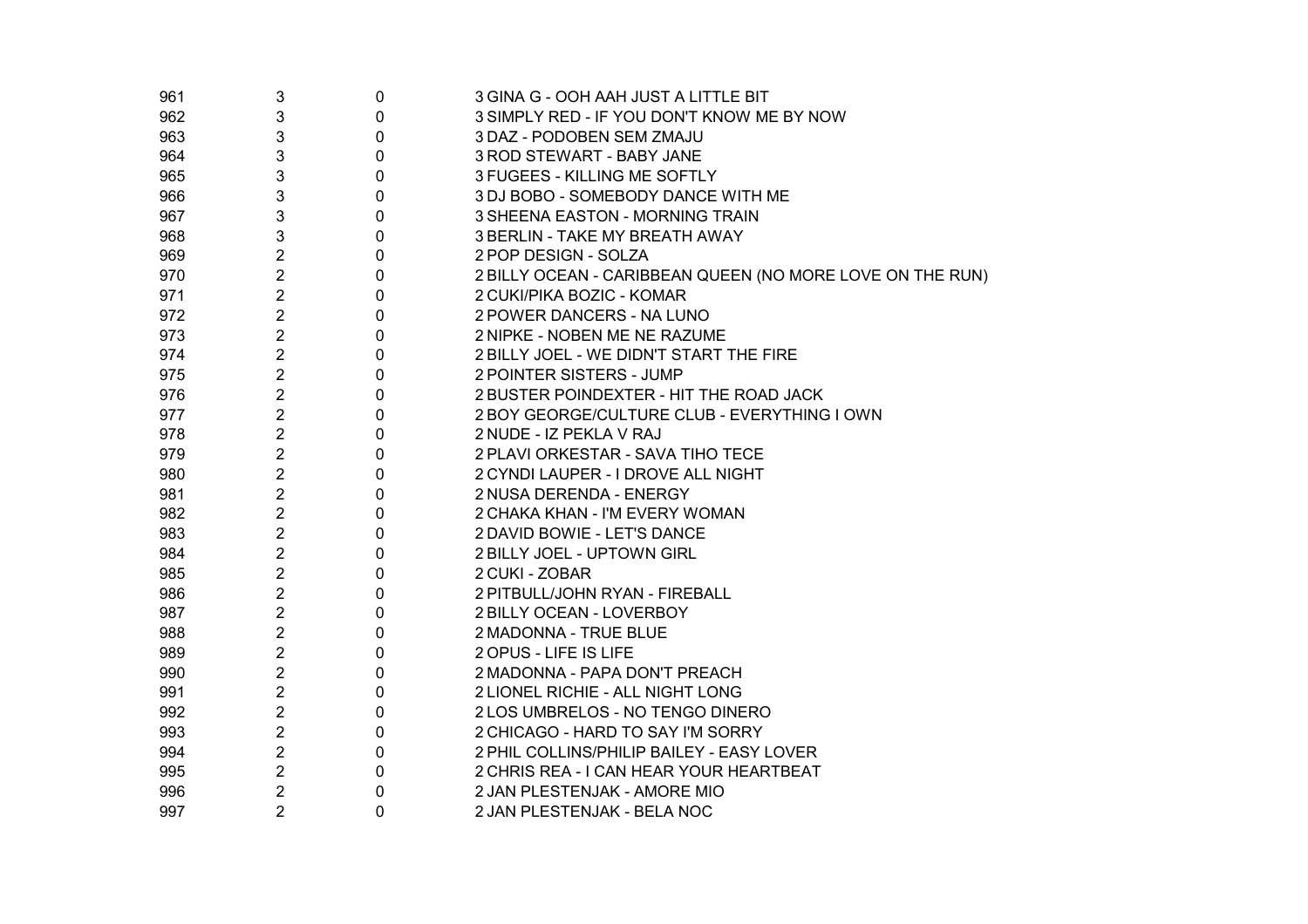| 998  | $\overline{2}$ | 0 | 2 DAVID BOWIE - BLUE JEAN                           |
|------|----------------|---|-----------------------------------------------------|
| 999  | $\overline{c}$ | 0 | 2 DADI DAZ - KO SE STOPIL BO SNEG                   |
| 1000 | $\overline{2}$ | 0 | 2 DAN HARTMAN - I CAN DREAM ABOUT YOU               |
| 1001 | $\overline{2}$ | 0 | 2 QUEEN - THE MIRACLE                               |
| 1002 | $\overline{2}$ | 0 | 2 PRINCE ITAL JOE - UNITED                          |
| 1003 | $\overline{2}$ | 0 | 2 PRINCE ITAL JOE/MARKY MARK - HAPPY PEOPLE         |
| 1004 | $\overline{2}$ | 0 | 2 BOB MARLEY & THE WAILERS - IRON LION ZION         |
| 1005 | $\overline{2}$ | 0 | 2 PETER GABRIEL - SLEDGEHAMMER                      |
| 1006 | $\overline{2}$ | 0 | 2 DAVID BOWIE - CHINA GIRL                          |
| 1007 | $\overline{2}$ | 0 | 2 HUEY LEWIS AND THE NEWS - STUCK WITH YOU          |
| 1008 | $\overline{2}$ | 0 | 2 MARTIKA - I FEEL THE EARTH MOVE                   |
| 1009 | $\overline{2}$ | 0 | 2 LAURA BRANIGAN - SELF CONTROL                     |
| 1010 | $\overline{2}$ | 0 | 2 JASON DONOVAN - TOO MANY BROKEN HEART             |
| 1011 | $\overline{2}$ | 0 | 2 KINGSTON - LUNAPARK                               |
| 1012 | $\overline{2}$ | 0 | 2 MASSIMO FT. NINA BADRIC - STRANAC U NOCI          |
| 1013 | $\overline{2}$ | 0 | 2 BOHEM - DEVETI JUNIJ                              |
| 1014 | $\overline{2}$ | 0 | 2 LA BOUCHE - BE MY LOVER                           |
| 1015 | $\overline{2}$ | 0 | 2 JUSTIN TIMBERLAKE/CHRIS STAPLETON - SAY SOMETHING |
| 1016 | $\overline{2}$ | 0 | 2 YES - OWNER OF A LONELY HEART                     |
| 1017 | $\overline{2}$ | 0 | 2 NAPOLEON - HOCEM TE NAZAJ                         |
| 1018 | $\overline{2}$ | 0 | 2 NAPOLEON - BODI MOJA                              |
| 1019 | $\overline{2}$ | 0 | 2 JAX JONES/RAYE - YOU DON'T KNOW ME                |
| 1020 | $\overline{2}$ | 0 | 2 DOMINIK KOZARIC - KDAJ MI BOS VERJELA             |
| 1021 | $\overline{2}$ | 0 | 2 DON HENLEY - THE BOYS OF SUMMER                   |
| 1022 | $\overline{2}$ | 0 | 2 CLIMIE FISHER - LOVE CHANGES                      |
| 1023 | $\overline{2}$ | 0 | 2 DAVID BOWIE/MICK JAGGER - DANCING IN THE STREET   |
| 1024 | $\overline{2}$ | 0 | 2 HOOTERS - JOHNNY B                                |
| 1025 | 2              | 0 | 2 JOAN ARMATRADING - DROP THE PILOT                 |
| 1026 | $\overline{2}$ | 0 | 2 PIKA BOZIC/SOUND ATTACK - VEM DA MISLIS NAME      |
| 1027 | $\overline{2}$ | 0 | 2 KAOMA - LAMBADA                                   |
| 1028 | $\overline{2}$ | 0 | 2 LEVEL 42 - LESSONS IN LOVE                        |
| 1029 | $\overline{2}$ | 0 | 2 HOLLY JOHNSON - AMERICANOS                        |
| 1030 | $\overline{2}$ | 0 | 2 MUNGO JERRY - IN THE SUMMERTIME                   |
| 1031 | $\overline{2}$ | 0 | 2 PHIL COLLINS - TWO HEARTS                         |
| 1032 | $\overline{2}$ | 0 | 2 REEL 2 REAL - I LIKE TO MOVE IT                   |
| 1033 | $\overline{2}$ | 0 | 2 COLONIA - ZA TVOJE SNENE OCI                      |
| 1034 | $\overline{2}$ | 0 | 2 BEPOP - MOJE SONCE                                |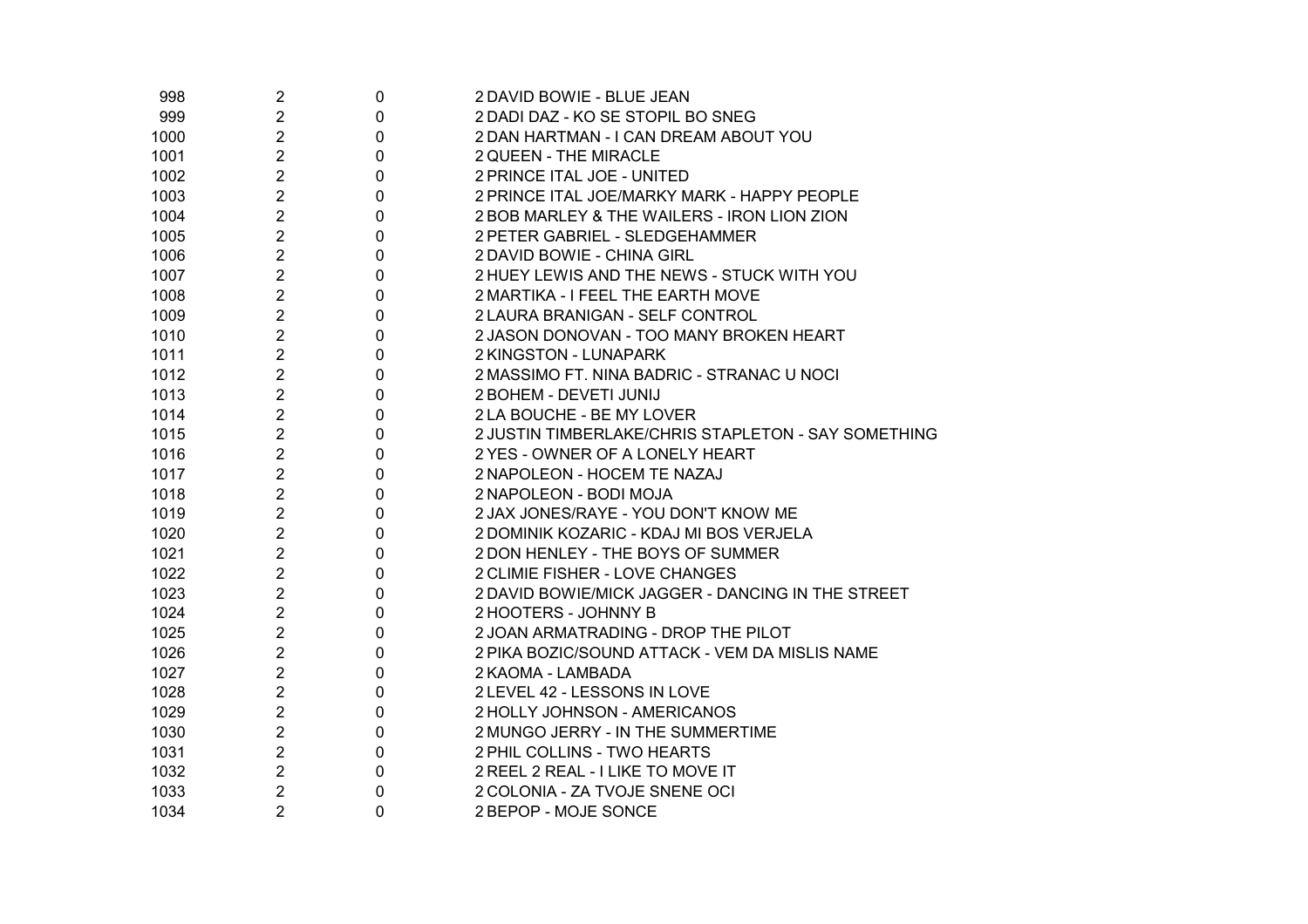| 1035 | $\overline{c}$ | 0                | 2 COLONIA - VATRA I LED                       |
|------|----------------|------------------|-----------------------------------------------|
| 1036 | $\overline{2}$ | 0                | 2 NINA OSENAR - ZELO NAGLAS                   |
| 1037 | $\overline{2}$ | $\pmb{0}$        | 2 MICHAEL JACKSON - BEAT IT                   |
| 1038 | $\overline{2}$ | $\pmb{0}$        | 2 RICK ASTLEY - NEVER GONNA GIVE YOU UP       |
| 1039 | $\overline{2}$ | $\mathbf 0$      | 2 KOOL & THE GANG - CELEBRATION               |
| 1040 | $\overline{2}$ | $\mathbf 0$      | 2 HEART - ALL I WANNA DO IS MAKE LOVE TO YOU  |
| 1041 | $\overline{2}$ | $\mathbf 0$      | 2 BRUCE SPRINGSTEEN - BRILLIANT DISGUISE      |
| 1042 | $\overline{2}$ | $\mathbf 0$      | 2 BRUCE SPRINGSTEEN - COVER ME                |
| 1043 | $\overline{2}$ | $\mathbf 0$      | 2 NIK KERSHAW - WOULDN'T IT BE GOOD           |
| 1044 | $\overline{2}$ | $\mathbf 0$      | 2 MONROE - JAZ POTREBUJEM VEC                 |
| 1045 | $\overline{2}$ | $\mathbf 0$      | 2 J. GEILS BAND - CENTERFOLD                  |
| 1046 | $\overline{2}$ | $\mathbf 0$      | 2 BOZIDAR WOLFGANG WOLF - NIHCE ME NE USTAVI  |
| 1047 | $\overline{2}$ | $\mathbf 0$      | 2 BRUCE SPRINGSTEEN - DANCING IN THE DARK     |
| 1048 | $\overline{2}$ | $\mathbf 0$      | 2 RITEM PLANET - DEJ BL ZADER SE              |
| 1049 | $\overline{2}$ | $\mathbf{0}$     | 2 RITEM PLANET - NA SONCNI STRANI ULICE       |
| 1050 | $\overline{2}$ | $\mathbf 0$      | 2 BRUCE SPRINGSTEEN - GLORY DAYS              |
| 1051 | $\overline{2}$ | $\mathbf 0$      | 2 KARMEN STAVEC - ENA SOLZICA                 |
| 1052 | $\overline{2}$ | $\mathbf 0$      | 2 BRYAN ADAMS - CUTS LIKE A KNIFE             |
| 1053 | $\overline{2}$ | $\mathbf 0$      | 2 BELINDA CARLISLE - LA LUNA                  |
| 1054 | $\overline{2}$ | $\mathbf 0$      | 2 BELINDA CARLISLE - I GET WEAK               |
| 1055 | $\overline{2}$ | $\mathbf 0$      | 2 QUEEN - CRAZY LITTLE THING CALLED LOVE      |
| 1056 | $\overline{2}$ | $\mathbf 0$      | 2 GUNS 'N' ROSES - NOVEMBER RAIN              |
| 1057 | $\overline{2}$ | $\pmb{0}$        | 2 MADONNA - LIKE A PRAYER                     |
| 1058 | $\overline{2}$ | $\mathbf 0$      | 2 KING - LOVE & PRIDE                         |
| 1059 | $\overline{2}$ | $\mathbf 0$      | 2 BEE GEES - YOU WIN AGAIN                    |
| 1060 | $\overline{2}$ | $\mathbf 0$      | 2 JOHN PARR - ST. ELMO'S FIRE (MAN IN MOTION) |
| 1061 | $\overline{2}$ | $\mathbf 0$      | 2 ROBERT MILES - CHILDREN (EAT ME EDIT)       |
| 1062 | $\overline{2}$ | $\mathbf 0$      | 2 ROBERT PALMER - JOHNNY & MARY               |
| 1063 | $\overline{2}$ | 0                | 2 MEN AT WORK - WHO CAN IT BE NOW             |
| 1064 | $\overline{2}$ | $\mathbf 0$      | 2 LEONY - REMEDY                              |
| 1065 | $\overline{2}$ | $\mathbf 0$      | 2 MAMBO KINGS - SARMER                        |
| 1066 | $\overline{2}$ | $\boldsymbol{0}$ | 2 GREG KIHN - JEOPARDY                        |
| 1067 | $\overline{c}$ | $\mathbf 0$      | 2 MILLI VANILLI - GIRL YOU KNOW IT'S TRUE     |
| 1068 | $\overline{2}$ | $\boldsymbol{0}$ | 2 MIKE OLDFIELD - SHADOW ON THE WALL          |
| 1069 | $\overline{2}$ | $\boldsymbol{0}$ | 2 BOB MARLEY - BUFFALO SOLDIER                |
| 1070 | $\overline{2}$ | $\mathbf 0$      | 2 DAZ - SRECEN                                |
| 1071 | $\overline{2}$ | $\mathbf 0$      | 2 DAFT PUNK - AROUND THE WORLD                |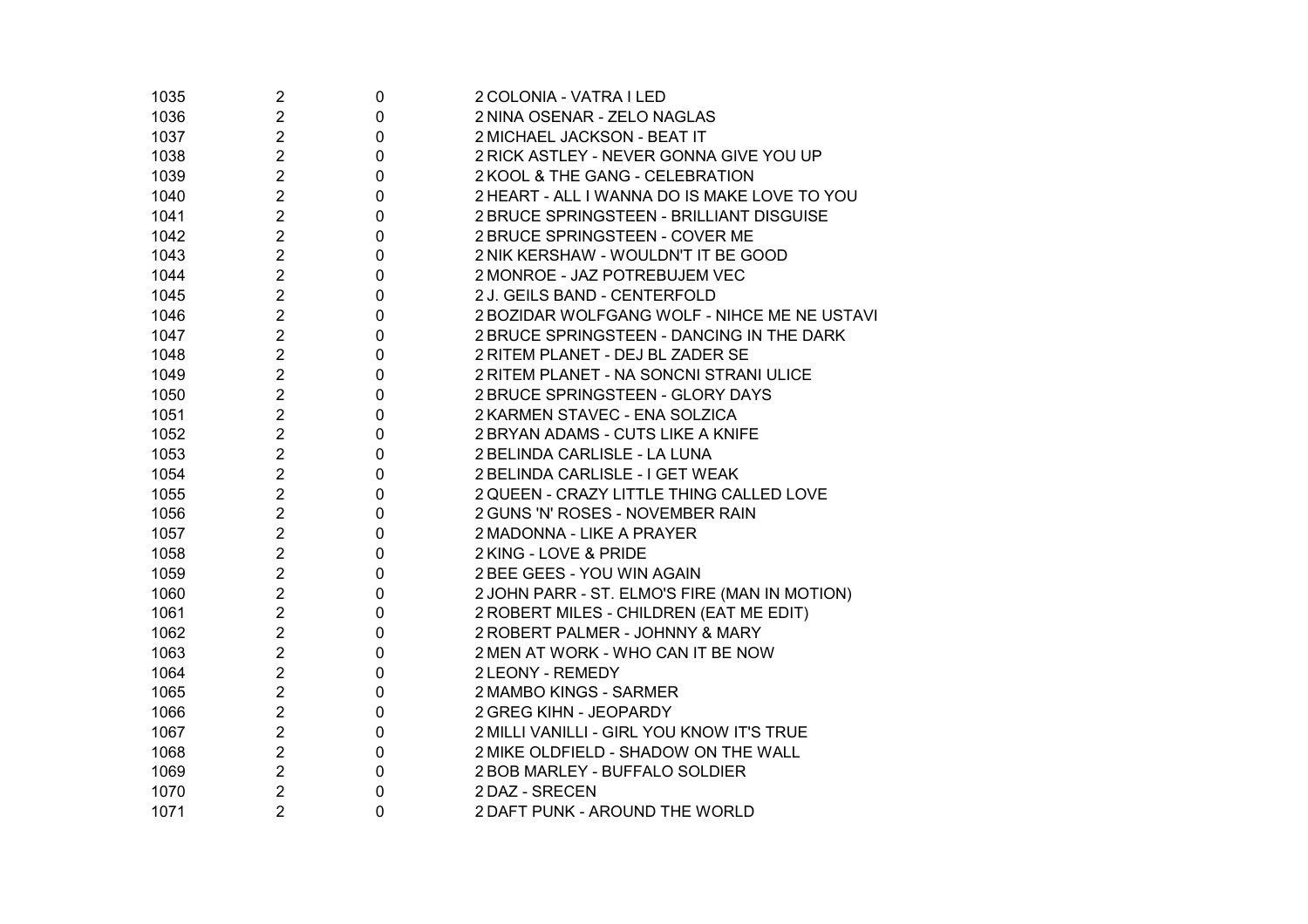| 1072 | $\overline{c}$ | $\boldsymbol{0}$ | 2 KRIS KROSS - JUMP                           |
|------|----------------|------------------|-----------------------------------------------|
| 1073 | $\overline{2}$ | $\pmb{0}$        | 2 IMAGINATION - JUST AN ILLUSION              |
| 1074 | $\overline{2}$ | $\pmb{0}$        | 2 LA BOUCHE - SWEET DREAMS                    |
| 1075 | $\overline{2}$ | 0                | 2 KATRINA & THE WAVES - WALKING ON SUNSHINE   |
| 1076 | $\overline{2}$ | 0                | 2 BAZAR - TINA                                |
| 1077 | $\overline{c}$ | 0                | 2 MIDGE URE - IF I WAS (CUT)                  |
| 1078 | $\overline{c}$ | $\mathbf 0$      | 2 LIPPS INC. - FUNKYTOWN                      |
| 1079 | $\overline{c}$ | 0                | 2 MICHAEL SEMBELLO - MANIAC (FROM FLASHDANCE) |
| 1080 | $\overline{2}$ | 0                | 2 ROK'N'BAND - JAGODE IN COKOLADA             |
| 1081 | $\overline{2}$ | $\mathbf 0$      | 2 ROK'N'BAND - LJUBIM JO                      |
| 1082 | $\overline{2}$ | $\pmb{0}$        | 2 KENNY LOGGINS - FOOTLOOSE                   |
| 1083 | $\overline{2}$ | $\mathbf 0$      | 2 MICHAEL JACKSON - BAD                       |
| 1084 | $\overline{2}$ | $\mathbf 0$      | 2 ROK'N'BAND - RAD JO IMAM                    |
| 1085 | $\overline{2}$ | $\mathbf 0$      | 2 ROK'N'BAND - VEDNO BOM LE TEBE LJUBIL       |
| 1086 | $\overline{2}$ | $\mathbf 0$      | 2 ROLLING STONES - HARLEM SHUFFLE             |
| 1087 | 2              | 0                | 2 MICHAEL JACKSON - THRILLER                  |
| 1088 | 2              | $\pmb{0}$        | 2 JASON DONOVAN - EVERY DAY (I LOVE YOU MORE) |
| 1089 | 2              | $\pmb{0}$        | 2 GINA G - I BELONG TO YOU                    |
| 1090 | 2              | 0                | 2 PAULA ABDUL - STRAIGHT UP                   |
| 1091 | 2              | 0                | 2 BANGLES - ETERNAL FLAME                     |
| 1092 | $\overline{2}$ | 0                | 2 GIBONNI/VANNA - JA CU BUDAN SANJATI         |
| 1093 | $\overline{2}$ | 0                | 2 BANANARAMA - CRUEL SUMMER                   |
| 1094 | 2              | 0                | 2 GIBONNI - OPROSTI                           |
| 1095 | 2              | 0                | 2 NENA - 99 LUFTBALLONS                       |
| 1096 | 2              | 0                | 2 MICHAEL JACKSON - THE WAY YOU MAKE ME FEEL  |
| 1097 | $\overline{c}$ | 0                | 2 MICHAEL JACKSON - THE GIRL IS MINE          |
| 1098 | $\overline{c}$ | $\mathbf 0$      | 2 NAZARETH - LOVE HURTS                       |
| 1099 | $\overline{2}$ | $\pmb{0}$        | 2 MICHAEL JACKSON - SMOOTH CRIMINAL           |
| 1100 | $\overline{c}$ | $\mathbf 0$      | 2 KOOL & THE GANG - GET DOWN ON IT            |
| 1101 | $\overline{2}$ | 0                | 2 KC & THE SUNSHINE BAND - GIVE IT UP         |
| 1102 | $\overline{2}$ | 0                | 2 PHIL COLLINS/GENESIS - YOU CAN'T HURRY LOVE |
| 1103 | $\overline{2}$ | $\pmb{0}$        | 2 O-ZONE - DRAGOSTEA DIN TEI                  |
| 1104 | $\overline{2}$ | 0                | 2 BORIS NOVKOVIC/SEVERINA - KO JE KRIV        |
| 1105 | $\overline{2}$ | $\pmb{0}$        | 22 ALIVE - VZELA BI TE                        |
| 1106 | $\overline{2}$ | $\pmb{0}$        | 2 THE BUCKETHEADS - THE BOMB                  |
| 1107 | $\overline{2}$ | 0                | 2 ET - DA TI NISAM BILA DOVOLJNA              |
| 1108 | $\overline{2}$ | 0                | 2 WHAM/GEORGE MICHAEL - THE EDGE OF HEAVEN    |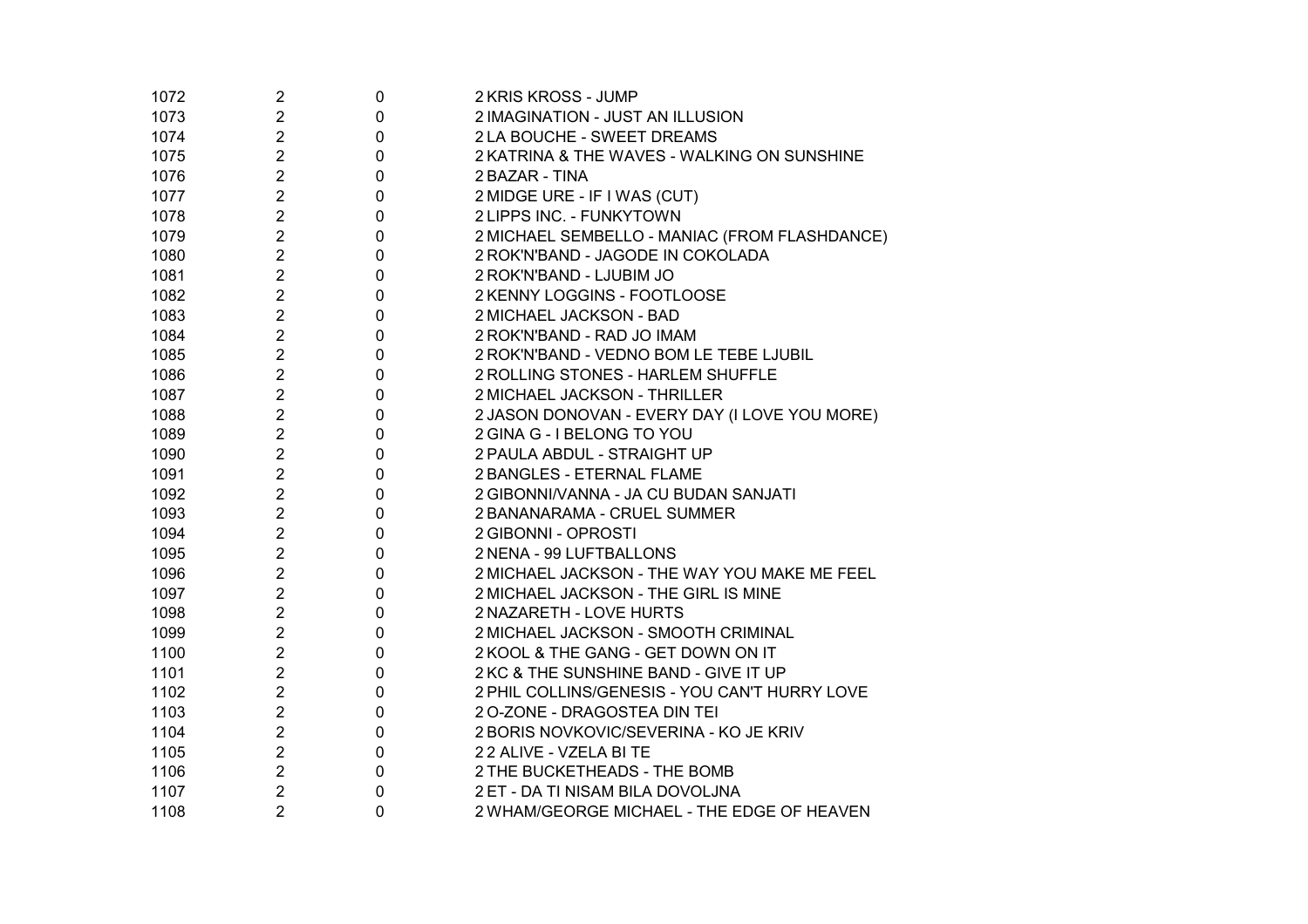| 1109 | $\overline{2}$ | 0           | 2 GEORGE MICHAEL - FREEDOM                                       |
|------|----------------|-------------|------------------------------------------------------------------|
| 1110 | $\overline{2}$ | 0           | 2 WHAM/GEORGE MICHAEL - I'M YOUR MAN                             |
| 1111 | $\overline{2}$ | $\mathbf 0$ | 2 DENIECE WILLIAMS - LET'S HEAR IT FOR THE BOY                   |
| 1112 | $\overline{2}$ | $\pmb{0}$   | 2 WHAM - CLUB TROPICANA                                          |
| 1113 | $\overline{2}$ | $\pmb{0}$   | 24 FUN - KRALJICA NOCI                                           |
| 1114 | $\overline{2}$ | $\mathbf 0$ | 2 WET WET WET - SWEET SURRENDER                                  |
| 1115 | $\overline{2}$ | $\mathbf 0$ | 2 WEATHER GIRLS - IT'S RAINING MAN                               |
| 1116 | $\overline{2}$ | $\mathbf 0$ | 2 WHITNEY HOUSTON - HOW WILL I KNOW                              |
| 1117 | $\overline{2}$ | $\mathbf 0$ | 2 THE BLACK EYED PEAS/J BALVIN - RITMO (Bad Boys for Life)       |
| 1118 | $\overline{2}$ | $\mathbf 0$ | 2 EURYTHMICS - THERE MUST BE AN ANGEL                            |
| 1119 | $\overline{2}$ | $\mathbf 0$ | 2 VICTORY - ZAPRI OCI                                            |
| 1120 | $\overline{2}$ | $\pmb{0}$   | 2 DR ALBAN - SING HALLELUJAH                                     |
| 1121 | $\overline{2}$ | 0           | 2 GENESIS - INVISIBLE TOUCH                                      |
| 1122 | 2              | $\mathbf 0$ | 2 VILLAGE PEOPLE - Y.M.C.A.                                      |
| 1123 | $\overline{2}$ | 0           | 2 DIRE STRAITS - WALK OF LIFE                                    |
| 1124 | $\overline{2}$ | 0           | 2 SASHA - VRTNAR                                                 |
| 1125 | 2              | 0           | 2 GARY MOORE - STILL GOT THE BLUES                               |
| 1126 | 2              | 0           | 2 ELTON JOHN - I'M STILL STANDING                                |
| 1127 | $\overline{2}$ | 0           | 2 TOTO - HOLD THE LINE                                           |
| 1128 | $\overline{2}$ | 0           | 2 ANJA RUPEL - ODSLA BOM SE TO NOC                               |
| 1129 | $\overline{2}$ | 0           | 2 T'PAU - CHINA IN YOUR HAND                                     |
| 1130 | $\overline{2}$ | 0           | 2 ELTON JOHN/KIKI DEE - DON'T GO BREAKING MY HEART               |
| 1131 | $\overline{2}$ | 0           | 2 TONY CETINSKI - TI SI NAJBOLJE                                 |
| 1132 | $\overline{2}$ | 0           | 2 SESTRE - SAMO LJUBEZEN                                         |
| 1133 | $\overline{c}$ | 0           | 2 SHAFT - MUCHO MAMBO (SWAY)                                     |
| 1134 | $\overline{2}$ | 0           | 2 GALA - FREED FROM DESIRE                                       |
| 1135 | $\overline{2}$ | 0           | 2 ADI SMOLAR - J.C.VAN DAMME                                     |
| 1136 | $\overline{2}$ | 0           | 2 GABRIELLE - RISE                                               |
| 1137 | $\overline{2}$ | 0           | 2 SHAKESPEARS SISTER - HELLO TURN YOUR RADIO ON                  |
| 1138 | $\overline{2}$ | 0           | 2 STEVIE WONDER - PART-TIME LOVER                                |
| 1139 | $\overline{2}$ | 0           | 2 ENRIQUE IGLESIAS/MATOMA/KONSHENS - I DON'T DANCE (WITHOUT YOU) |
| 1140 | $\overline{2}$ | $\pmb{0}$   | 2 STEVIE WONDER/PAUL MCCARTNEY - EBONY & IVORY                   |
| 1141 | $\overline{2}$ | $\pmb{0}$   | 2 TINA TURNER - STEAMY WINDOWS                                   |
| 1142 | $\overline{2}$ | $\pmb{0}$   | 2 TINA TURNER - LET'S STAY TOGETHER                              |
| 1143 | $\overline{2}$ | $\pmb{0}$   | 2 STEVE WINWOOD - HIGHER LOVE                                    |
| 1144 | $\overline{2}$ | 0           | 2 FRENK NOVA - NA LUNO IN NAZAJ                                  |
| 1145 | $\overline{2}$ | $\Omega$    | 2 TINA G. - MUCA                                                 |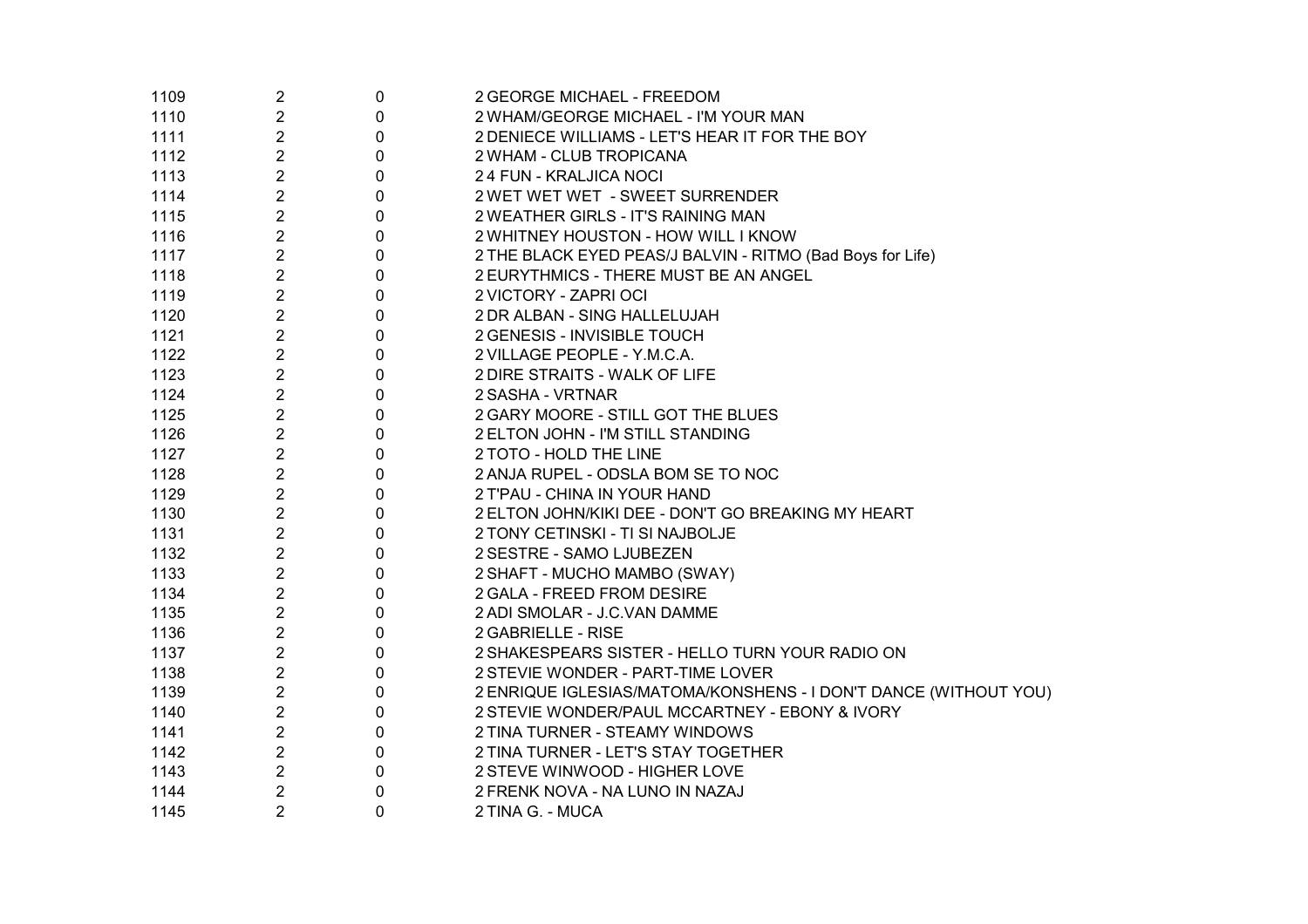| 1146 | 2              | 0           | 2 ALANNAH MYLES - LOVE IS                      |
|------|----------------|-------------|------------------------------------------------|
| 1147 | $\overline{c}$ | 0           | 2 STARSHIP - NOTHING'S GONNA STOP US NOW       |
| 1148 | $\overline{c}$ | 0           | 2 ALISON MOYET - IS THIS LOVE?                 |
| 1149 | $\overline{2}$ | 0           | 2 ASWAD - DON'T TURN AROUND                    |
| 1150 | $\overline{2}$ | 0           | 2 FEARGAL SHARKEY - A GOOD HEART               |
| 1151 | $\overline{2}$ | 0           | 2 ANDRAZ HRIBAR - MOJA MOJA                    |
| 1152 | $\overline{2}$ | 0           | 24 FUN - NE LAZI MI                            |
| 1153 | $\overline{c}$ | 0           | 2 ANIKA - OGENJ IN LED                         |
| 1154 | $\overline{2}$ | 0           | 2 WANG CHUNG - DANCE HALL DAYS                 |
| 1155 | $\overline{c}$ | 0           | 2 WANG CHUNG - EVERYBODY HAVE FUN TONIGHT      |
| 1156 | $\overline{2}$ | 0           | 2 AVIA BAND/JASMINA CAFNIK & DARE - SAVA SUMI  |
| 1157 | $\overline{2}$ | 0           | 2 AVIA BAND - TELESKOP                         |
| 1158 | $\overline{2}$ | 0           | 2 ALPHAVILLE - BIG IN JAPAN                    |
| 1159 | $\overline{2}$ | 0           | 2 DRUSTVO MRTVIH PESNIKOV - V TVOJIH ROKAH     |
| 1160 | $\overline{2}$ | 0           | 2 TEARS FOR FEARS - SHOUT                      |
| 1161 | $\overline{c}$ | 0           | 2 DRUSTVO MRTVIH PESNIKOV - RABM               |
| 1162 | $\overline{2}$ | 0           | 2 ANJA RUPEL - LEP JE DAN                      |
| 1163 | $\overline{2}$ | 0           | 2 TAYLOR DAYNE - TELL IT TO MY HEART           |
| 1164 | $\overline{c}$ | 0           | 2 AVIA BAND - KAKO JI JE IME                   |
| 1165 | $\overline{c}$ | 0           | 2 FINE YOUNG CANNIBALS - GOOD THING            |
| 1166 | $\overline{2}$ | 0           | 2 SOUND ATTACK - KONEC JE POLETJA              |
| 1167 | $\overline{2}$ | 0           | 2 ELTON JOHN - TEARDROPS                       |
| 1168 | $\overline{2}$ | 0           | 2 SIMPLY RED - MONEY'S TOO TIGHT TO MENTION    |
| 1169 | $\overline{c}$ | 0           | 2 FLEETWOOD MAC - SEVEN WONDERS                |
| 1170 | $\overline{2}$ | 0           | 2 ULTRAVOX - DANCING WITH TEARS IN MY EYES     |
| 1171 | $\overline{c}$ | 0           | 2 SOUND ATTACK - DAJ DA SPET CUTIM TVOJ POLJUB |
| 1172 | $\overline{c}$ | 0           | 2 FLEETWOOD MAC - LITTLE LIES                  |
| 1173 | $\overline{c}$ | 0           | 2 AEROSMITH - I DON'T WANT TO MISS A THING     |
| 1174 | $\overline{c}$ | 0           | 2 SLAVKO IVANCIC - CRTA                        |
| 1175 | $\overline{2}$ | 0           | 2 SLO BAND AID - SAMO MILIJON 2021             |
| 1176 | $\overline{c}$ | 0           | 2 SPANDAU BALLET - GOLD                        |
| 1177 | $\overline{2}$ | 0           | 2 FLEETWOOD MAC - GYPSY                        |
| 1178 | $\overline{c}$ | 0           | 2 TONI BASIL - MICKEY                          |
| 1179 | $\overline{2}$ | 0           | 2 SNAP - RHYTHM IS A DANCER                    |
| 1180 | $\overline{2}$ | 0           | 2 SNAP - THE POWER                             |
| 1181 | $\overline{2}$ | 0           | 2 AVIA BAND - GREVA V KATRCO                   |
| 1182 | $\overline{2}$ | $\mathbf 0$ | 2 SOKOLI/PETER LOVSIN - CIST NOR               |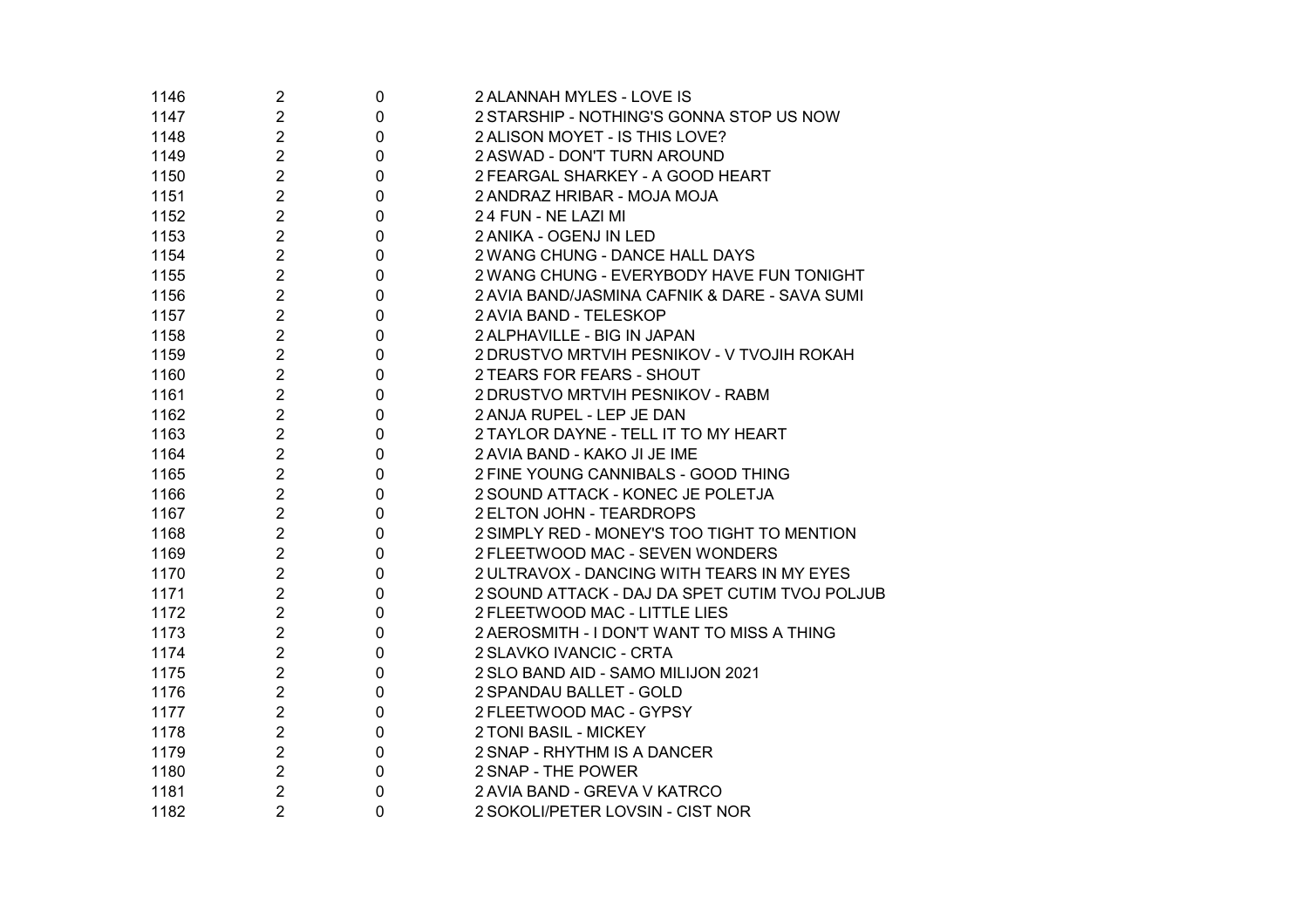| 1183 | $\overline{2}$   | 0            | 2 SOKOLI/PETER LOVSIN - GREVA PUNCA V JUZNE KRAJE       |
|------|------------------|--------------|---------------------------------------------------------|
| 1184 | $\overline{c}$   | $\pmb{0}$    | 2 FLEETWOOD MAC - EVERYWHERE                            |
| 1185 | 2                | $\pmb{0}$    | 2 ANIKA - PREDALA SE NE BOM                             |
| 1186 | 2                | $\mathbf 0$  | 2 AVIA BAND - EN KORAK                                  |
| 1187 | $\boldsymbol{2}$ | $\mathbf 0$  | 2 ATC - AROUND THE WORLD                                |
| 1188 | 2                | $\mathbf 0$  | 2 SURVIVOR - BURNING HEART                              |
| 1189 | $\overline{2}$   | $\mathbf 0$  | 2 DIANA ROSS - CHAIN REACTION                           |
| 1190 | $\overline{2}$   | $\mathbf 0$  | 2 TOM PETTY - I WON'T BACK DOWN                         |
| 1191 | $\overline{c}$   | $\pmb{0}$    | 2 TOM PETTY/AND THE HEARTBREAKERS - LEARNING TO FLY     |
| 1192 | $\overline{2}$   | $\pmb{0}$    | 2 ALEXIA - THE SUMMER IS CRAZY                          |
| 1193 | $\overline{2}$   | $\pmb{0}$    | 2 ALISON MOYET - WEAK IN THE PRESENCE OF BEAUTY         |
| 1194 | $\overline{c}$   | $\pmb{0}$    | 2 AQUA - BARBIE GIRL                                    |
| 1195 | 1                | $\pmb{0}$    | 1 JAN PLESTENJAK - SMEH IN SOLZE                        |
| 1196 | 1                | $\pmb{0}$    | 1 PLANET FUNK - CHASE THE SUN (RADIO EDIT)              |
| 1197 |                  | $\mathbf 0$  | 1 PRINCESS - SAY I'M YOUR NO.1                          |
| 1198 |                  | $\pmb{0}$    | 1 AXWELL & INGROSSO - MORE THAN YOU KNOW                |
| 1199 |                  | $\mathbf 0$  | 1 BABILON - NIKOLI VEC                                  |
| 1200 |                  | $\mathbf 0$  | 1 RITEM PLANET - ZGOREJ BREZ                            |
| 1201 |                  | $\pmb{0}$    | 1 FARAONI/SLAVKO IVANCIC - NE BOM POZABIL NA STARE CASE |
| 1202 |                  | $\mathbf 0$  | 1 ANJA RUPEL - ZIVLJENJE JE KOT IGRA                    |
| 1203 |                  | $\mathbf{1}$ | 2 SMOKIE - LIVING NEXT DOOR TO ALICE                    |
| 1204 |                  | 0            | 1 PLAYAHITTY - THE SUMMER IS MAGIC                      |
| 1205 |                  | 0            | 1 POWER DANCERS - COKOLADA                              |
| 1206 |                  | $\mathbf 0$  | 1 SIMPLY RED - IT'S ONLY LOVE                           |
| 1207 |                  | $\mathbf 0$  | 1 PIKA BOZIC/SOUD ATTACK - VSE ZVEZDE NEBA              |
| 1208 |                  | $\pmb{0}$    | 1 JAN PLESTENJAK - CAO LEPA                             |
| 1209 |                  | $\pmb{0}$    | 1 PHIL COLLINS - IN THE AIR TONIGHT                     |
| 1210 |                  | 1            | 2 DEPECHE MODE - PEOPLE ARE PEOPLE                      |
| 1211 |                  | $\pmb{0}$    | 1 GLORIA ESTEFAN - RHYTHM IS GONNA GET YOU              |
| 1212 |                  | $\pmb{0}$    | 1 AVIA BAND - PANDORINA SKRINJICA                       |
| 1213 |                  | $\pmb{0}$    | 1 GLOBAL DEEJAYS - THE SOUND OF SAN FRANCISCO           |
| 1214 |                  | $\pmb{0}$    | 1 BOB SINCLAR/STEVE EDWARDS - WORLD HOLD ON             |
| 1215 |                  | $\pmb{0}$    | 1 PAUL MC CARTNEY - NO MORE LONELY NIGHTS               |
| 1216 |                  | $\pmb{0}$    | 1 PARADISIO - BAILANDO                                  |
| 1217 |                  | $\pmb{0}$    | 1 PANDA - SIVE CESTE                                    |
| 1218 |                  | $\pmb{0}$    | 1 JAMES BROWN - I GOT YOU (I FEEL GOOD)                 |
| 1219 | 1                | $\mathbf 0$  | 1 OLIVER DRAGOJEVIC - TRAG U BESKRAJU                   |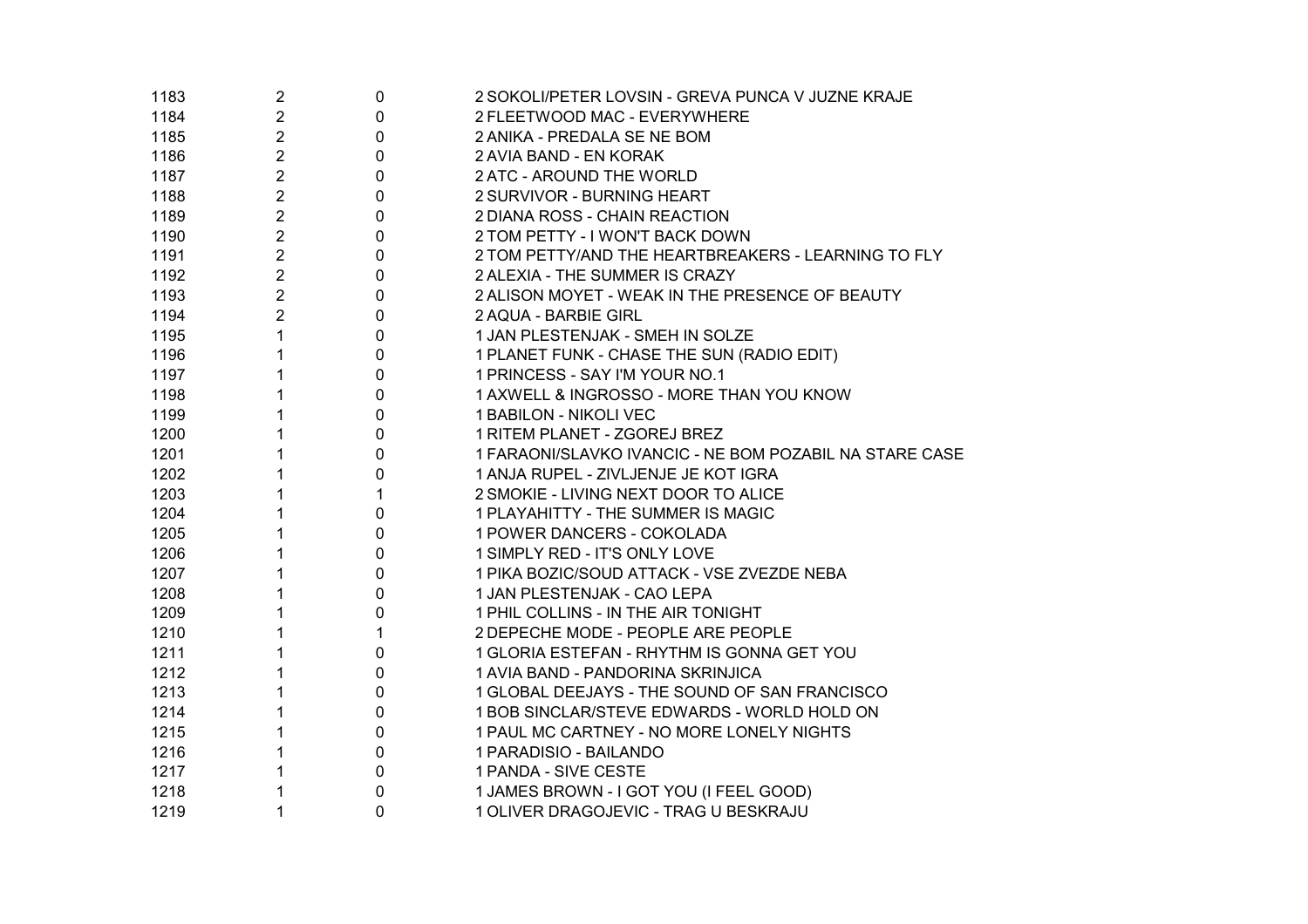| 1220 | 1            | $\boldsymbol{0}$ | 1 TANITA TIKARAM - TWIST IN MY SOBRIETY                       |
|------|--------------|------------------|---------------------------------------------------------------|
| 1221 |              | $\pmb{0}$        | 1 BILL WITHERS - AIN'T NO SUNSHINE                            |
| 1222 | 1            | $\pmb{0}$        | 1 FOREIGNER - COLD AS ICE                                     |
| 1223 | 1            | $\pmb{0}$        | <b>1 INXS - BITTER TEARS</b>                                  |
| 1224 | 1            | $\pmb{0}$        | 1 NUSA DERENDA - PRVIC IN ZADNJIC                             |
| 1225 | 1            | $\pmb{0}$        | 1 HOWARD JONES - WHAT IS LOVE?                                |
| 1226 | $\mathbf{1}$ | $\pmb{0}$        | 1 REAL MCCOY - ANOTHER NIGHT                                  |
| 1227 | 1            | $\pmb{0}$        | 1 QUEEN - RADIO GA GA                                         |
| 1228 | 1            | $\pmb{0}$        | 1 SASH FT. TINA COUSINS - MYSTERIOUS TIMES (RADIO RMX)        |
| 1229 | 1            | $\pmb{0}$        | 1 IGGY POP - LIVIN' ON THE EDGE OF THE NIGHT                  |
| 1230 | $\mathbf{1}$ | $\mathbf 0$      | 1 FRANCESCO NAPOLI - BALLA BALLA 1                            |
| 1231 | $\mathbf{1}$ | $\mathbf 0$      | 1 BEPOP - ODPELJI ME                                          |
| 1232 | 1            | $\pmb{0}$        | 1 BANHOF - VEC LJUBIL NE BOM                                  |
| 1233 | 1            | $\pmb{0}$        | 1 BELLINI - SAMBA DE JANEIRO (RADIO EDIT)                     |
| 1234 | 1            | $\mathbf 0$      | 1 ROXY MUSIC - MORE THAN THIS                                 |
| 1235 | 1            | $\pmb{0}$        | 1 HARRY STYLES - AS IT WAS                                    |
| 1236 | 1            | $\pmb{0}$        | 1 PITBULL/NE-YO/AFROJACK/NAYER - GIVE ME EVERYTHING (TONIGHT) |
| 1237 | 1            | $\pmb{0}$        | 1 CULTURE BEAT - MR. VAIN (RADIO EDIT RAP)                    |
| 1238 | 1            | $\mathbf 0$      | 1 NINA SIMONE - MY BABY JUST CARES FOR YOU                    |
| 1239 | 1            | 0                | 1 CUKI - SONCE                                                |
| 1240 | 1            | 0                | 1 B 52'S - LOVE SHACK                                         |
| 1241 | 1            | 0                | 1 NINA PUSLAR - LEPA SI                                       |
| 1242 | 1            | $\pmb{0}$        | 1 DIRE STRAITS - BROTHERS IN ARMS (GUERILA SPEED CUT)         |
| 1243 | 1            | $\mathbf 0$      | 1 NINA PUSLAR & ZLATKO - SVET JE TVOJ                         |
| 1244 | $\mathbf{1}$ | $\pmb{0}$        | 1 JANKO ROPRET - CEBELICA MAJA                                |
| 1245 | 1            | $\pmb{0}$        | 1 BELLAMY BROTHERS - LET YOUR LOVE FLOW                       |
| 1246 | 1            | $\boldsymbol{0}$ | 1 BOZIDAR WOLFGANG WOLF - NE LAZI                             |
| 1247 | 1            | $\pmb{0}$        | 1 BOZIDAR WOLFGANG WOLF - O NE CHERIE                         |
| 1248 | 1            | $\pmb{0}$        | 1 BOZIDAR WOLFGANG WOLF - PRIZNAJ                             |
| 1249 | $\mathbf{1}$ | $\pmb{0}$        | 1 ALEXIA - UH LA LA LA                                        |
| 1250 | $\mathbf 1$  | $\pmb{0}$        | 1 RITEM PLANET - PRESPIVA MED GALEBI                          |
| 1251 | $\mathbf{1}$ | $\pmb{0}$        | 1 RIVA - ROCK ME                                              |
| 1252 | 1            | $\pmb{0}$        | 1 MZ HEKTOR/CALIFORNIA - MAKSIMALNO DOBER DAN                 |
| 1253 | $\mathbf{1}$ | $\pmb{0}$        | 1 TIFFANY - I THINK WE'RE ALONE NOW                           |
| 1254 | $\mathbf{1}$ | $\pmb{0}$        | 1 ROBIN COCK - JUST AROUND THE CORNER                         |
| 1255 | 1            | $\pmb{0}$        | 1 TINA TURNER - I CAN'T STAND THE RAIN                        |
| 1256 | 1            | $\mathbf{0}$     | 1 MURRAY HEAD - (HOOK) ONE NIGHT IN BANGKOK                   |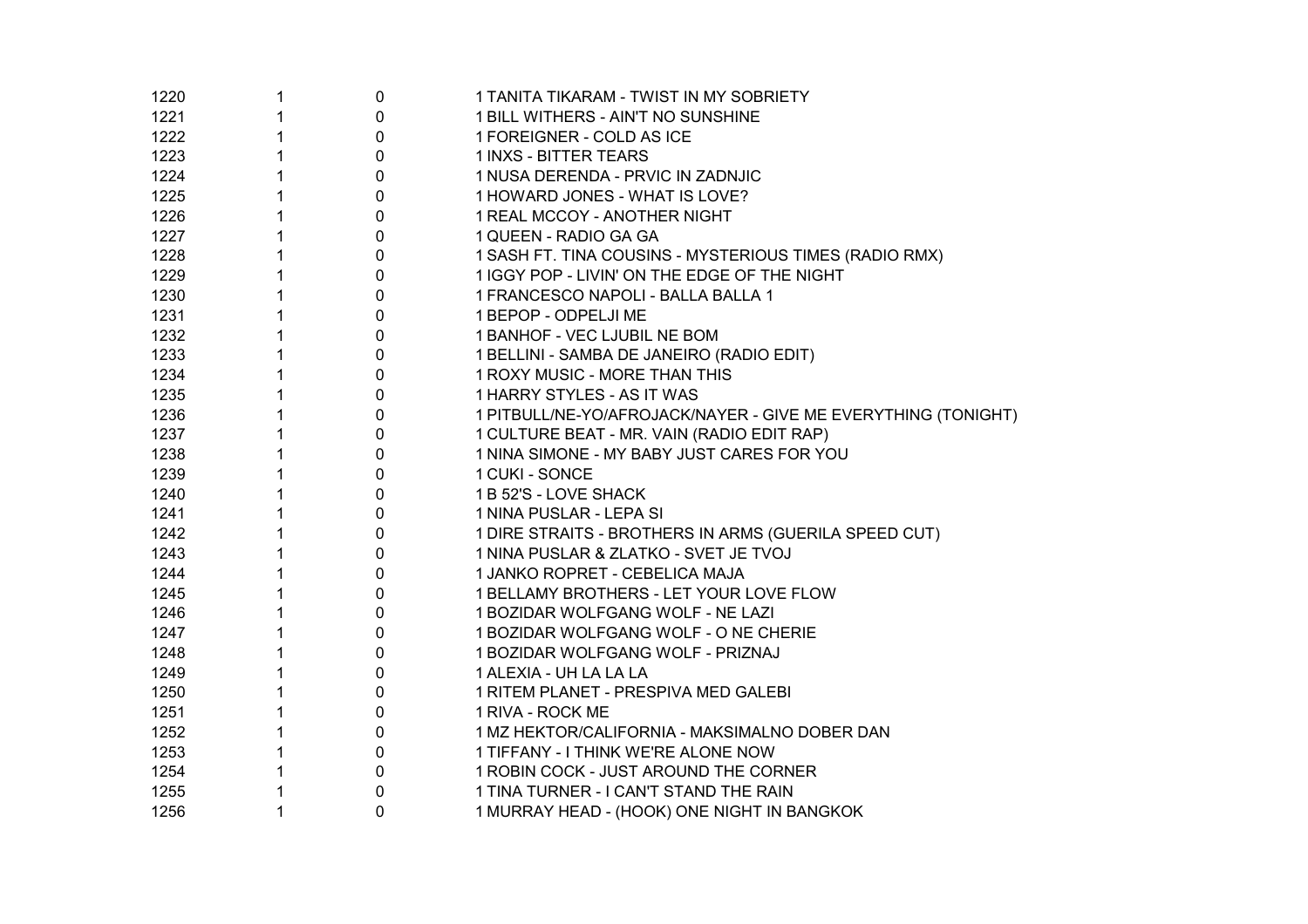| 1257 | 1 | 0            | 1 ROBIN SCHULZ/ILSEY - HEADLIGHTS                            |
|------|---|--------------|--------------------------------------------------------------|
| 1258 |   | $\pmb{0}$    | 1 ROBIN SCHULZ/ERIKA SIROLA - SPEECHLESS                     |
| 1259 | 1 | $\mathbf 0$  | 1 KARMEN STAVEC - ENA IN EDINA                               |
| 1260 | 1 | $\mathbf 0$  | 1 FARAONI/SLAVKO IVANCIC - JAZ TE NIMAM RAD                  |
| 1261 | 1 | $\mathbf 0$  | 1 MODERN TALKING - YOU'RE MY HEART, YOU'RE MY SOUL '98       |
| 1262 | 1 | $\mathbf 0$  | 1 TINLICKER & HELSLOOT - BECAUSE YOU MOVE ME                 |
| 1263 | 1 | $\mathbf 0$  | 1 AL BANO & ROMINA POWER - FELICITA                          |
| 1264 | 1 | $\mathbf 0$  | 1 AGROPOP - TI SI MOJ SONCEK                                 |
| 1265 | 1 | $\mathbf 0$  | 1 AGROPOP - SAMO MILIJON NAS SE ZIVI                         |
| 1266 | 1 | $\mathbf 0$  | 1 AGROPOP - HIMNA MLADOSTI                                   |
| 1267 | 1 | $\mathbf 0$  | 1 MIRAN RUDAN - OB TEBI                                      |
| 1268 | 1 | $\mathbf 0$  | 1 TOM NOVY/LIMA - TAKE IT (RADIO EDIT)                       |
| 1269 | 1 | $\mathbf 0$  | 1 FARAONI - IMEJ ME VEDNO S SEBOJ                            |
| 1270 | 1 | $\mathbf{0}$ | 1 TOM PETTY/AND THE HEARTBREAKERS - INTO THE GREAT WIDE OPEN |
| 1271 | 1 | $\mathbf 0$  | 1 DAVID BOWIE & TINA TURNER - TONIGHT                        |
| 1272 |   | $\pmb{0}$    | 1 KARMEN STAVEC - LEP POLETNI DAN                            |
| 1273 | 1 | $\mathbf 0$  | 1 SERGIO MENDES/BRASIL 66 - MAS QUE NADA                     |
| 1274 | 1 | $\pmb{0}$    | 1 BRYAN ADAMS - THE ONLY THING THAT LOOKS GOOD ON ME IS      |
| 1275 |   | 0            | 1 KELLY ROWLAND - WORK (FREEMASONS RADIO CUT)                |
| 1276 |   | $\mathbf 0$  | 1 TONI CETINSKI - LAKU NOC                                   |
| 1277 | 1 | 0            | 1 TONY CETINSKI - (HOOK) COVJEK OD LEDA                      |
| 1278 | 1 | 0            | 1 TONY CETINSKI - AKO TO SE ZOVE LJUBAV                      |
| 1279 | 1 | 0            | 1 MI2 - POJDI Z MENOJ V TOPLICE                              |
| 1280 | 1 | 0            | 1 KINGSTON - DAJ POVEJ, DAJ POVEJ                            |
| 1281 | 1 | $\pmb{0}$    | 1 ENIGMA - RETURN TO INNOCENCE                               |
| 1282 | 1 | $\pmb{0}$    | 1 BUS STOP - KUNG FU FIGHTING '98                            |
| 1283 | 1 | $\pmb{0}$    | 1 KINGSTON - LUNA NAD OBALO                                  |
| 1284 | 1 | $\pmb{0}$    | 1 TONY CETINSKI - KRIV                                       |
| 1285 | 1 | $\pmb{0}$    | 1 PHYLLIS NELSON - MOVE CLOSER                               |
| 1286 | 1 | $\pmb{0}$    | 1 SENDI - NEMIRNA KRI                                        |
| 1287 | 1 | $\pmb{0}$    | 1 TONY CETINSKI - TOTALNO SAM LUD                            |
| 1288 | 1 | $\pmb{0}$    | 1 KINGSTON - MINI BIKINI                                     |
| 1289 | 1 | 0            | 1 TONY CETINSKI - ZBOG NJE                                   |
| 1290 |   | $\pmb{0}$    | 1 AEROSMITH - CRAZY                                          |
| 1291 |   | $\pmb{0}$    | 1 GLOBAL DEEJAYS - WHAT A FEELING (FLASHDANCE CLUBHOUSE)     |
| 1292 |   | 0            | 1 ELVIS PRESLEY - CAN'T HELP FALLING IN LOVE                 |
| 1293 | 1 | $\mathbf 0$  | 1 SCORPIONS - WIND OF CHANGE                                 |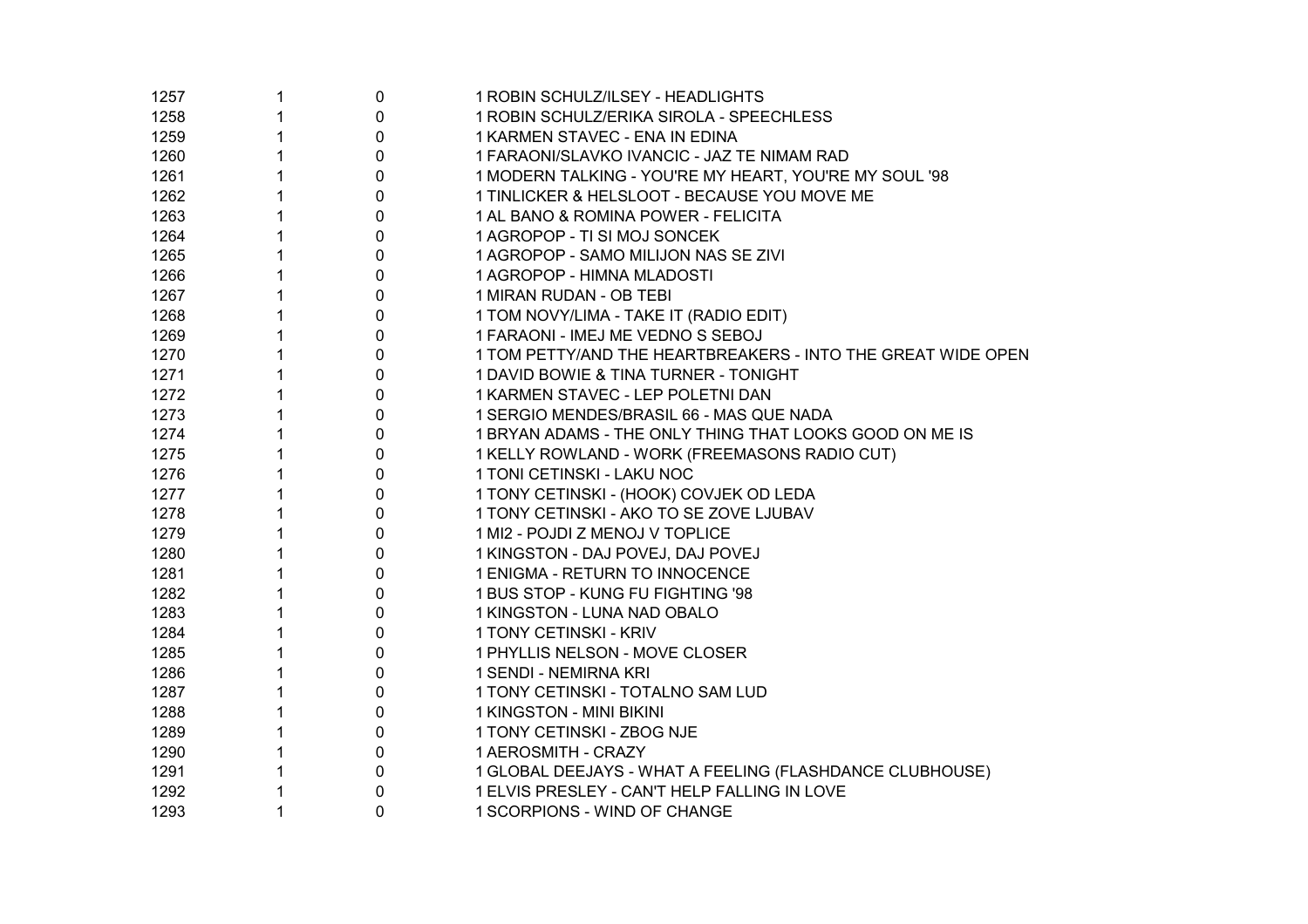| 1294 | 1 | 0           | 1 ADAM LAMBERT - GHOST TOWN                          |
|------|---|-------------|------------------------------------------------------|
| 1295 |   | $\pmb{0}$   | 1 C&C MUSIC FACTORY - GONNA MAKE YOU SWEAT           |
| 1296 |   | $\pmb{0}$   | 1 MARTIKA - TOY SOLDIERS                             |
| 1297 |   | $\pmb{0}$   | 1 GARCIA - VAMONOS (HEY CHICO ARE YOU READY)         |
| 1298 |   | $\pmb{0}$   | 1 DAN D - ROKE                                       |
| 1299 |   | $\pmb{0}$   | 1 KINGSTON - PLESATI NA SONCU (SA LA LA)             |
| 1300 |   | $\pmb{0}$   | 1 TRACY CHAPMAN - TALKIN' BOUT A REVOLUTION          |
| 1301 |   | $\pmb{0}$   | 1 FAIRGROUND ATTRACTION - FIND MY LOVE               |
| 1302 |   | $\pmb{0}$   | 1 JAX JONES/MARTIN SOLVEIG/RAYE/EUROPA - TEQUILA     |
| 1303 |   | $\pmb{0}$   | 1 KLARA JAZBEC - MILIJON IN ENA                      |
| 1304 |   | $\pmb{0}$   | 1 ELECTRIC LIGHT ORCHESTRA - ROCK'N ROLL IS KING     |
| 1305 |   | $\mathbf 0$ | 1 CALIFORNIA - CE KDO MI BO POVEDAL                  |
| 1306 |   | $\mathbf 0$ | 1 KLF/TAMMY WYNETTE - JUSTIFIED & ANCIENT            |
| 1307 |   | $\mathbf 0$ | 1 MARKY MARK & THE FUNKY BUTCH - GOOD VIBREATIONS    |
| 1308 |   | $\mathbf 0$ | 1 CALIFORNIA - KRALJICA POROCNEGA POTOVANJA          |
| 1309 |   | $\pmb{0}$   | 1 CALIFORNIA/MZ HEKTOR - LEDENA PTICA                |
| 1310 |   | $\pmb{0}$   | 1 MAMBO KINGS - V MOJEM TELESU                       |
| 1311 |   | $\pmb{0}$   | 1 MAMBO KINGS - PREVEC JE LEPIH DEKLET               |
| 1312 |   | $\pmb{0}$   | 1 MAMBO KINGS - PLAZA                                |
| 1313 |   | $\pmb{0}$   | 1 ROD STEWART - WHAT AM I GONNA DO (I'M SO IN LOVE)  |
| 1314 |   | 0           | 1 CALIFORNIA/MZ HEKTOR - STARA BARKA                 |
| 1315 |   | $\pmb{0}$   | 1 COLONIA - TI DA BU DI BU DA                        |
| 1316 |   | $\pmb{0}$   | 1 DJ BOBO - THERE IS A PARTY                         |
| 1317 |   | $\pmb{0}$   | 1 UNIQUE II - BREAK MY STRIDE                        |
| 1318 |   | $\pmb{0}$   | 1 KRUNOSLAV SLABINAC - ZBOG JEDNE DIVNE CRNE ZENE    |
| 1319 |   | $\pmb{0}$   | 1 DUA LIPA/SILK CITY/DIPLO/MARK RONSON - ELECTRICITY |
| 1320 |   | $\pmb{0}$   | 1 VAN HALEN - WHY CAN'T THIS BE LOVE                 |
| 1321 |   | 0           | 1 DUA LIPA - HOTTER THAN HELL                        |
| 1322 |   | $\pmb{0}$   | 1 VAN MORRISON - BROWN EYED GIRL                     |
| 1323 |   | $\mathbf 0$ | 1 KYGO & DNCE - DANCING FEET                         |
| 1324 |   | 0           | 1 MADONNA - INTO THE GROOVE                          |
| 1325 |   | $\pmb{0}$   | 1 COCK ROBIN - THE PROMISE YOU MADE                  |
| 1326 |   | $\pmb{0}$   | 1 VENGABOYS - BOOM, BOOM, BOOM                       |
| 1327 |   | $\pmb{0}$   | 1 VENGABOYS - UP AND DOWN                            |
| 1328 |   | $\pmb{0}$   | 1 VENGABOYS - WE ARE GOING TO IBIZA                  |
| 1329 |   | $\pmb{0}$   | 1 VENGABOYS - WE LIKE TO PARTY                       |
| 1330 | 1 | $\mathbf 0$ | 1 DEPECHE MODE - (HOOK) ENJOY THE SILENCE            |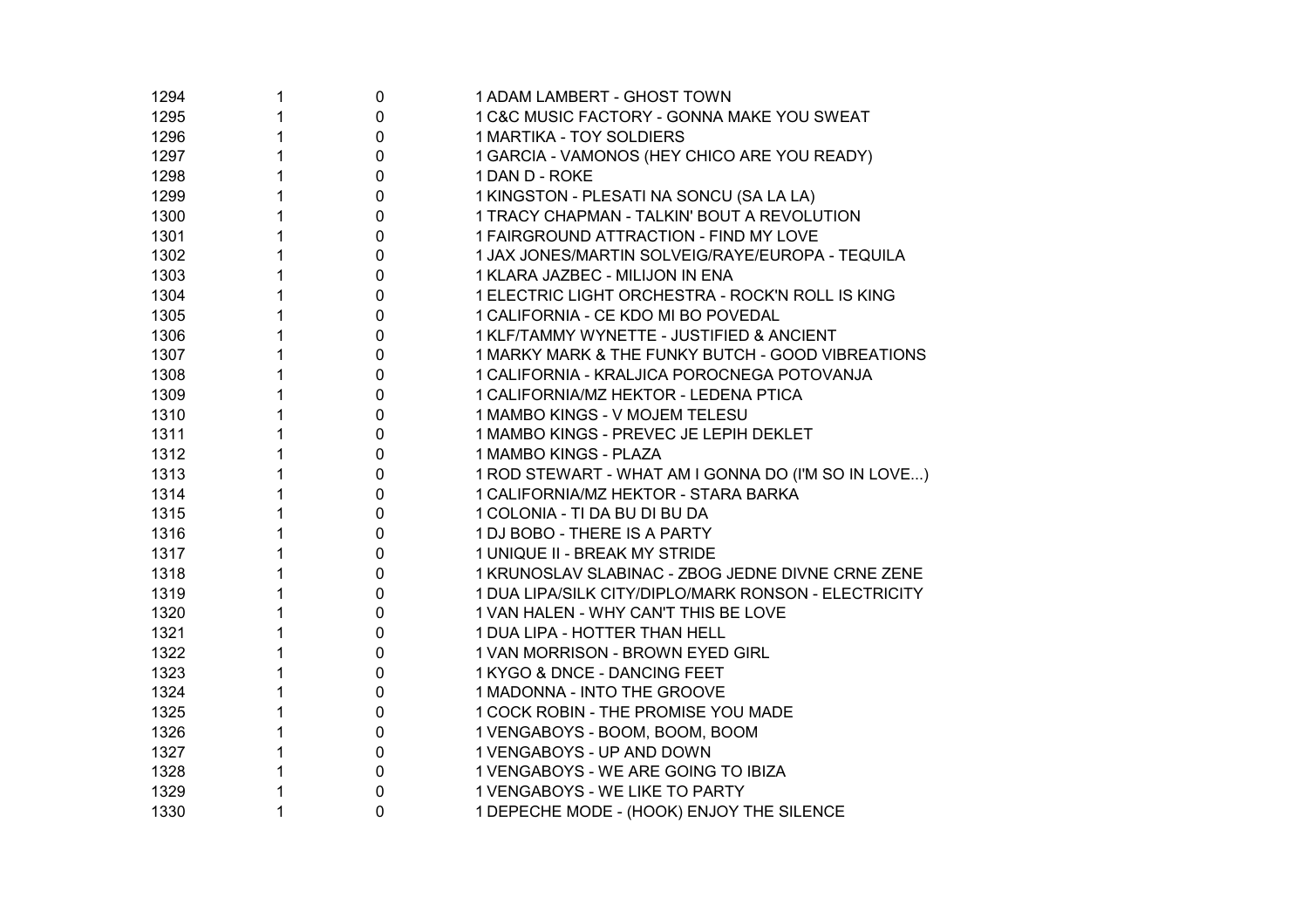| 1331 | 1            | 0 | 1 DEPECHE MODE - (HOOK) PERSONAL JESUS                      |
|------|--------------|---|-------------------------------------------------------------|
| 1332 | 1            | 0 | 1 KYLIE MINOGUE & JASON DONOVAN - ESPECIALLY FOR YOU        |
| 1333 | 1            | 0 | 1 VICTORY - ONA JE SLADKA KOT KAVA                          |
| 1334 | 1            | 0 | 1 NUSA DERENDA - NE KLICI ME                                |
| 1335 | 1            | 0 | 1 DRUSTVO MRTVIH PESNIKOV - CUTIM TE                        |
| 1336 | 1            | 0 | 1 NUDE - PRI VODNJAKU                                       |
| 1337 | 1            | 0 | 1 VILLAGE PEOPLE - IN THE NAVY                              |
| 1338 | 1            | 0 | 1 ROK'N'BAND - DEJ RUKN' ME                                 |
| 1339 | 1            | 0 | 1 VISAGE - FADE TO GREY                                     |
| 1340 | $\mathbf{1}$ | 0 | 1 DR ALBAN - LOOK WHO'S TALKING                             |
| 1341 | 1            | 0 | 1 CALVIN HARRIS/DISCIPLES - HOW DEEP IS YOUR LOVE           |
| 1342 | 1            | 0 | 1 CAMEO - WORD UP                                           |
| 1343 | 1            | 0 | 1 LOUD LUXURY/BRANDO - BODY                                 |
| 1344 | 1            | 0 | 1 DE-JAVU - I CAN'T STOP (RADIO EDIT)                       |
| 1345 | 1            | 0 | 1 NUDE - KAKO NAJ POJEM VESELE PESMI                        |
| 1346 | 1            | 0 | 1 BARRY MANILOW - MANDY                                     |
| 1347 | 1            | 0 | 1 LOST FREQUENCIES FT. CALUM SCOTT - WHERE ARE YOU NOW      |
| 1348 | 1            | 0 | 1 LISA STANSFIELD - THE REAL THING                          |
| 1349 | 1            | 0 | 1 LAURA BRANIGAN - GLORIA                                   |
| 1350 | 1            | 0 | 14 FUN - PRAZNA POSTELJA                                    |
| 1351 | 1            | 0 | 1 SANDI - NEBO                                              |
| 1352 | 1            | 0 | 1 ROY ORBISON - CALIFORNIA BLUE                             |
| 1353 | 1            | 0 | 12 PAC - CHANGES                                            |
| 1354 | 1            | 0 | 1 RUSLANA - WILD DANCE                                      |
| 1355 | 1            | 0 | 12 ALIVE - OPROSTI MI                                       |
| 1356 | 1            | 0 | 1 LIMAHL - THE NEVER ENDING STORY                           |
| 1357 | 1            | 0 | 1 RUN DMC VS JASON NEVINS - IT'S LIKE THAT                  |
| 1358 | 1            | 0 | 1 S.I.T. - VROCE                                            |
| 1359 | 1            | 0 | 1 THE CARPENTERS - JAMBALAYA                                |
| 1360 | 1            | 0 | 1 LAURA PAUSINI - STRANI AMORI                              |
| 1361 | 1            | 0 | 1 CHARMING HORSES/LUTRICIA McNEAL - AIN'T THAT JUST THE WAY |
| 1362 | 1            | 0 | 1 REBEKA DREMELJ - POJDI Z MENOJ                            |
| 1363 | 1            | 0 | 1 WOMACK & WOMACK - TEARDROPS                               |
| 1364 | 1            | 0 | 1 DJ VISAGE - FORMULA                                       |
| 1365 | 1            | 0 | 1 DON OMAR/LUCENZO - DANZA KUDURO                           |
| 1366 |              | 0 | 1 DON MENTONY BAND - N'KOL SI NAM ODPUSTU                   |
| 1367 | 1            | 0 | 12 BROTHERS - CALIFORNIA                                    |